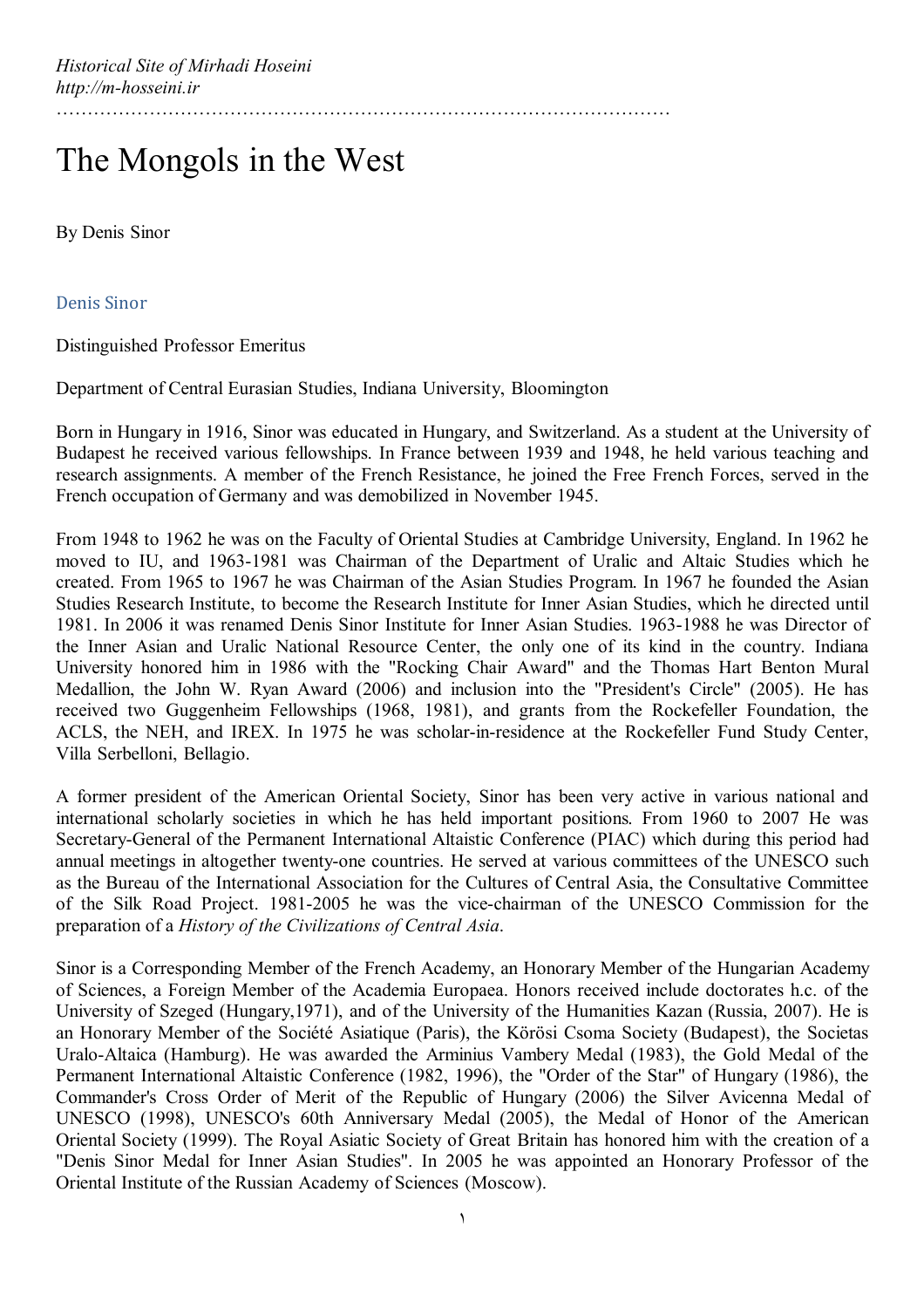Sinor authored 8 and edited 13 books, more than 160 articles written in Hungarian, French, English and German. Some of these were translated into several languages, including Russian and Chinese. He reviewed more than 125 books. He has been a contributor to various encyclopedias, including the *Encyclopaedia Britannica*, for which he prepared several major articles. He is still the Editor of the *Journal of Asian History* (since 1967), the *Indiana University Uralic and Altaic Series* (over 150 volumes) and the *Indiana University Oriental Series*.

………………………………………………………………………………………

Sinor has travelled extensively in Asia, including Afghanistan, Chinese Turkestan, Soviet Central Asia, Northern Pakistan, Siberia, Inner and Outer Mongolia. In 2004, for no particular reason, he made it to the North Pole.

Listed in *Who's Who in the World*, *Who's Who in America*, *Who's Who in American Education* and other reference works, Sinor is a member of the Cosmos Club (Washington, D.C.), of the Explorers Club (N.Y.C.), and of the United Oxford and Cambridge University Club (London).

Professor Sinor's presence at Indiana University has made it the leading center in the world for Inner Asian and Central Eurasian Studies.

*Office: (812) 855-0959; Fax: (812) 323-1944; E-mail: sinord@indiana.edu WWW: http://www.indiana.edu/~ceus/faculty/sinor.shtml*

Selected works

- *Inner Asia and its contacts with medieval Europe*. London: Variorum. 1977. ISBN 9780860780014.
- *The Uralic languages : description, history, and foreign influences*. New York: Brill. 1988. pp. 518. ISBN 9789004077416.
- *The Cambridge history of early Inner Asia*. Cambridge: Cambridge University Press. 1990. ISBN 9780521243049.
- *The Uralic and Altaic series*. London: Curzon Press. 1996. ISBN 9780700703807.
- *Studies in medieval Inner Asia*. Aldershot, Hampshire: Ashgate. 1997. ISBN 9780860786320

*Journal of Asian History* v.33 n.1 (1999)

The Mongols in the West

The economic and social factors which made conflicts between China on the one hand and the pastoral empires of Mongolia on the other almost inevitable did not normally favor westward expansion. The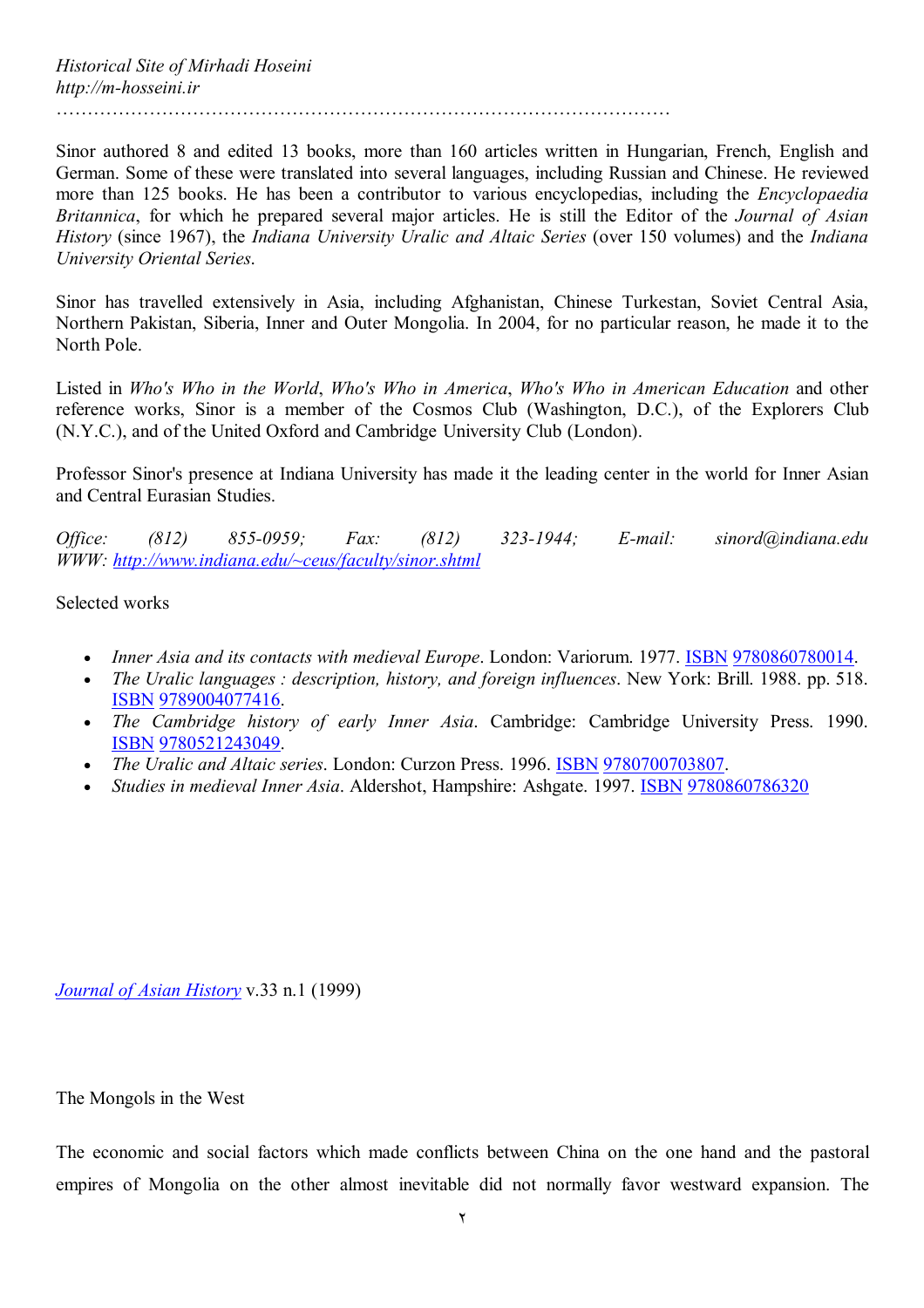Mongol conquest of western regions - including Iran and Eastern Europe - may be regarded as a by-product, as it were, of personal ambitions, of mistakes made by rulers of limited abilities, of armies left to their own devices to determine their course of action. In what follows, an attempt will be made to present the main features of Mongol history in the West with a minimum of digressions. This is a field which has been tilled over and over again by scholars good and bad, in voluminous books and short articles. It has been my feeling for a long time that a short, straightforward narrative may be needed, one that can be used for general orientation while, at the same, containing sufficient new material and views to warrant publication in a scholarly periodical. It will be up to the readers to judge whether either of these aims has been achieved here.

The disintegration of the Karakitai state can be set in 1218, when the fleeing Naiman Kuchlug, who for almost a decade had been its effective ruler, was killed by his arch-enemies the Mongols.1 The aim of the Mongols was not the destruction of the Karakitay state but the punishment of Kuchhug, but the move brought them into contact with the bellicose 'Ala' al-Din Muhammad II Sultan of Khwarazm (1200-1220) who in 1218, completely misjudging Mongol power, made the fatal mistake of murdering Mongol envoys, an act always abhorred by the peoples of Inner Asia. The Mongol punitive expedition set in motion that same year led first to the conquest of Transoxiana, then expanded to include Afghanistan and Eastern Iran. The arrogant folly of Muhammad, who was thinking of conquering China, was backed by neither statesmanship nor by adequate military abilities. With his senseless presumption he had made the caliph his mortal foe, dividing thereby the Muslim world on the eve of the Mongol attack; as a poor strategist, he failed to make use of the numerical superiority of his army. As far as any individual can be held responsible for historical developments, the guilt of Muhammad of Khwarazm in bringing about one of the great disasters of human history is beyond doubt. The effects of the Mongol attacks were literally devastating. The complicated system of irrigation was badly damaged, fertile land was turned into desert; the bleak, cheerless regions of Iran and Turkestan still bear witness to the terrible thoroughness of Mongol destruction.

While Chinggis Khan remained in Persia to direct operations personally, two of his generals, Jebe and Sube'etei (ordinarily referred to as Subetei or Subotei) in their pursuit of the fleeing of Shah of Khwarazm reached the Caucasus.2 In the winter of 1220-1221 they attacked Georgia, then ruled by King George Lashen IV. It was the first campaign in which Mongol forces were opposed by a Christian army and, though Grigor of Akanc speaks 3 of the "merciless slaughter" perpetrated by the "nation of the archers", it can be assumed that the small army commanded by Jebe and Subetei had no intention of occupying on a permanent basis either Georgia or Azerbaijan. After some half-hearted attacks on Shirvan and Derbend, the Mongol expeditionary force crossed the Caucasus and, in 1222, emerged on the South Russian steppe which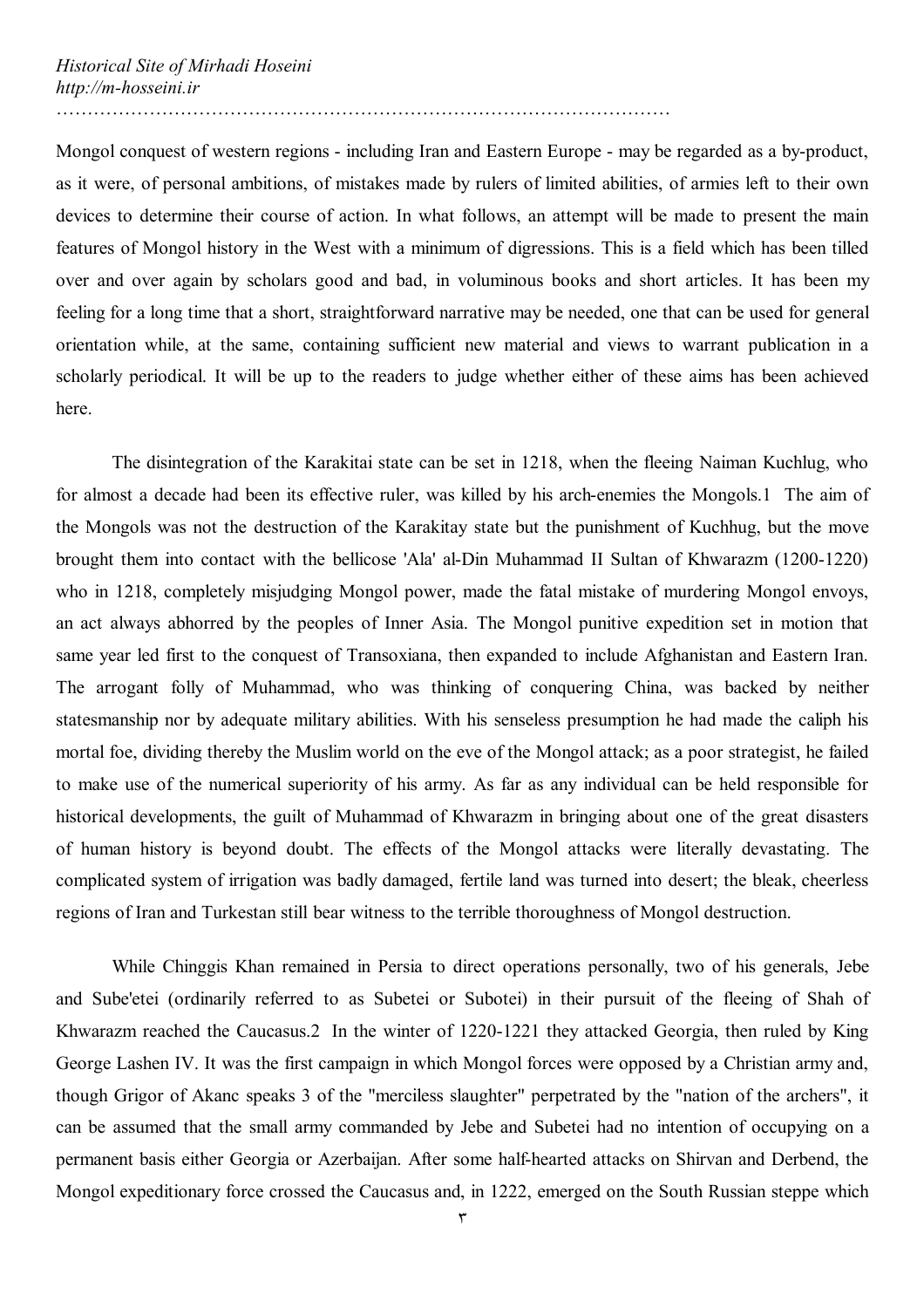had been home, since the middle of the 11th century, to the Turkic tribes of the Kipchaks or Cumans.4 According to the Arab historian Ibn al-Athir, the Mongols' first victory was achieved through dividing the joint Kipchak-Alan forces by an appeal to the former, reminding them that the Cumans and Mongols "are of the same race, the Alans, however, do not relate to you," a specious argument which, nevertheless, the Cumans found appealing.5 In January 1223 the Mongol armies entered Sudak (Soldaia) the principal market place in the Crimea, a colony of the Empire of Trebizond, where they met a mixed population consisting mainly of Greeks and Armenians. The Cumans' treachery did not pay off since, separated now from the Alans, they had to bear alone the brunt of a Mongol attack. Defeated, their prince Koten (Kotien) sought refuge with his father-in-law Mistislav of Halich whom he warned by saying that "today they (the Mongols) took our land, and tomorrow they will come and take yours."6 Koten succeeded in persuading some of the Russian princes to take the initiative and meet the Mongols before they had reached Russian territories. This bold attitude brought initial success to the Russian armies and their Cuman allies; it was however insufficient to avert disaster at the principal battle fought near the river Kalka (present-day Kalec, a small tributary of the Kalmius) which, depending on our sources, took place either on May 31 or June 16, 1223. Some of the Russians, led by the Grand Duke of Kiev, resisted in a retrenchment for three days before surrendering on the promise that their lives would be spared. Yet after the surrender all the defenders were massacred, except the leaders, who were smothered under the planks on which the Mongols sat celebrating their victory with a banquet. This was the epilogue of the Battle of Kalka, "a victory over the Russian princes" says the Chronicle of Tver "such as has never been since the beginning of the Russian Land."7

Mongol forays continued for a while, reaching Novgorod in the north and the line of the Dnieper in the west. A probably halfhearted attempt to take Bulghar 8 ended in failure. Ibn al-Athir, who recorded the event, also noted that subsequently the Mongols returned to meet Chinggis Khan, presumably towards the end of 1223.

To understand the motives and mechanism of the Mongol incursions led by Jebe and Subetei one should bear in mind that these men operated mostly on their own initiative, with no other orders from Chinggis Khan than to follow and capture the Shah of Khwarazm, and in the process of so doing to make as many peoples as possible submit to Mongol rule. The coordinated movements of Mongol troops separated by thousand miles could only be achieved by rigid adherence to a timetable which obligated individual commanders to appear at a given time and place, but which left to their initiative the actions to be undertaken in the meantime.9 Unexpected withdrawals - such as that from Russia - and reluctance to occupy heavily fortified places, were often viewed by contemporaries and historians alike as defeats, though in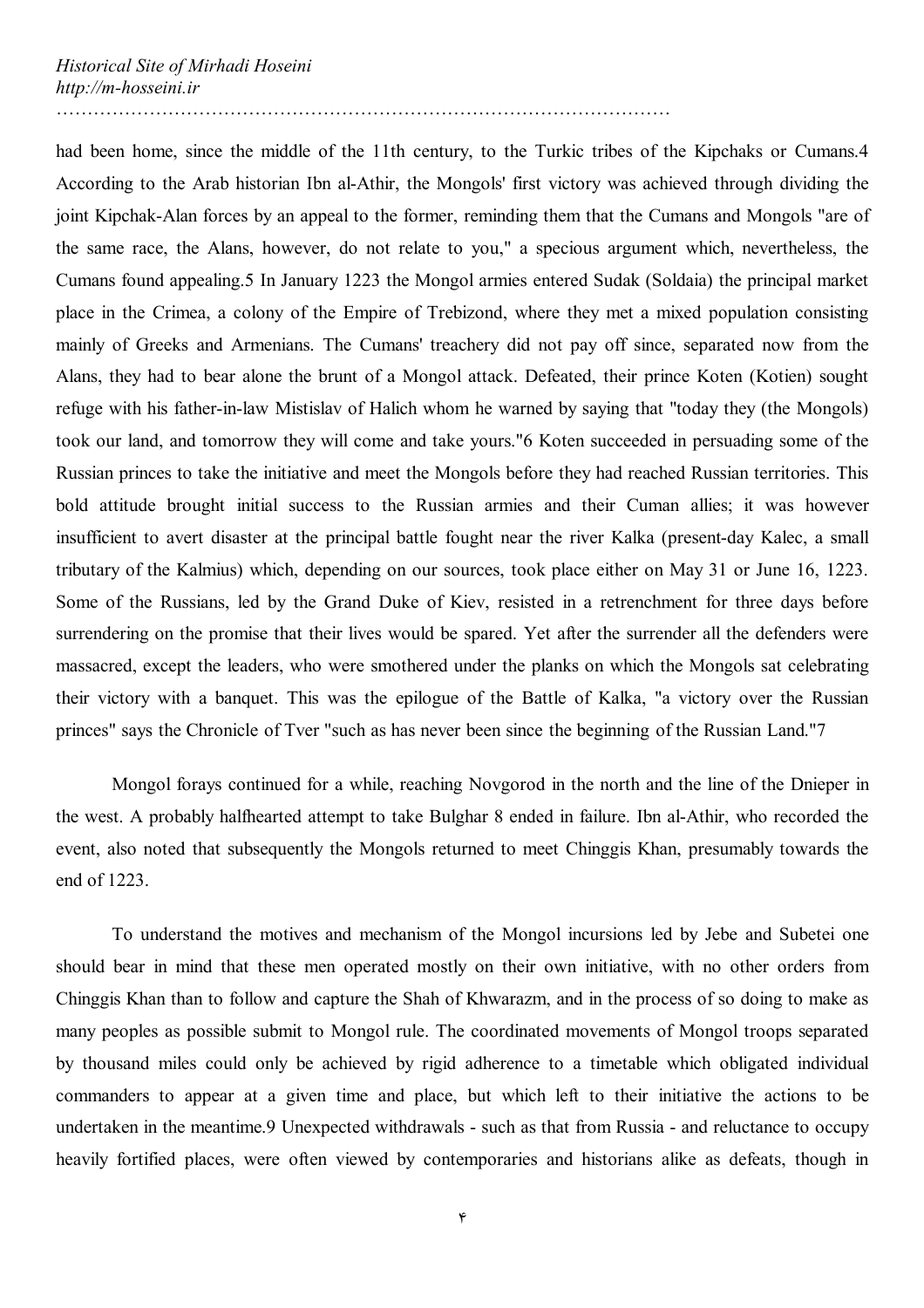reality they were prompted by strategic concepts totally alien at that time to western military thinking. The Mongol generals had to adhere to their timetables.

The Mongol conquests in Iran, and the ephemeral but impressive thrust into Russia, did not pass unnoticed in the West, though the two events were not connected, and the realization that the two campaigns had been conducted by the same people, the Mongols, was not immediate. Throughout the history of Mongol relations with Europe, contacts, both hostile and friendly, were established and maintained in two theaters of operation. Information flowed through two separate channels. Interaction between Mongols and the West took place either in Outremer, through the crusaders, or in Eastern Europe, mainly through Hungary. This two-pronged approach, be it peaceful or warlike, is seldom taken into account by historians.

News of the turmoil caused by the Mongol invasion of Central Asia, and of the plight of the Muslim world, reached the crusaders and raised considerable hope among them. In their minds the Mongols were connected with the mythical people of Prester John,10 or of his son David, and were viewed as Christians, thus potential allies of the crusaders. In 1221, to the armies gathered round Damietta, James of Vitry (Jacobus Vitriacus) "publicly preached that David, king of the two Indies, hastened to the help of the Christians, bringing with him most ferocious peoples who will devour like beasts the sacrilegious Saracens".11 Under the same year of 1221, the chronicle of Alberic of the Three Fountains (Albericus Trium Fontium) recorded that King David came to Cumania and Russia where he destroyed some countries and killed many thousands of Cumans and Russians. In his entry for the following year Alberic specifies that King David and his army are called Tartars by the Hungarians and Cumans. Under the year 1223, Ricardus of Sancto Germano records, "The king of Hungary notified the pope through his ambassadors, that a certain King David, commonly called Prester John, with an unlimited multitude of people had come to Russia. He had left India seven years ago, carrying the body of the blessed Apostle Thomas; and in one day they killed 200,000 Russians and Cumans (Plavci) ..."12 It is clear that the information which had reached the king of Hungary before he sent his report to the pope was, on the whole, of the same nature as that used by James of Vitry but that it originated in Eastern Europe, probably in Russia. This is clearly shown by the use of the name Plavci, the Slavic appellation of the Cumans (Polocvy). One would hardly expect to find the Slavic name of the Cumans in a report originating in the Holy Land. With the withdrawals of the Mongol forces led by Jebe and Subetei "the rumor - to quote Alberic - "that had spread on their behalf, vanished in no time."13 The hope of the crusaders aroused by the coming to their rescue of the Prester John or David turned out to be false; as for the Russian princes and the Hungarians, the Mongol incursion remained an episode without consequences in the long series of conflicts with nomad peoples.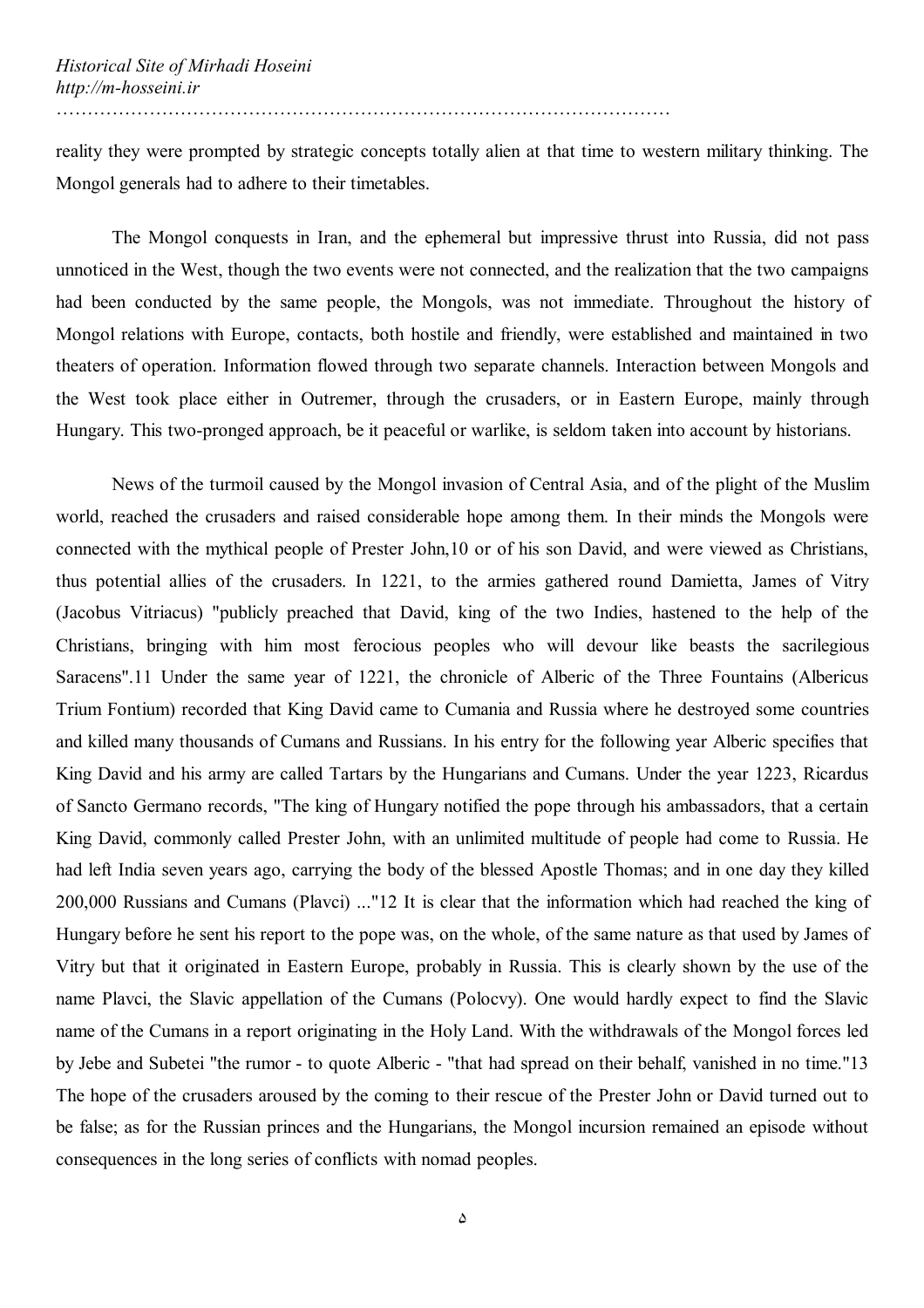Chinggis Khan died in August 1227. In his lifetime he had apportioned his huge empire between his four sons. Jochi, the eldest, had died a few months before his father, and so his *ulus* (the part allotted to him) fell to his son Batu. This was the westernmost part of what was about to become the great Mongol Empire, and, roughly speaking, comprised Khwarazm, Siberia west of the Irtysh, the plain between Lake Aral and the Ural mountains. To Chagaday, the second son of Chinggis, was allotted Transoxiana, while - in accordance with ancient custom - Tolui, the youngest, inherited the Mongolian homeland. The third son, Ogedey, was to rule over the lands lying east of Transoxiana but at a *quriltay* (national assembly) held in 1228 or 1229, he was elected Great Khan, supreme ruler of the entire empire. Consolidation of Mongol domination over territories conquered under his father's rule and further expansion characterize Ogedey's reign (1228/29-1241). The conquest of North China and the reconquest of Persia, where Jalal al-Din son of the late Muhammad of Khwarazm established himself after Chinggis Khan, had left the country, have no direct bearing on our subject. More relevant to our topic is the fact that soon after his accession Ogedey convoked a second quriltay at which it was decided to launch a major campaign against the Russians, the Alans (called As by the Mongols) and the Bulghar, whose lands bordered on the camping grounds of Batu. An impressive bevy of princes - including Tolui's son M6ngke, the future Great Khan - was charged with the task of subjugating the "rebels" (i. e. those who had not yet recognized Mongol rule), and they were joined by the *baghatur* Subetei, veteran of the previous campaign and probably de facto commander of this second invasion. Thereupon the princes returned, each to his own camp, in order to prepare for the campaign.14 In accordance with the strategic concept indicated earlier, a rendezvous was agreed upon, and early in 1236, in Juvaini's words, "they came together in the territory of the Bulghar. The earth echoed and reverberated from the multitude of their armies, and at the size and tumult of their forces the very beasts stood amazed."15

The left wing of the Mongol army facing west was under the command of Mongke who, possibly to secure his rear, penetrated into the Kipchak territory. The Cumans must have gotten wind of the impending invasion, for one of their chiefs, whose name is known only in its Chinese transcription Hu-lu-su-man,16 felt it wise to undertake the long journey to the court of Ogedei to offer him his spontaneous submission. During his absence Mongke's army invaded the eastern part of the Kipchak territory where Hu-lu-su-man's son submitted himself, apparently without combat. After a long and adventurous pursuit in the marshy regions of the Volga delta, another Cuman chief by the name of Bachman was caught and killed and his army destroyed. The same fate befell the chief of the Alans. Having thus subdued the Kipchak steppe, Mongke joined the other Mongol forces at the city of Bulghar, which was taken in the autumn of 1237.

As is shown by the careful preparation of the campaign against Bulghar - the year-long lull before the final assault - much more was at stake for the Mongols than simply the conquest of this important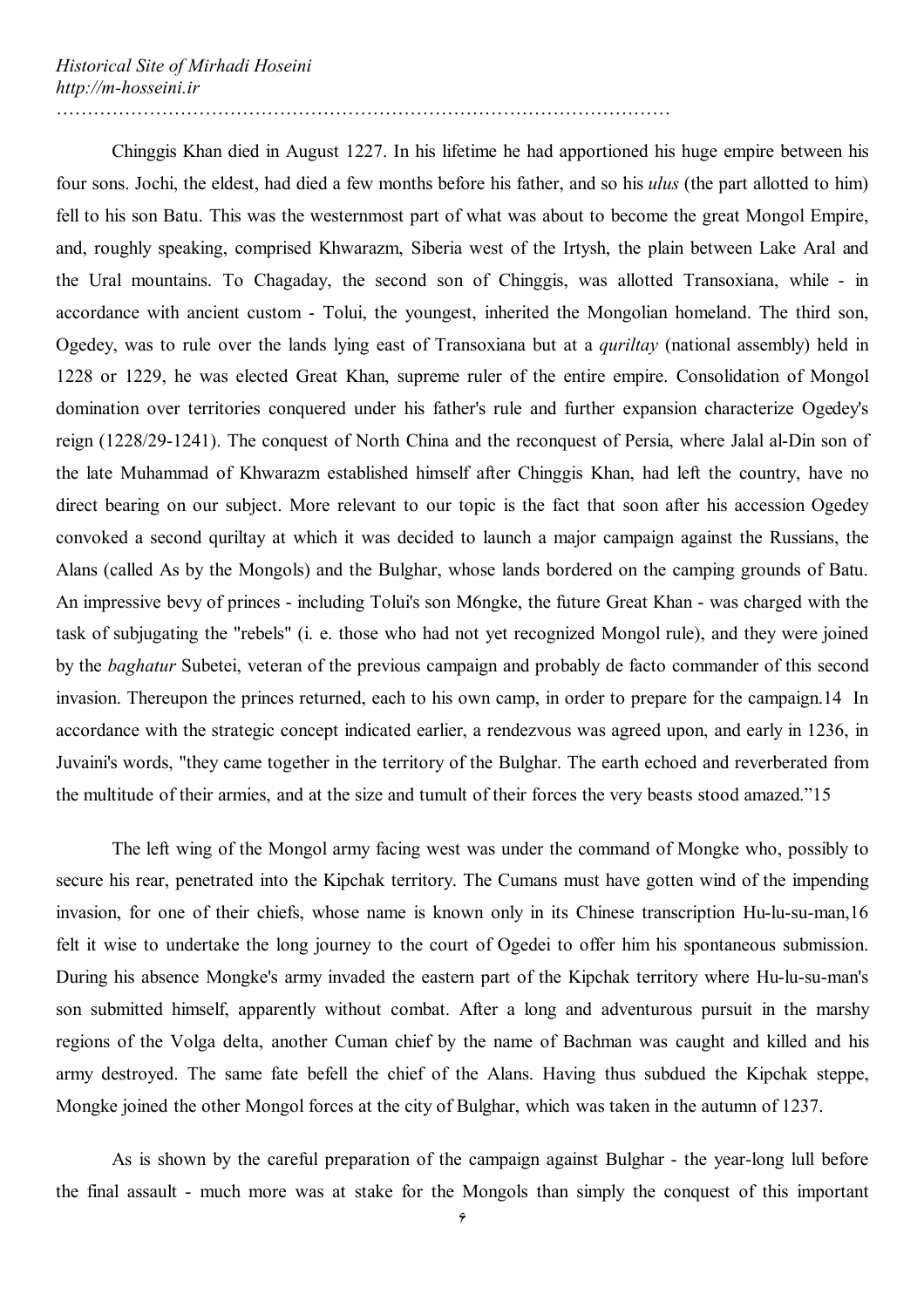trading center. The operational plan - and without any doubt such a plan did exist - envisaged the conquest of the Russian principalities, Poland and Hungary, in fact the whole of Eastern and part of Central Europe: a gigantic operation, to last over several years. The conquest of Bulghar was the first episode in the Mongol Blitzkrieg, to use a modern term, a series of devastating, well-nigh irresistible attacks against a number of Russian cities. As was their wont, the Mongols preferred to wage war in the cold season, whose rigors they did not mind, the frozen rivers being then no obstacle to their troop movements. Ryazan, defended by the Grand Duke Yuri, fell on the 21st December 1237, followed by Kolomna, Vladimir, Suzdal, and Moscow, at that time a city of small significance. By the beginning of March 1238 fourteen cities had been taken by the Mongols, including Torzhok, the fall of which marked the end of this campaign organized on the pattern of a huge battue in which the troops, divided in columns of ten thousand men, methodically combed the whole country. In the words of Rashid al-Din, after this lengthy and by no means easy campaign the Mongol chiefs "entered the houses and rested."17 This overly simple statement can be put into a better perspective through a remark made in a document entitled *De facto Ungarie Magne* written by a certain Ricardus,18 who culled most of his information from Julianus and, possibly, other Hungarian sources. According to him, near or in Magna Hungaria a Friar Preacher (perhaps Julianus?) met a Mongol envoy, who told him that a Mongol army, encamped at a distance of five days' journey "intended to march against Germany but was waiting for an other army which had been sent to destroy the Persians."19 It is likely that the Mongol armies poised to attack the West were awaiting further reinforcements to be sent, probably by the *noyan* Chormagan, the powerful proconsul in the western territories of Iran, Mesopotamia and the Caucasus. Be that as it may, the information reveals yet another example of the coordination of military operations so characteristic of Mongol global strategy. In the Spring of 1238, the Mongols stood just east of the Dnieper. We are able neither to trace the exact frontline nor to describe the happenings of the following two years. In fact, it seems certain that no major operation was undertaken in this period, which was one of preparation for the great attack on Hungary.

It is possible that personal intrigues in the Mongol high command slowed down the rhythm of the preparations. Jealousies among high-ranking officers are a perennial feature of military life, and we are able to follow the development of a quarrel between Batu on the one side, and Bori and Guyuk on the other. The Secret History of Mongols contains the text of a message purportedly sent by Batu to the Great Khan Ogedei. In it, Batu relates how, having subdued the Russians and eleven nations, the victorious Mongol chiefs gathered for a feast. Seating himself at the banquet Batu, the senior among the princes present, took a few gulps before the others. This was taken amiss by Guyuk and Buri who refused to join the feast arguing that since "Batu is our equal, why did he drink first?" Other princes joined Guyuk and Buri in heaping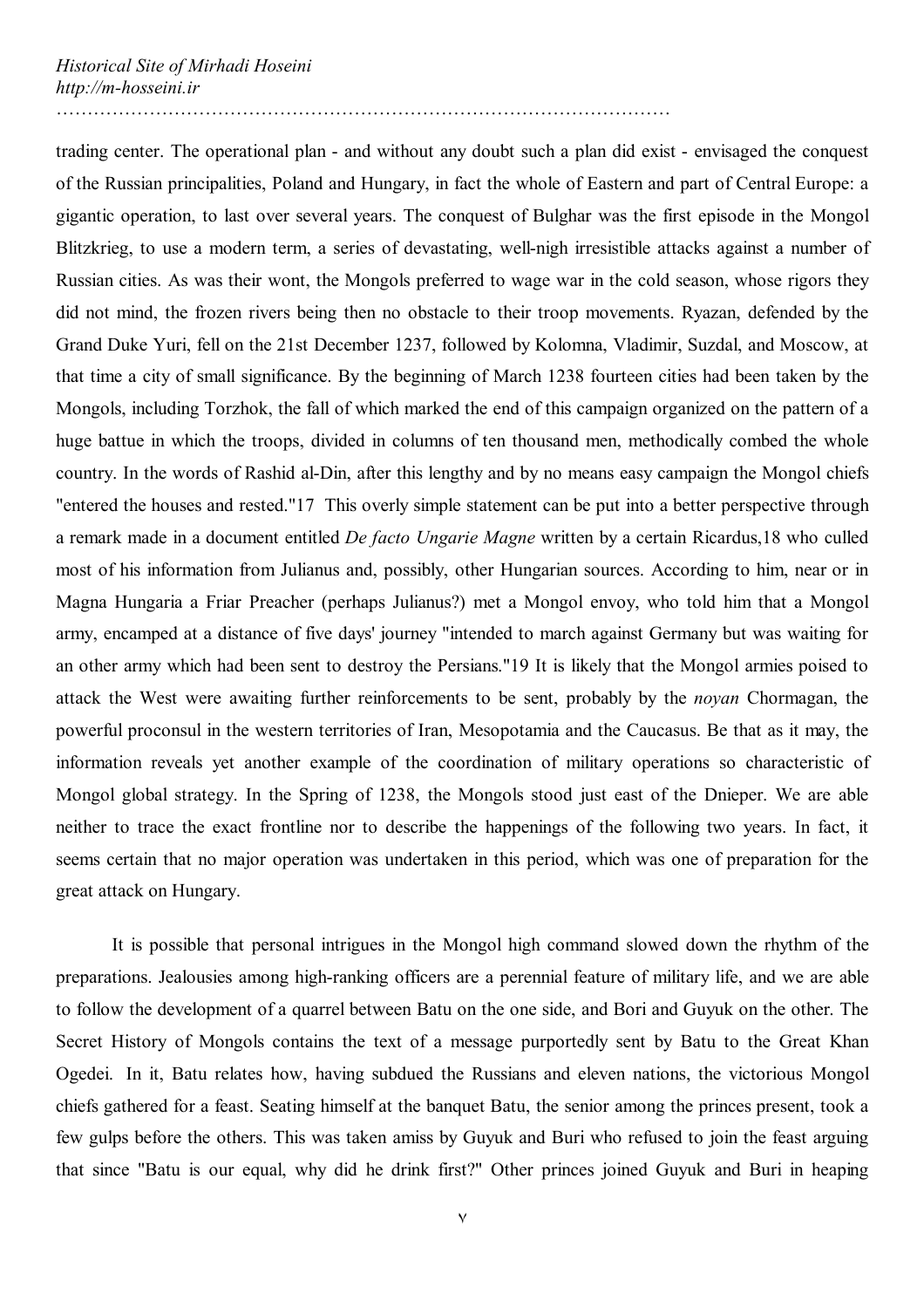insults upon the head of Batu, whom they compared to a "woman with a beard." Batu, deeply hurt, related the events to the Great Khan, his uncle, pointing out that the conflict erupted just at the time when "having been sent to fight against rebels of a different race, we were asking ourselves whether we had been successful."20 On receiving the message Ogedei flew into a tremendous rage, and his invectives uttered against Guyuk and duly recorded in the Secret History (§276) make for most impressive reading. The Great Khan's decision fell in favor of Batu whom he entrusted with the conduct of the next campaign.

The rest of 1238 passed in minor operations, apparently aimed at securing the flanks and the rear of the Mongol army. Though it is impossible to follow with any precision the troop movements, we know that on the 26th December of that year Sudak, on the Crimean peninsula, was, once again, looted. Another event, of greater importance, was a new attack on the Cumans, resulting in their mass-emigration to Hungary. Although linguistically and racially homogenous, the Cumans constituted a loose federation of tribes quite independent of one another. The western part of the Kipchak country had for some time been ruled by Koten, already mentioned, who, though connected by family ties with Russian princes, had so far refused to embrace Christianity. Perhaps prompted by the imminence of a Mongol invasion, Koten sent ambassadors to Bela IV, king of Hungary, asking for asylum for himself and his whole people, comprising about forty thousand warriors, and, in return, promising his conversion. Encouraged by the Dominicans, who saw in this immigration the opening of a new and promising field of proselytism and the fulfillment of their old hopes, cherished by St. Dominic himself, for the conversion of the Cumans, Bela accepted the offer. On Easter Day 1239 he received Koten personally at the frontiers of Hungary and acted as godfather at his baptism. On the eve of a possible Mongol invasion it seemed a statesmanlike decision to accept the alliance of a people disposing of a large and efficient army, and the sight of a people coming of its own accord to submit to the suzerainty of the king of Hungary was bound to enhance Bela's prestige and popularity, which stood fairly low among the lords of his own country. Things turned out differently. The integration of the Turkic speaking, nomadizing Cumans into Hungarian life caused many problems, and, by favoring his recently immigrated subjects, Bela alienated the bulk of his own people. Internal tensions between the king and his subjects, lords and commoners, greatly weakened the country at a time when it was faced with unprecedented danger.

Russian cities and the Slavic populations were not the only victims of the Mongol invasion. The Mordvins - a warlike Finno-Ugric people, today widely dispersed over the vast territory between the Oka and Bielaya rivers but in the 13th century concentrated in the Middle Volga region - had to bear the brunt of their attack, which also destroyed Great Hungary (Magna Hungaria). The exact location of that country is the subject of some scholarly controversy, as is the ethnic composition of its people, but it is safe to say that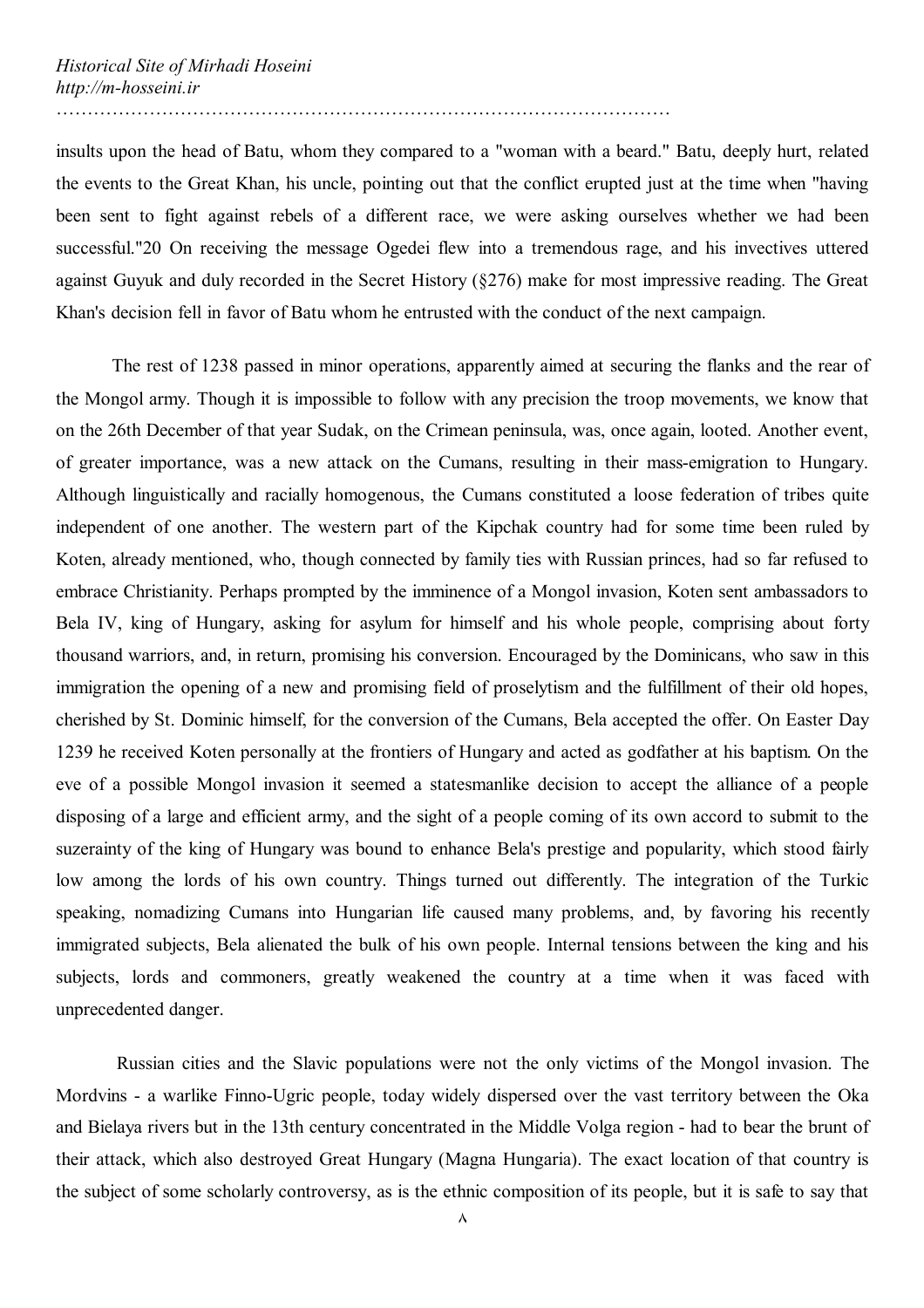for all practical purposes, as far as our limited knowledge extends, Magna Hungaria is geographically undistinguishable from Bulghar. In 13th century sources it is identified with the land of the Bashkirs, today Turkic-speaking, and also, as indicated by its name, with that of the Hungarians. It was a contemporary, and not unreasonable belief, which modern research tends to support, that Magna Hungaria was an ancient abode of those Hungarians who had not migrated to Danubian Hungary. At the time with which we are concerned, knowledge of an interest in Magna Hungaria were sufficiently alive to prompt some Hungarian Dominicans to set out on an expedition aimed at locating their separated kin and converting them to Christianity. In their wake another Dominican friar, named Julianus, undertook the same journey, but by the time he reached the "limits of Russia," Magna Hungaria, Bulghar and "numerous other nations" had been subjugated by the Mongols. It is not a slight to suggest that missionary zeal was not the only motive prompting one of those "Preachers, Minorites, and other messengers, whom the king of Hungary had sent to explore", who were referred to in a letter sent by a Hungarian bishop to the bishop of Paris and cited by Matthew Paris.21 In other words Julianus was a spy and, in fact, the report he prepared, which has survived in a mutilated form, contains detailed information on the whereabouts of the Mongol armies. Passing through Suzdal shortly before its occupation by the Mongols, Julianus was warned by the Grand Duke Yuri Vsevolodovich of Vladimir-Suzdal that "day and night the Tatars deliberate upon how they may come and conquer the Christian kingdom of Hungary. For they are said to have in mind to come and conquer Rome and the land beyond Rome."22 The Grand Duke's warning was based on reliable information. He had captured Mongol envoys crossing the territory of Suzdal and had taken away from them a letter addressed to the king of Hungary. Painfully deciphered and translated it turned out to be an ultimatum:

I, Chayn,23 messenger of the heavenly king, to whom he has given on earth to exalt those who submit to him and to cast down his adversaries, I wonder at you, king of Hungary, that although I have sent you messengers thirty times,24 you have sent me back none of them, nor did you send me messengers of your own or letters. I know that you are a rich and powerful king, and that you have many soldiers under you, and that you govern alone a great kingdom. Therefore it is difficult for you to submit to me voluntarily. Further, I have learned that you keep the Cumans, my slaves, under your protection. Whence I charge you that henceforward you do not keep them with you, and that you do not make me your enemy on their account. For it is easier for them to escape than for you. Since they, having no houses and continually on the move with their tents may possibly escape. But you, living in houses and possessing fortresses and cities, how can you flee from my grasp?

The year 1239 had passed without any major event, and so did the first eleven months of 1240. On December 6, 1240, Kiev, perhaps the most important town in Russian lands, fell after a siege of only nine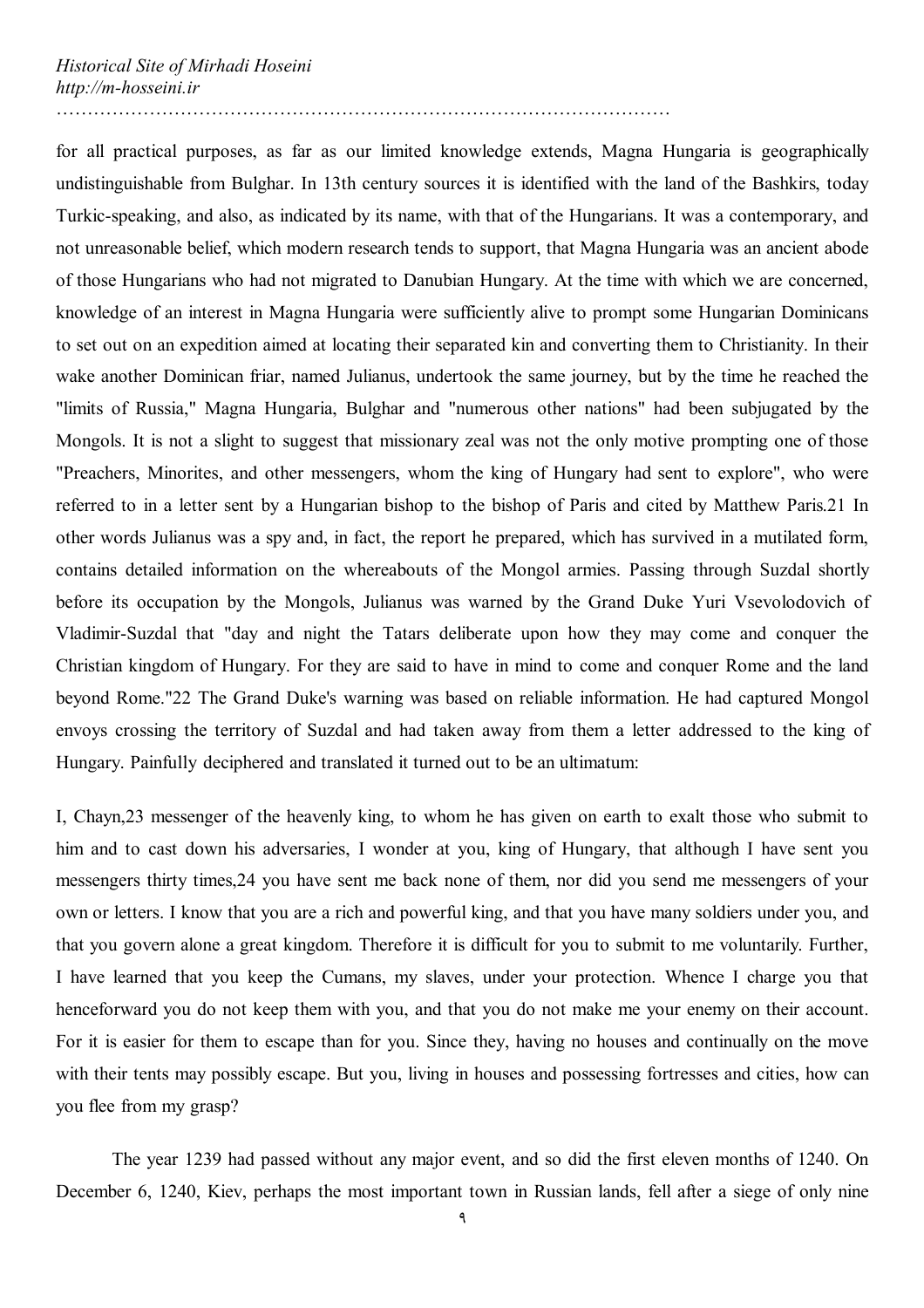days. Excavations throw harsh light on the suddenness of the city's destruction.25 There was found a pot full of porridge with a wooden spoon stuck in it, which someone had no time to eat when the house was set on fire. There are the valuable crystal beads that filled a jug dropped and left behind by their fleeing owner. More tragic are the remains of two small girls huddled together in a stove from which hiding place they would never emerge, or the hiding place of a few desperate men who tried to dig an underground passage through which to escape from the burning town; but the walls above them collapsed, burying them all, including a certain artisan, Maxim, who can be identified as the very man who had left his porridge uneaten in another part of the town. Probably no one at that time - least of all the Mongols themselves - was aware of

………………………………………………………………………………………

the importance of the fall of Kiev. Yet this was the first and principal cause of the shifting towards the east, and towards Moscow, of the center of gravity of Russian life, a move which was to have a decisive influence not only on Russian but also on world history.

The fall of Kiev was immediately followed by that of other towns in Halich and Volhynia, but these were minor undertakings aimed at preparing the attack on Hungary, the strategic objective of the Mongol campaign.

The invasion of Hungary is a classic example of long-range strategic planning executed with meticulous care on a unprecedented scale. Against Hungary the Mongols envisaged a triple drive in which the right and left wings were each to launch a three-pronged attack, while the center, constituting the main force, would advance undivided. The right flank, facing west, was under command of Batu's brother Orda, seconded by Baidar and Qaidan, sons of Chagaday. Pushing west from Vladimir, its primary aim was the neutralization of Bela's Polish and Silesian allies. Bela's daughter Kinga was the wife of Boleslaw, son of Leszek the White of the Piast dynasty. The right wing of Orda's army, under his personal command, moving in a north-westerly direction, skirted or actually entered Prussia and, following an almost semi-circular course, descended south to Breslau (Wroclaw). Orda's center, under the command of Qaidan, advanced in a fairly straight line in the direction of Breslau, while the left wing, led by Baidar, crossed the San and moved south-west towards Cracow. Sandomierz (Sandomir) fell on February 13, 1241, Cracow on March 22. The advance of Baidar was deliberately slow, following the course of the rivers, first that of the San, then the Vistula, and, after the fall of Cracow, downstream, the Odera. On April 2, before Breslau, Baidar joined the armies of Orda and Qaidan. Once again, for them the timing was perfect. The city was set on fire, either by the Mongols or by the inhabitants themselves, who took refuge in the fortress, set on an island. Their first attack against this fortress having failed, the Mongols, reluctant to lose time, pushed on to face the first serious obstacle in their way since they left Vladimir. On April 9th, on the battlefield of Liegnitz, they clashed with the forces of Henry II, duke of Silesia, Bela's cousin, helped by a strong contingent of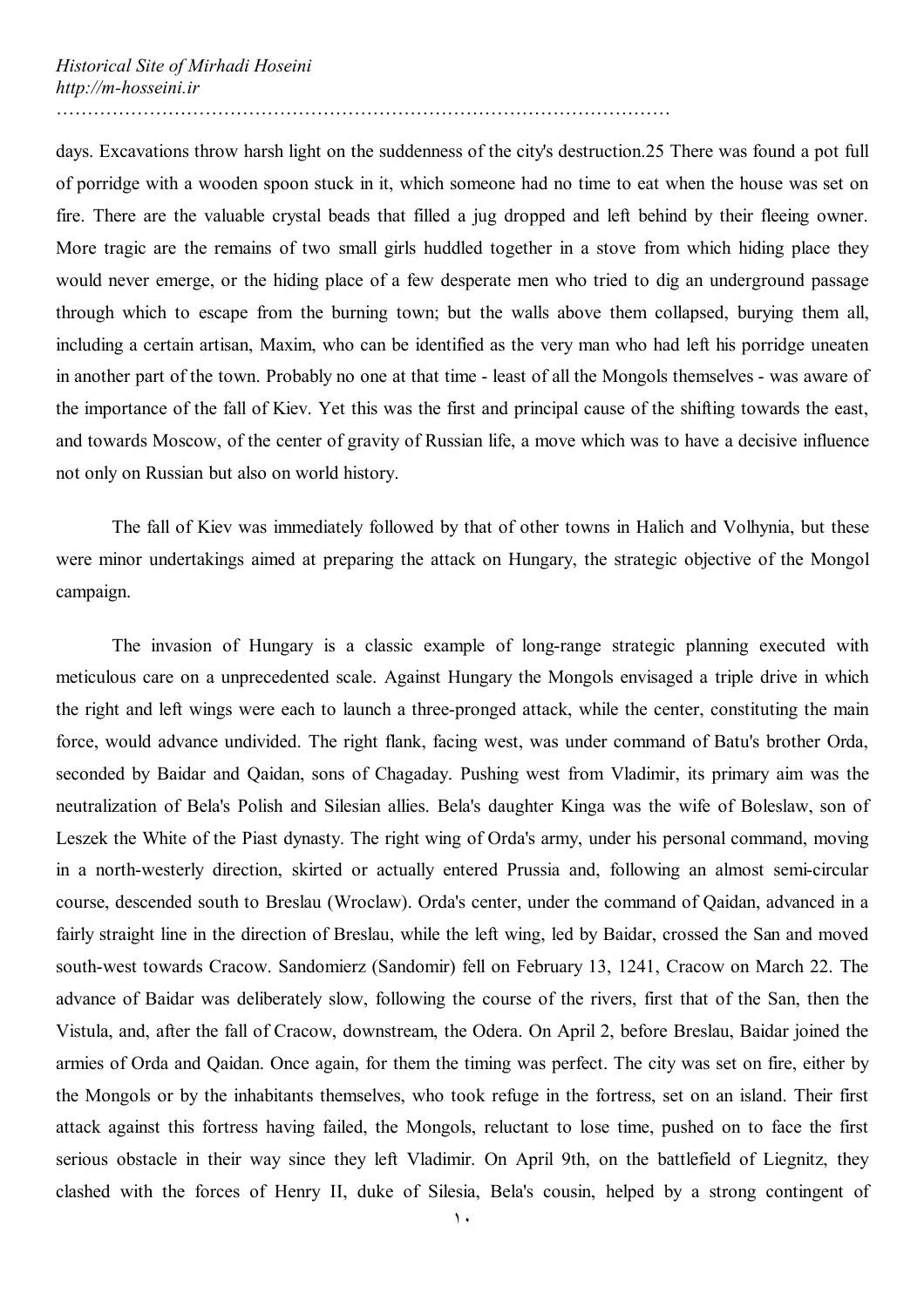Templars. The Mongol victory was decisive, and Henry II himself lost his life on the battlefield. Nationalist German claims - which here and there surface - to the effect that, though the battle was lost, it prevented the invasion of Germany, cannot be substantiated. The Mongol aim was the encirclement of Hungary which, now that their rear was safe, they entered from the north-west, through Moravia. Time was pressing, for Orda's army was bound to operate its junction with that of Batu somewhere near Pest, which it intended to reach by going downstream, on the left bank of the Danube. There was no time to enter Bohemia, whose wise king Wenceslas I - though ready to defend his land - avoided any hostile initiative. A small Mongol force sent to reconnoiter the Austrian border withdrew as soon as contact had been made.

The identity of the commander-in-chief to the left wing, facing south, cannot be established with any certainty. We do know, however, that Qadan, son of the Great Khan Ogedei, assisted by Bori, a grandson of Chagaday, was in charge of the corps which on March 31, coming from the north-east, crossed the Carpathians through the pass of Borgo into Transylvania. Another, probably weaker, Mongol force, whose commander cannot be identified, skirted the Carpathian arc and crossed it at the pass of Ojtuz (Oituz). The third, southernmost, left wing entered Transylvania through the defile of the river Olt. The three aforementioned armies joined forces in Csanad (Cenad), in the region of the confluence of the Maros (Mures) and the Tisza (Tisa). No organized resistance had been encountered by these converging army groups, which were now prepared to join forces with the armies of Orda and of Batu for a decisive blow against Bela.

The central army corps, under Batu - commander-in-chief of all the Mongol forces in the west - was poised for attack along the Dniester. Subetei, veteran hero of so many Mongol victories, and Shiban, a brother of Batu, were to second him. While there is no reliable evidence on the numerical strength of the three Mongol armies, it would appear that the one commanded by Batu and Subetei was stronger than the combined forces of the right (Orda) and left (Qadan and others) wings. Batu chose to enter Hungary from the North, through the "*porta Russiae*", i.e. the Pass of Verecke, used by the Hungarians themselves some three hundred years earlier for the conquest of their future homeland. It seemed for a while that this new attack would destroy the state which the earlier invasion had founded; in the laconic statement of a Bavarian chronicler "The kingdom of Hungary which has lasted for three hundred and fifty years, is destroyed by the Tatars."26

 Bela IV had been aware of the Mongol menace - though it is not known whether he ever received the above-mentioned ultimatum and, if he did, whether he took it seriously - and had made great efforts to strengthen his country's defenses. At the news of the fall of Kiev he ordered the Hungarian borders to be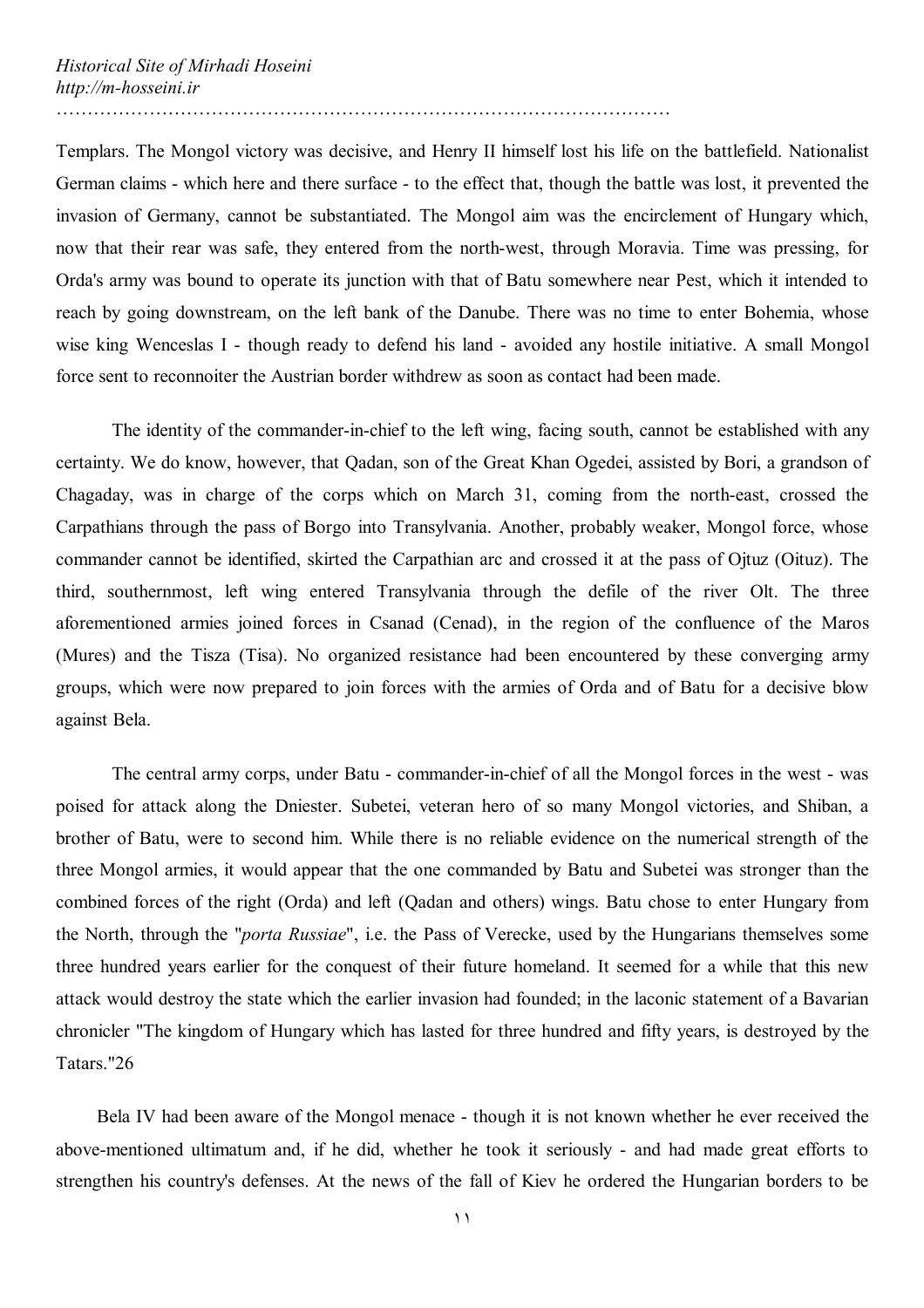fortified and inspected the wooden barricades erected. He also did his utmost to convince the lords of the realm to raise armies and coordinate defense. On March 15, while at a meeting to discuss the measures to be taken he received the news, brought to him by the very man to whom the defense of Verecke had been entrusted, that on May 12 the Hungarian forces defending that pass had been routed and annihilated by a Mongol attack. The terrible news notwithstanding, the realities of the situation were not understood by the lords, who distrusted Bela and hated Koten, whose people they accused of treachery and whom they blamed for the Mongol attack. By this time Mongol reconnaissance units had reached Pest, attacked and looted the city of Vac some twenty miles north, and engaged in a number of skirmishes, always avoiding a major battle. The physical appearance of the Mongols, often undistinguishable from that of the Cumans, reinforced the belief in the latters' treachery. Koten and his immediate entourage fell victim to mob violence, causing a mass exodus of his people. Justifiably angered, the Cumans moved south, towards Bulgaria, burning and looting on their way, fighting Hungarian units moving north in response to Bela's appeal. Anarchy and confusion were spreading over Hungary, where no one, not even the king, had a realistic assessment of Mongol military power. Used to earlier incursion by steppe peoples, such as the Pechenegs or the Cumans, and for centuries undefeated on their own soil, the Hungarian lords remained cocksure, confident in their military capabilities.

Batu's army was moving south at a snail's pace, allowing time for the right and left wings - who had to cover a much longer distance - to reach Pest simultaneously with the main force. Batu could have made it to Pest within a week and thus could have taken advantage of the Hungarians' unpreparedness of which, no doubt, he was well aware. However, because the original operational plan had foreseen a decisive battle to be fought after the junction of the three army corps, Batu was reluctant to engage Bela's forces on his own. Yet this is what he had to do, because early in April the armed forces gathered by the king set out from Pest to meet and halt the advancing Mongols. Contact was established a little less than halfway between Pest and Verecke near the river Sajo which initially separated them but across which, on April 11, Batu's forces executed a night attack on the Hungarian camp, inflicting terrible losses on its trapped defenders. The king himself escaped with great difficulty from the debacle. While the outcome of the encounter is beyond dispute - some call it a massacre rather than a battle - historians disagree in their assessments of Bela's apparent ineptitude. Of course, the Hungarians could have done better; but it is beyond doubt that no ad hoc, feudal type force could have matched the well disciplined, highly trained, professional soldiers of the Mongol army. A seldom considered measure of the efficacy of the Hungarian resistance is the size of the losses sustained by the attackers. These were very heavy and in 1245, when the Franciscan John of Plano Carpini visited the Mongols, they were still vividly recalled. The friar noted the existence of special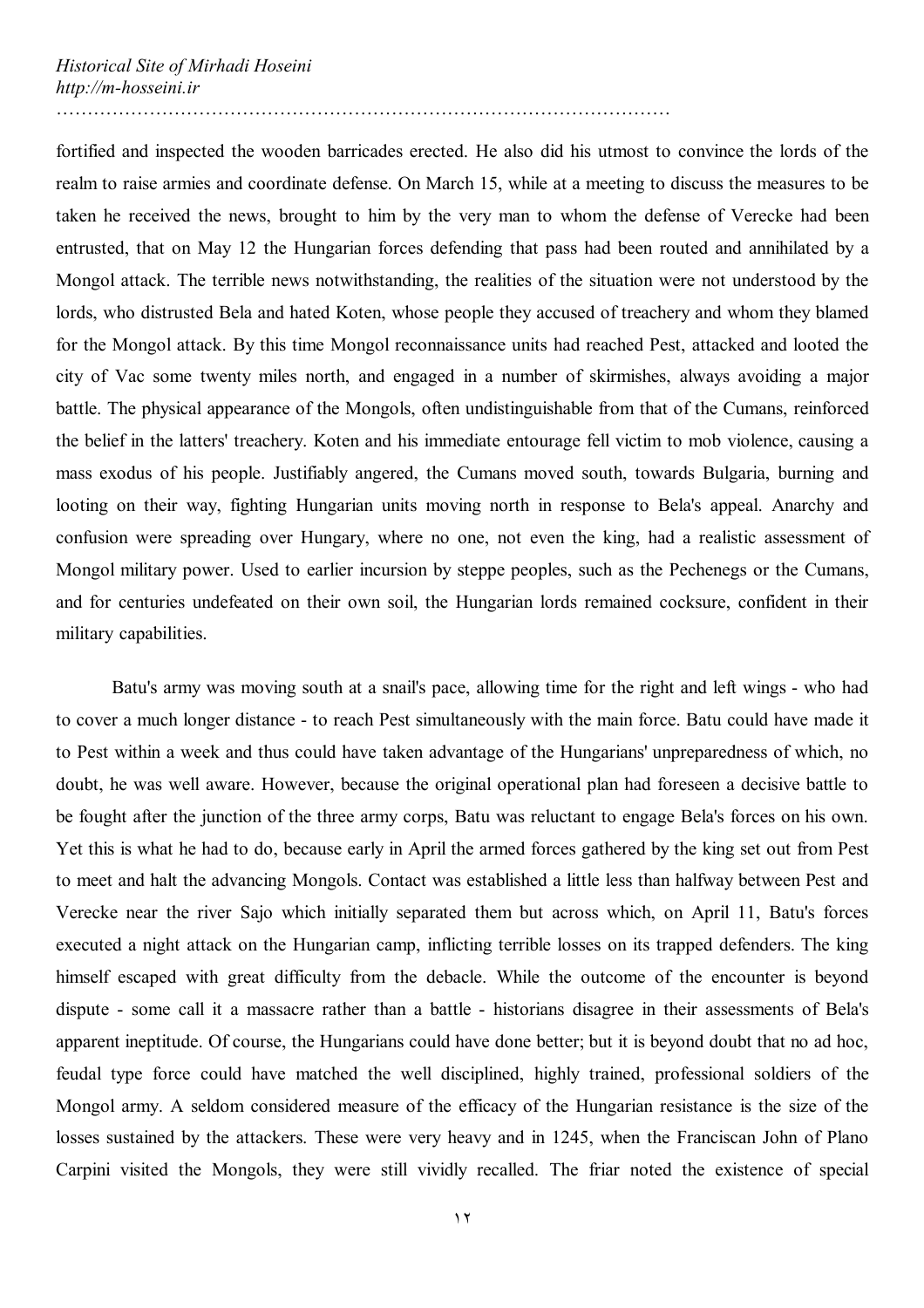cemeteries established for those fallen in Hungary.27 He also discovered in Batu's camp the beautiful tents which once belonged to Bela IV

Though master of the battlefield, Batu made no haste in his advance. Mongol detachments fanned out to frighten and to loot, but the main army pursued its slow advance towards the Danube. By autumn of that same year the territories lying north and east of the Danube were occupied and the resistance put up by isolated groups was broken.

Hungary's collapse came as a shock to the pope, to the Emperor Frederick II and to all other potentates of the west, all ready to blame Bela (to use Frederick's words "the idle and careless" king),28 none willing to provide effective help in preventing the further advance of the Mongols. Bela, now in the western (Transdanubian) parts of Hungary, foresaw that the Mongols would attempt to cross the Danube and did everything in his power to limit the further devastation of his country. Experience had shown that fortifications, though not effective in barring the Mongol advance (they were more often than not bypassed), at least provided a shelter for the population. The king did his utmost to increase their number and provide them with adequate means of defense.

The country East and North of the Danube was thrown into chaos and at the mercy of the Mongols, but Bela IV escaped, helped by luck and the devotion of some of his men. In his flight to the west he reached the Austrian border and stopped at Pozsony (Pressburg, Bratislava) where an invitation reached him from Frederick, Duke of Austria to be his guest. "But alas!", tells us the *Carmen miserabile super destructionis regni Hungariae per Tartaros* 29 written by Roger, canon of Varad, "the poor king was like a fish who in trying to escape from being frozen in an icebox, jumps into the fire to be roasted."30 Once he got hold of the king's person, the duke made very heavy demands. He exacted and obtained three Hungarian counties and demanded a very large sum. Beta, fugitive, unable to produce it, had to leave with him as a pledge, all the silver and gold vessels he had managed to save in his flight. In these circumstances it is understandable that the Hungarian king did not wish to remain in Austria. In the middle of May 1241 we find him in Zagreb, Croatia, whence he endeavored to reorganize what remained of his country and to forestall possible Mongol attacks across the Danube.

The Mongols seem to have halted East and North of the Danube, though there were some forays into Austrian territory. The reports are contradictory but there is a curious tale, lacking any historical foundations, that Batu himself lost his life by drowning in the Danube.31 There was a lull in Mongol troop movements and the German forces raised by King Konrad IV, son of the Emperor Frederick II, lured into a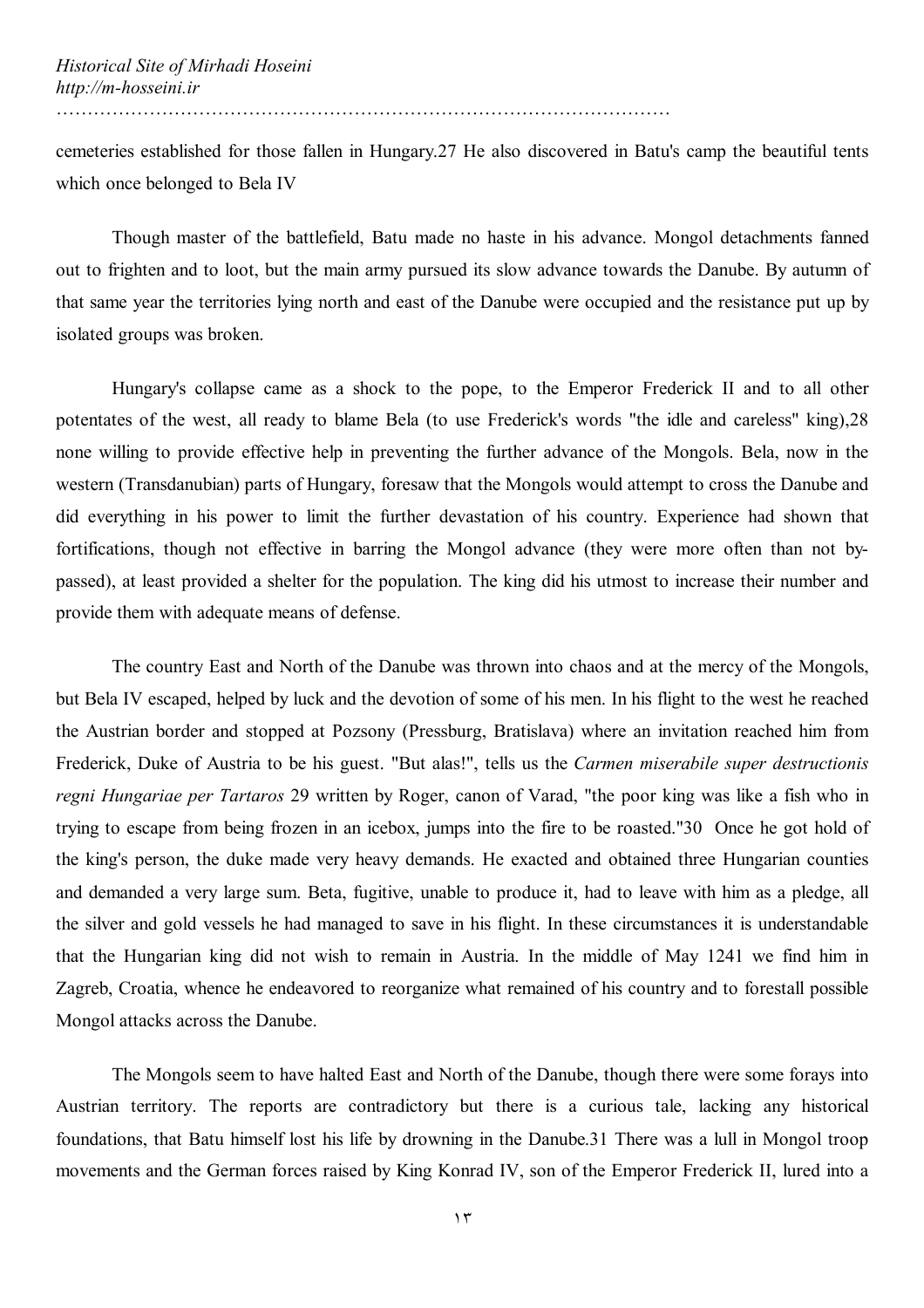false feeling of security, disbanded. Bela was more perspicacious. He took for granted that the Mongols would attempt to cross the Danube, and he acted accordingly, trying to build up an effective resistance. As there could be no hope of resisting a possible Mongol onslaught in the open field, Beta paid particular attention to the building of fortifications which, provided they had efficient ballistarii, stood a good chance against Mongol attacks. Most revealing in this respect is a letter dated 19<sup>th</sup> January 1242 and sent to whosoever may become the successor of Pope Gregory IX:

………………………………………………………………………………………

Lo! now for the third time, we are sending to your Paternity our beloved Friars Preachers, the bearers of these presents in conformity with their own will and with the good pleasure of their prelates; entreating your Paternity inasmuch that the groans of the fettered, the sobbing of mourning widows, of children and orphans may rise to the heart of your Holiness, and above all the great zeal of the Church should prevail upon you, lest her new plantation in Hungary should be wholly and thus wretchedly uprooted, to assign quickly to Hungarian soldiers who are experienced and willing and who are able to set themselves as a wall for the Lord's house together with us and with our men, of whom now, by Divine Providence, quite a number remains, more particularly lest the river Danube, by which up till now the most powerful Lord has prevented their [i.e. the Mongols'] passage, be crossed and the memory of Christ's name and the glory of our crown, which we and our fathers have held and hold by the blessing of the Roman Church, now be obliterated ... Therefore we ask your Holiness to the effect that you will a crusade to be preached among the Venetians, who axe the most necessary to us because of their ballistarii which are greatly needed for the defense of the said river and through the other kingdoms of Catholic princes.32

What Bela foresaw happened. Sometime in February 1242 33 the Mongol forces crossed the Danube. This is how Canon Roger describes the event in his *Carmen miserabile*

Lo! in the winter, the snow and ice came in such abundance that the Danube was frozen over, which had not occurred in times reaching very far back. But the Hungarians from the inside broke the ice every day and guarded the Danube thus, so that there was a continual fight by the foot-soldiers against the ice. However, when the hard frost came, the whole Danube was frozen over, yet the Mongols by no means tried to cross with their horses. Listen to what they did. They led many horses and beasts up to the banks of the Danube, but for three days they sent no one to look after them, so that the beasts seemed to be left without keepers; and none of those people made an appearance in those regions. Then the Hungarians, thinking that the Tartars had retreated, suddenly crossed over and led the animals over the ice. When the Tartars observed this, they thought they could cross freely over the ice on horseback. Which was done, and so many crossed in one charge that from that part of the Danube they filled the surface of the earth.34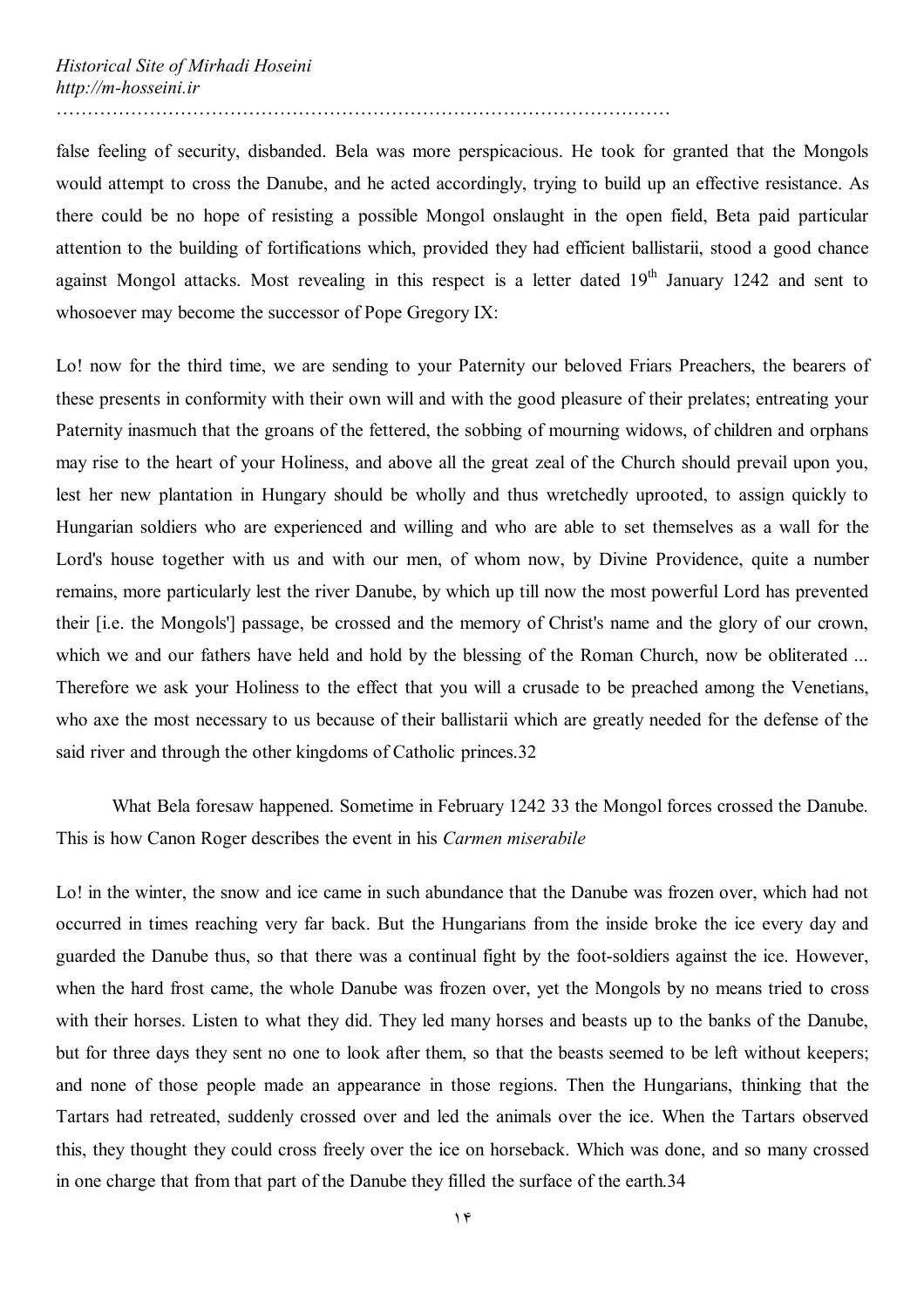West of the Danube, which was also the western limit of the Eurasian steppe, the Mongols' aim was not so much territorial conquest but, first and foremost, the capture of the fugitive king, who was pursued by Qadan with the same vigor as, earlier, Jebe and Subetei had shown in tracking down Muhammad of Khwarazm. Even the reasons for the Mongols' vendetta appears to have been the same: the possible murder and certain disappearance of Mongol envoys, reproached to Bela in the aforementioned ultimatum.

The Mongols' pursuit of the king was less successful than had been their attempt to seize Muhammad. Bela, like the Sultan of Khwarazm, thought that the safest refuge from Mongol horsemen would be an island, so he fled in a south-westerly direction towards Croatia and the Adriatic Sea, where after many adventures - he found shelter on an island facing the city of Trogir. His pursuers, unable to get hold of his person and hampered in their movements by the lack of adequate pastures, engaged in minor predatory operations in Dalmatia and Croatia until, within the framework of the total evacuation of Hungary, they crossed Serbia and joined Batu's main force in Bulgaria. Mongol corps operating in the eastern parts of the country left the way they had come, through the passes of Transylvania. The evacuation of Hungary, another example of splendid military planning, was completed by May 1242.

According to John of Plano Carpini the death of Ogedei prompted the Mongols' withdrawal from Hungary. Valuable though the Friar's account may be, it does contain many mistakes, of which this explanation is a prime example. Unfortunately, the mistake has been perpetuated by generations of historians (including the present writer), who, for a long time, never pondered on the inherent weakness of this theory. Ogedei died on December 11, 1241, and it had been argued that when the news reached him, Batu, who might have had personal, imperial ambitions, decided either to return to Mongolia or, at least, to move closer to it. The fact is that Batu showed no signs of any desire to travel to Mongolia, but after the evacuation of Hungary remained on the South Russian steppe, still very far from the center of power. Whether Batu ever harbored ambitions to become the Great Khan is a moot question, but his behavior certainly did not reveal anything of the sort. Available evidence suggests that he was content to be the de facto ruler of the western part of the Mongol empire, and that he showed great loyalty to Ogedei's successor, Guyuk. The reason for the Mongol withdrawal from Hungary must be sought elsewhere; it was caused by logistical imperatives.

It is impossible to give an accurate assessment of the size of the Mongol army, let alone of the strength of the troops invading Hungary. The contemporary Roger speaks of half a million, but this is surely an exaggeration. According to Simon of St. Quentin 35 Batu's army (in 1245) was seven times the size of that of Ogedei, commander in the Near East, whose men numbered 600,000, comprising 160,000 Mongols.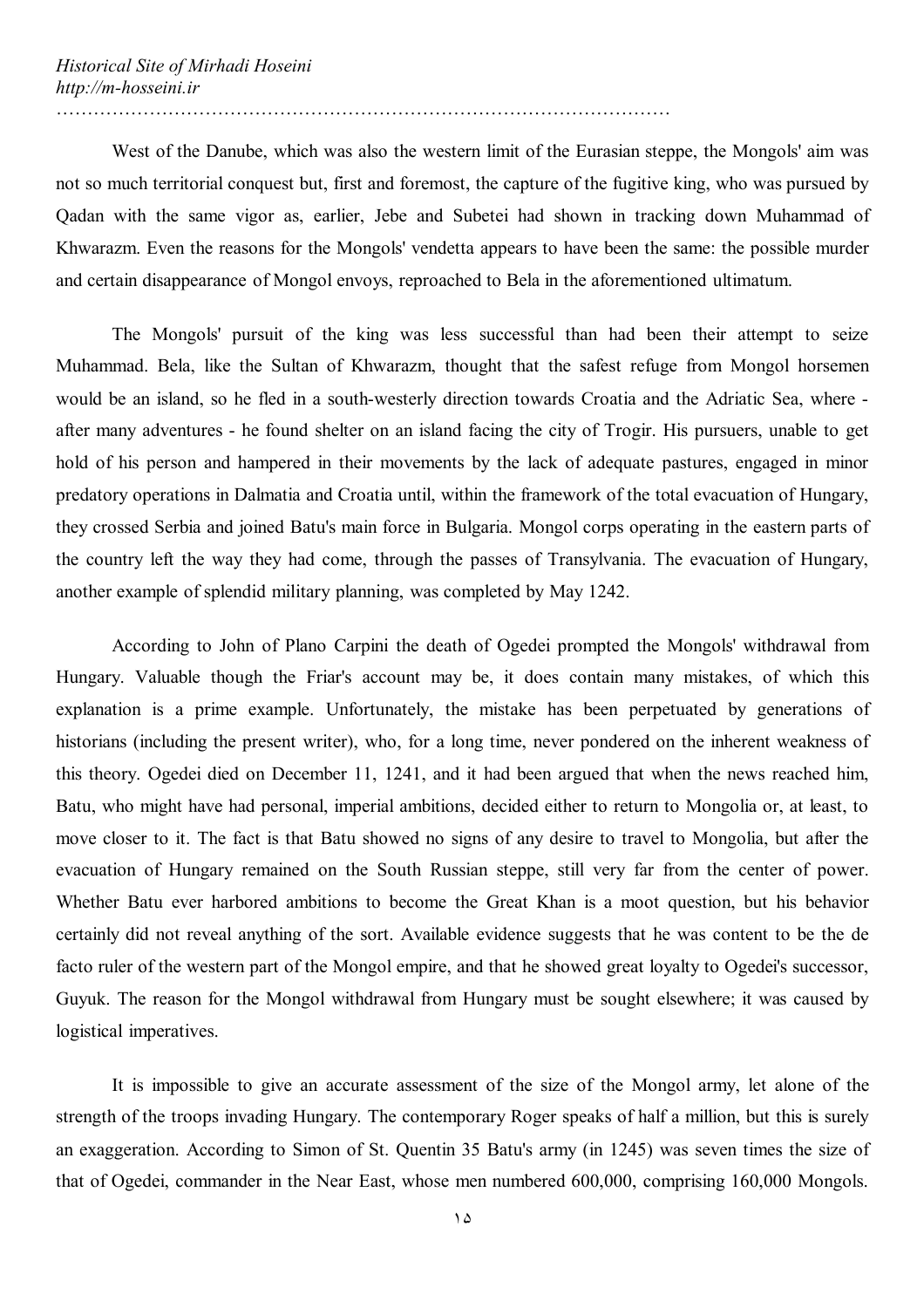The Mongol army was divided into divisions (tumen), ten thousand men strong, and it is hard to imagine that each of the four army corps constituting Batu's right and left wing respectively would have had less than one tumen. Even on the minimal level together they would have had 40,000 men. Bela's army is estimated to have been 65,000 strong, and it is reasonable to reckon that the Mongol center, opposing and defeating it,

………………………………………………………………………………………

numbered at least as many. At a very conservative estimate one can set the strength of the Mongol invading forces between 105,000 and 150,000 men, a figure much lower than any of those appearing in our sources.

The military strength of the great nomad empires, and that of the Mongols in particular, rested on their cavalry and on a virtually inexhaustible supply of horses. According to Plano Carpini, the Mongols "have so many horses and mares that I do not believe there are so many in all the rest of the world."36 There is evidence that each warrior had at least three or four horses, but Marco Polo spoke of about eighteen mounts for each man! Taking into consideration the losses suffered by the Mongols we may count with, say 100,000 men occupying Hungary who would then need, on a conservative estimate at least some 400,000 horses. It has been suggested that about 42,000 square kilometers (10,378,425 acres) can or could be used as grazing land. Estimates of grazing or carrying capacity of ranges vary widely but on the assumption that at that time about 25 acres were needed to support one horse for one year, the carrying capacity of the Hungarian range must be set at 415,136 animal units. On the completely unrealistic condition that no other animals were using these pastures, and counting five horses per Mongol horseman, the Hungarian range could provide for the mounts of 83,027 warriors, clearly far below the strength of the Mongol army. The Mongol high command found itself in a position similar to that of a commander of a modern armored division running short of fuel. Further advance to the west, into Transdanubia, would have made matters worse. It was the habit of the Mongols to stop fighting in the spring and let their horses go free to water and graze, and to multiply, so that they would be ready for war in the autumn. This is the reason why in the spring of 1242 the Mongols withdrew from devastated, overgrazed Hungary to the abundant pastures of the steppe, where they could replenish and strengthen their herds, on which their military power rested.37

During his lifetime Ogedei chose his third son Kochu to succeed him. But Kochu predeceased his father, who then decreed that Kochu's son, the young Siremun, be his heir. Ogedei's widow the *katun* Tdregene disapproved of this choice and favored Guyuk, the eldest son born to her by the late khan. The organization of the *quriltay* was no easy task since the electors, the various princes and barons, were dispersed in diverse parts of the huge empire. While they slowly converged on Karakorum, where the election was to be held, the government, as it were, of the late Guyuk continued to handle day-to-day affairs, and Toregene, making sure of all the arts of diplomacy, to quote Rashid al-Din 38 "wooed the hearts of kinsfolk and emirs with all manners of gifts and presents until they all inclined toward her and came under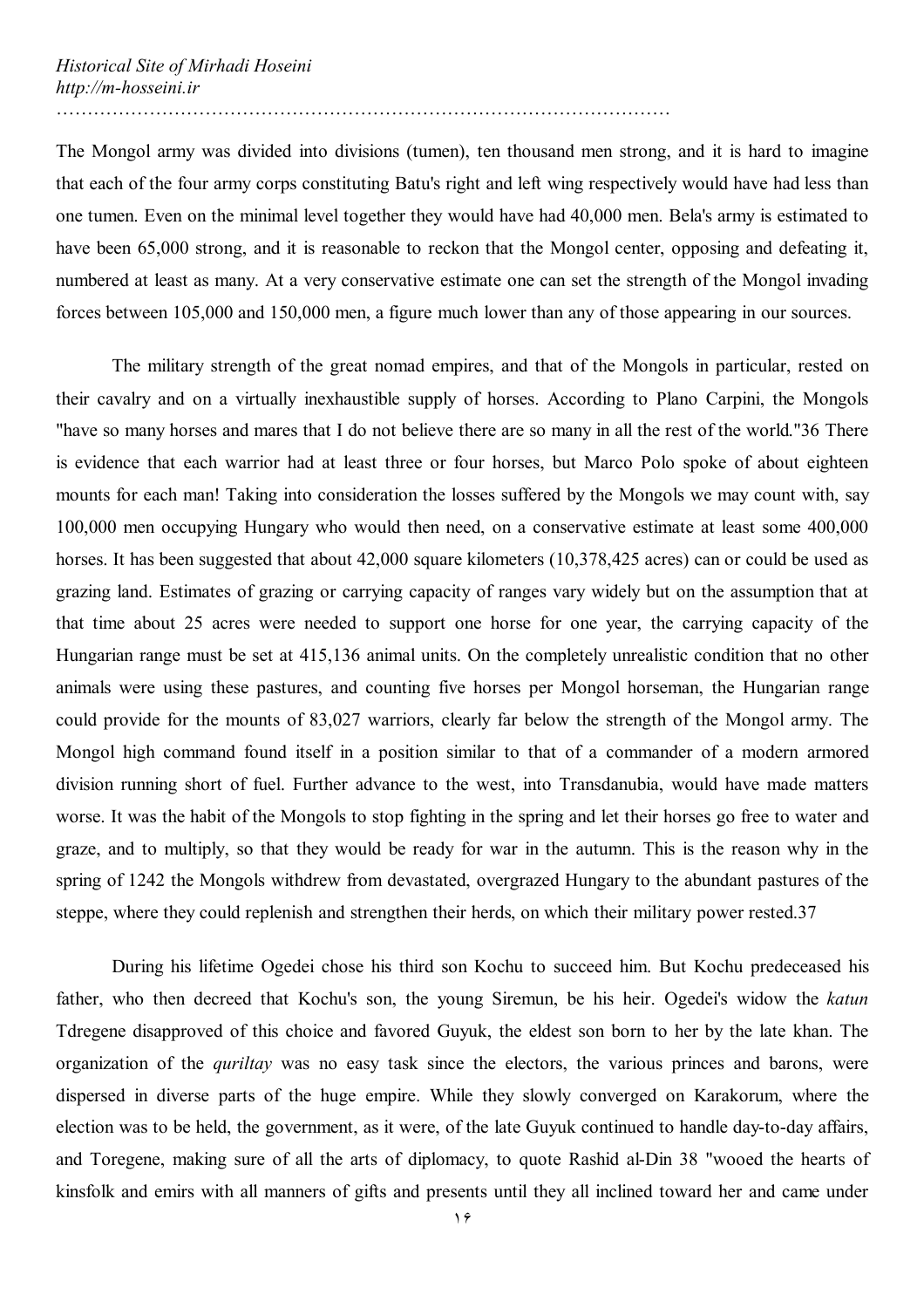her control." Toregene achieved her aim and Guyuk was enthroned on August 24, 1246, in an impressive ceremony witnessed and described by John of Plano Carpini (ix, 32-35).

The Franciscan was one of three envoys - and by far the most successful - dispatched by Pope Innocent IV in the spring of 1245 to learn more about the people who had brought such a devastation upon Hungary and, also, to exhort its unknown ruler to refrain from further misdeeds and embrace Christianity. They were to carry two letters addressed to "the king and the people of the Tartars," one (*Dei patris immensa*) is dated March 5, the other (*Cum non solum*) is of March 13.39 One of the missions, led by the Dominican Ascelinus, approached the Mongols through Anatolia. Somewhere beyond Tiflis, Ascelinus was received by the Mongol general Baiju, commander in Caucasia, whom he strongly antagonized, and whose reply to the pope's letter he brought back to Lyons. Another mission, under the French Dominican Andrew of Longjumeau, traveling through Syria, met near Tabriz a Mongol army commanded by a man whose uncle had taken part in the Hungarian campaign. Andrew also met there a familiar of the Great Khan Ogedei, the Nestorian churchman Simeon, better known as Rabban Ata, who had been sent to Armenia sometime between 1235 and 1240. A man of high reputation, he exerted his influence in favor of the Christians living under Mongol domination.

Interesting and important though they may be, the missions entrusted to Ascelinus and Andrew of Longjumeau are overshadowed by that undertaken by the already oft-mentioned John of Plano Carpini.40 One striking feature of his enterprise is the itinerary he had decided to follow. The former two made Syria their starting point, while Carpini chose to travel through Poland and Russia, i.e. on the road of the Mongol invasion of Hungary, the route Julianus had taken on his return journey. There is also evidence that Plano Carpini, on his way back to Lyon called on the king of Hungary.41 As mentioned earlier, communication between the Mongols and Europe flowed through two channels: Outremer via the Mediterranean, and Eastern Europe via Hungary. The latter was the more convenient way to reach the seats of Mongol power, Batu in the west and the great khan in Mongolia. Carpini was to meet both, first Batu, nomadizing near the lower reaches of the Volga a man - so the friar reported - kind to his own people but very shrewd in warfare "for he has been fighting for many years";42 then, after his enthronement, Guyuk himself. Carpini thought him to be between forty and forty-five years old, though he was at least some ten years younger, a man of medium height, "very intelligent and extremely shrewd, and most serious and grave in his manner."43

The Mongol letters brought to the pope by Ascelinus and Plano Carpini made depressing reading: the Mongols demanded total submission, and even a friendly message sent by the aforementioned Rabban Ata urged the pope to make peace with the Mongols, "against whose power the whole Christian world cannot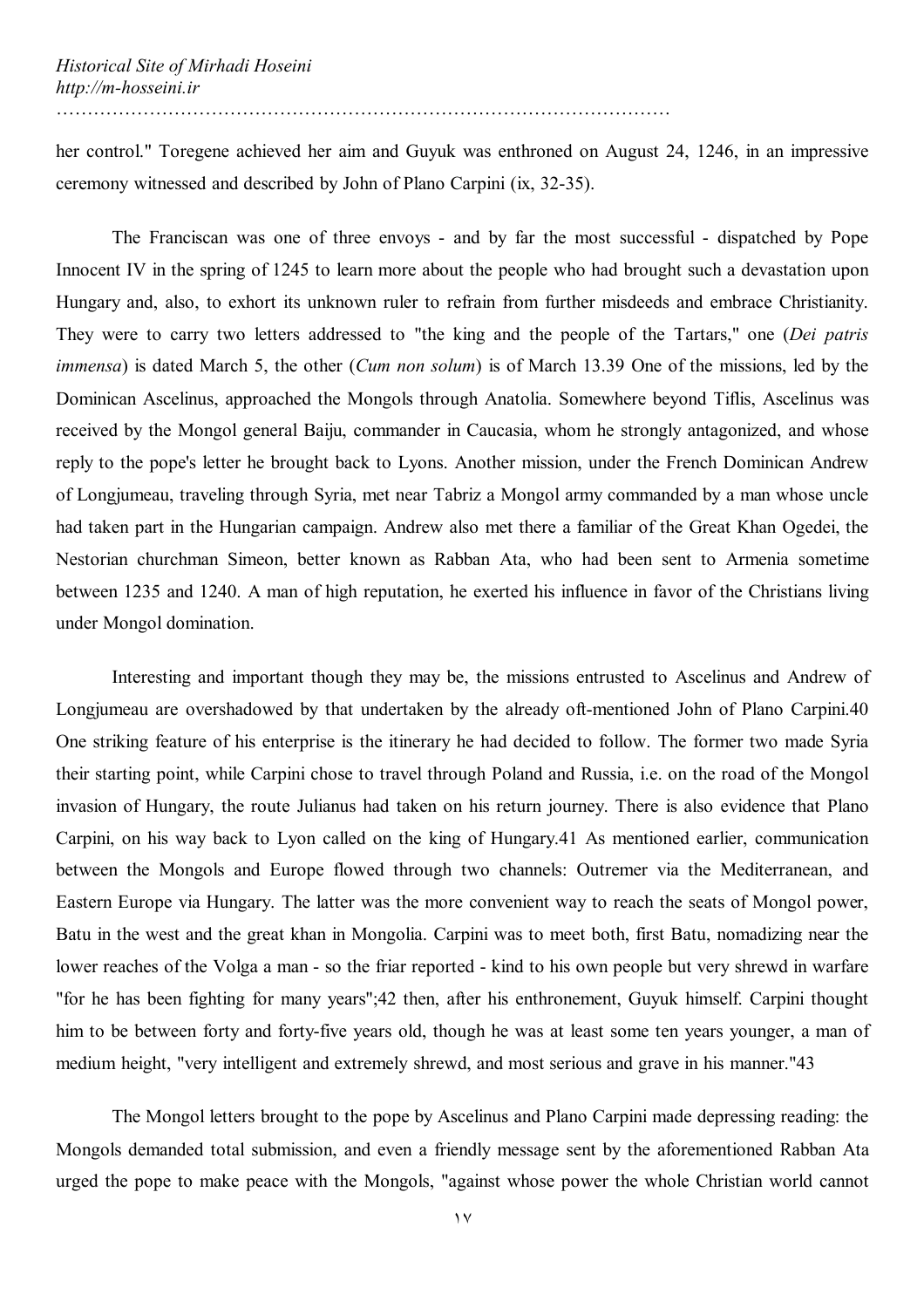resist."44 The prodigious mass of information brought back by Carpini confirmed the bleak impression to be gained from the letters. In fact the friar brought the alarming news that the new great khan Guyuk, supposedly favorable to Christians, was preparing an all-out attack against all Christian nations and kingdoms of the West. Fate willed it otherwise. Guyuk's reign was extremely short, he died in the spring of 1248, less than two years after his accession. His widow Oghul Qaimish - who for a short time kept secret the death of her husband - continued to administer affairs, though much of her time was spent in the company of shamans, on whose advice she apparently relied. She endeavored to ensure the succession of Siremun, who had been ousted by his uncle Guyuk. Theoretically, rule over the Mongols should have devolved on one of Guyuk's sons, an idea which did not appeal to Batu, whose relationship with Guyuk had remained strained since the memorable banquet already referred to, nor had he any sympathy for Oghul Qaimish. Sometime in 1250 she received Andrew of Longjumeau, then on his second mission to the Mongols. On this occasion Andrew represented Louis IX, king of France, who had taken upon himself to continue the endeavors initiated by Innocent IV The attempt ended in utter failure: Oghul Qaimish presented the French embassy to her subjects as one suing for mercy, and her reply to Louis IX was couched in terms as intransigent and peremptory as had been those of her late husband. Oghul Qaimish had to contend not only with Batu's hostility, but also with the lady Sorquqtani Beki - the widow of Tolui, Guyuk's uncle - a Christian, and in Rashid al-Din's words "the most intelligent woman in the world."45 She had set her mind on having her son Mongke elected ruler of the Mongols, and sent him to Batu so that he might secure for himself the goodwill of this most influential man. Batu's endorsement obtained, Sorquqtani Beki intensified her efforts on her son's behalf. Opposition came from those loyalists who felt that one of Guyuk's sons should become the ruler, and should not accept Batu's main argument that they were too young to govern the huge empire. Those opposed to Mongke's election thought of preventing it by the simple device of abstention. But *les absents ont toujours tort*. At the insistence of Berke - Batu's younger brother and his trusted adviser in Mongolia - the old king-maker sent the message: "Set him (Mongke) on the throne". So those present at the *quriltay* elected Mongke, and Oghul Qaimish, whom (in a letter to Louis IX) he described as "more vile than a dog," was executed.46

The letter containing this remark was carried by the Franciscan William of Rubruck, often, and incorrectly, referred to as an ambassador of Louis IX. In fact the friar, fired by missionary zeal, had journeyed to the Mongols on his own account. He left Palestine early in 1253, crossed the Black Sea, traveled to Mongolia on the "northern route" used also by Plano Carpini. On December 27, 1253, he reached the court of Mongke, where he remained until early July of the following year. On his return he brought with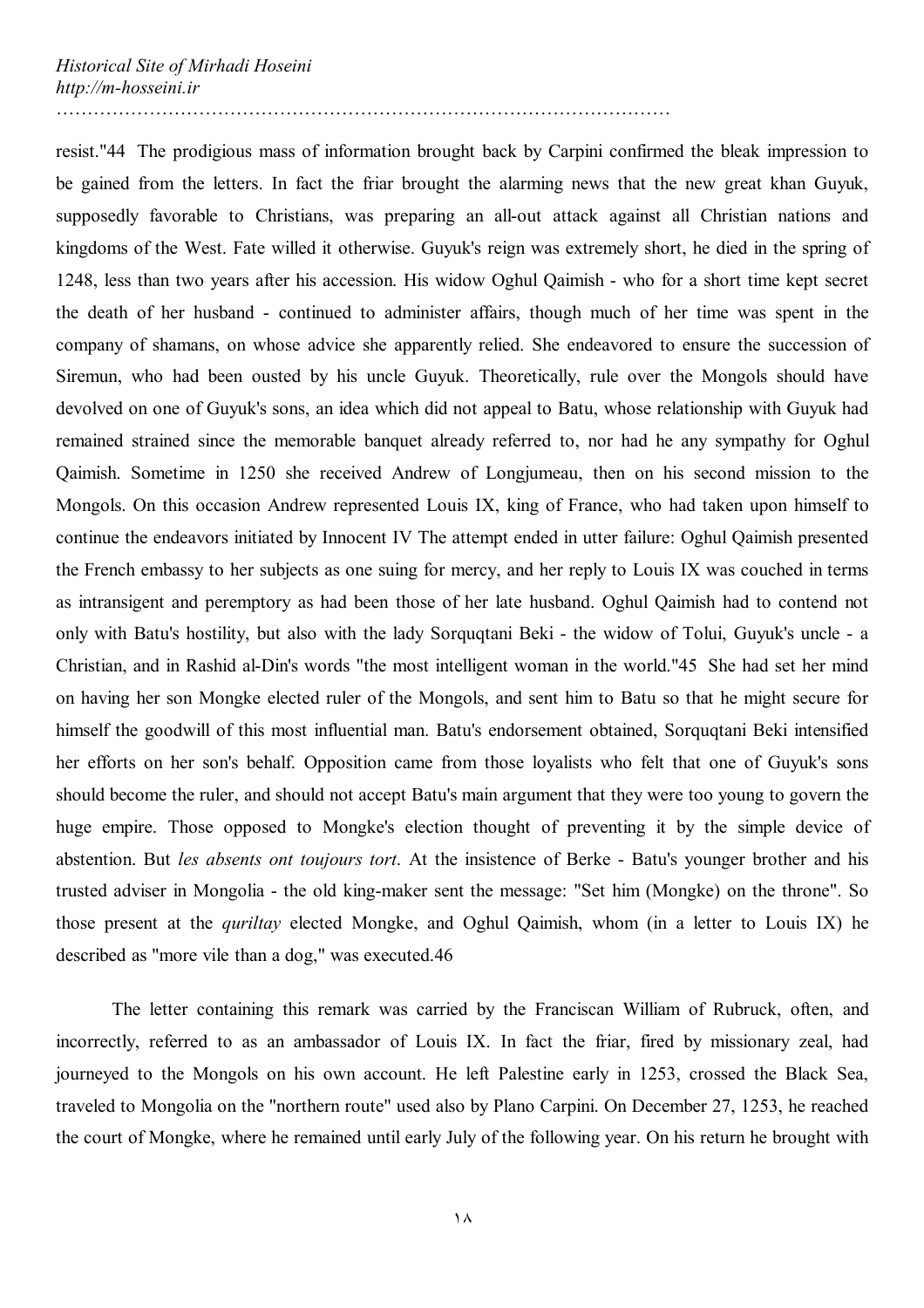him the Great Khan's letter addressed to the king of France, a document in which the Mongol claim to world-domination was reiterated.

In his truly remarkable conversations with the friar,47 Mongke emphasized the importance of Batu and compared their relationship to each other to that of two eyes in one head. Obviously, he fully trusted the man to whom he owed his throne, and was satisfied with the *status quo* in the Golden Horde, as Batu's dominion later - for reasons not quite clear - came to be called.48 His plans concerned mainly two regions, called technically "in rebellion," where the situation was less favorable for the Mongols. M6ngke concentrated his own efforts on intensifying the war against Sung China, aided in his efforts by his brother Khubilai. His second principal endeavor was directed against Persia and he entrusted his other brother Hulegu with the task of re-asserting Mongol power in a region once conquered by Chinggis but where Mongol hold had since much weakened. The commanders in Transcaucasia, Chormaghan, and later Baiju, were concerned mainly with the Caucasus, Upper Mesopotamia and Asia Minor, where - since the battle of Kose Dagh fought in 1243, the Saljuk sultanate of Anatolia was a vassal of the Mongols. The re-affirmation of Mongol rule in Iran caused no great trouble to Hulegu. Just as that of Hungary had been, the invasion led by Hifegil was a masterpiece of strategic planning and led to the annihilation of the Isma'ilis and, on February 10, 1258, to the capture of Baghdad and the murder of the last Abbasid caliph. Hulegu then established his permanent rule over the Middle East. Though closely linked with his brothers - two successive great khans - he was the first of a series of rulers called the il-khans to rule over Iran (1256- 1265). All this is well known but I thought it might be useful to recall here the principal events.

Batu died in 1256. His son Sartak, probably a Nestorian, was in Mongolia when the news of his father's death was received, and he was then and there invested by Mongke with Batu's dominion. However, he died on his way back to the Kipchak steppe, and his son (or brother) Ulagchi followed him to the grave almost at once. Into his place stepped Batu's brother Berke (1257-1267).

For a short while it appeared as if Berke would continue his brother's earlier policies of westward expansion; several small-scale campaigns were led against Volhynia and Galich. More surprising, and of greater import, was Berke's offer of an alliance to Bela IV. In it, the khan of the Golden Horde suggested establishing marital links between their respective children and promised to exempt Hungary from the payment of taxes; but he asked in return that one-fourth of the Hungarian armed forces should join the Mongols in a campaign against the Western nations. They were, in return, to be given one-fifth of the booty obtained. Faced with a terrible dilemma, Bela turned to Pope Alexander III for help which, of course, was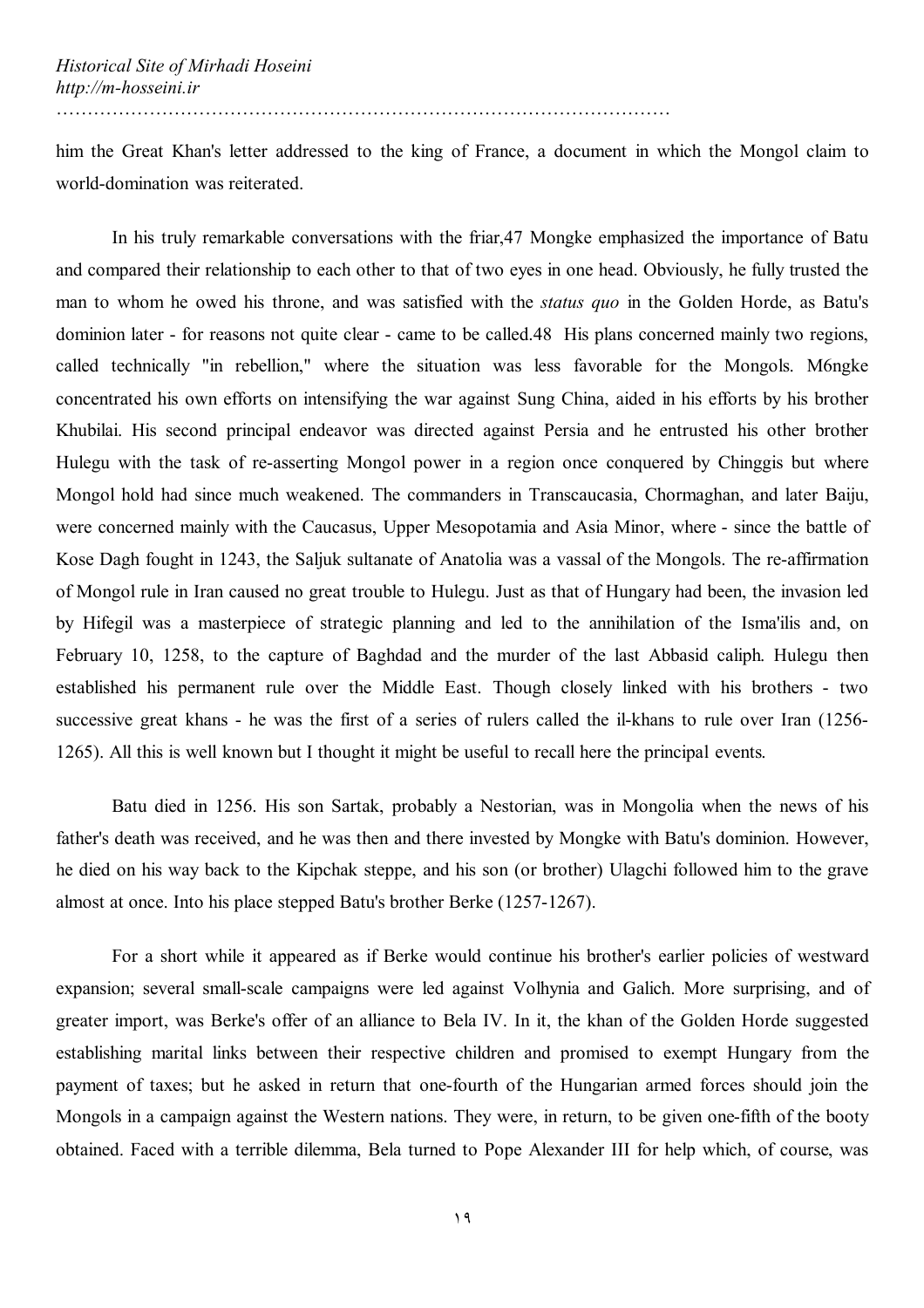not forthcoming, though peeved advice was freely given. Bela temporized, sending a Cuman-speaking envoy to Berke, whose increasing commitments elsewhere removed this alliance from his list of priorities.

After the death of Batu, within a few years, the political landscape changed considerably. In Batu's lifetime the Mongol empire was practically bicephalous: he had served under - or rather with three great khans, and with the passing years his authority grew rather than weakened. In terms of consanguinity Berke was no further from Mongke or Khubilai, the new great khan (1260-1294), than Batu had been, but we find no trace of the warmth so characteristic of the relationship between Batu on the one hand and Ogedei and Mongke on the other. A further new element was the increased importance gained, in Mongol eyes, by China and Iran. Destiny was to make Khubilai the founder of the Chinese dynasty of the Yuan, Hulegu's descendants were to rule over Iran. The two were brothers, working in harmonious relationship, while Berke was but one of their many cousins in a distant land in which they had no particular interest. Moreover, after the death of Mongke, Berke had supported the contender Ariq-Boke against Khubilai, something the latter was sure to remember. In time, disagreements between Berke and Hulegu became more serious as the ilkhan increasingly exerted his influence on areas adjacent to lands of the Golden Horde, for example on Azerbaijan. The various parts of the Mongol empire were slowly drifting apart, their individual rulers paying more attention to the weal of their immediate subjects (or to their own ambitions) than to the general interest of the huge domain.

Religious as well as ethno-linguistic factors led to sharpened antagonism between Berke and Hulegu. Of all the Chinggisid rulers Berke was the first to adopt Islam and he is said to have resented Hulegu's attack on Baghdad and the subsequent murder of the caliph. In fact, in the early years of Berke's rule, some coins minted in Bulghar bear the name of the glorious caliph al-Nasir (1180-1225), widely revered in the lands of Islam.49 The Mamluks of Egypt principal enemies of Hulegu were of the same Kipchak (Cuman) stock as Berke's Turkic subjects, who constituted the ethnic and linguistic majority of the population making up the Golden Horde. Sultan Baibars of Egypt was the first to realize the potential advantages of an alliance with Berke, whom he contacted in 1261. He had reasons to believe in a community of interests, and must have been encouraged by the passivity shown by Berke in the conflict culminating on September 3, 50 1260, at `Ain Jalut in Galilee, where Baibars' predecessor Sultan Kutuz had defeated the Mongol force of Hulegu's general Kitbuka, who lost his life in the battle. The Turkic Mamluk forces proved a match for the Turco-Mongol-Iranian armies of the il-khan. The death of Hulegu in 1265 did not put an end to the hostilities between the two Mongol states, namely the Golden Horde and Persia, and only the death of Berke in 1266 prevented the development of a new full-scale conflict between him and Hulegu's successor Abagha (1265- 1282).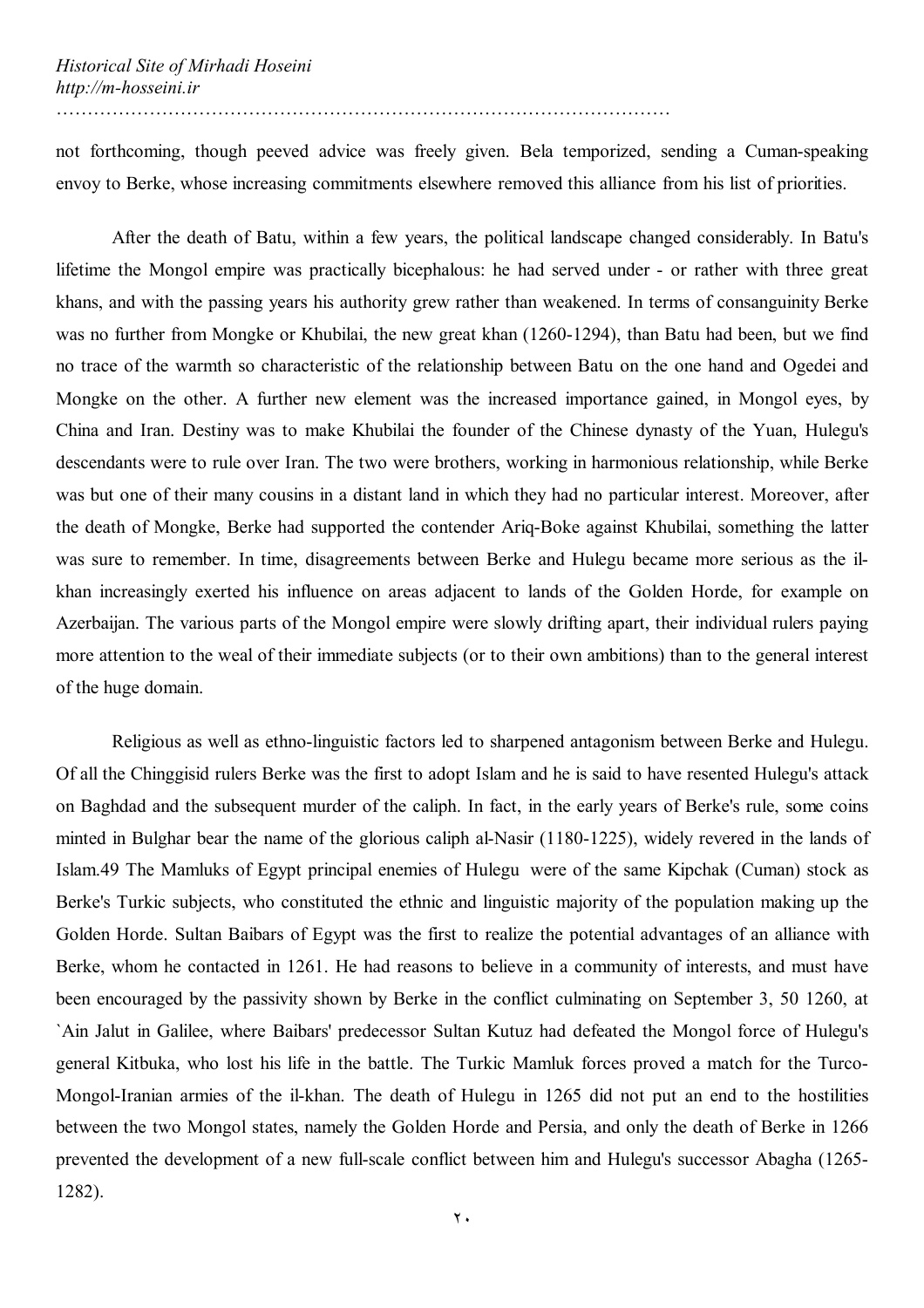Kipchak bonds were stronger than Mongol solidarity, and the ties linking the Golden Horde to Mamluk Egypt prompted the il-khans to search for allies in the rear of the Mamluks. The possibility of an alliance between the il-khans and the Franks was explored by both parties. After the fall to the Mongols of Damascus, on February 24, 1260, James Pantaleon, patriarch of Jerusalem (1255-1261), decided to approach Hulegu with a view to ascertaining his intentions concerning a joint action against the Mamluks. When elected pope under the name of Urban IV (1261-1264), he pursued the matter and the dialogue was continued between his successor pope Clement IV (1265-1268) and Abagha. Contacts between the two were quite frequent and aimed at establishing a coordination of eastern and western forces to counterbalance the formidable Mamluk threat. As soon as he disembarked at Acre on May 9, 1271, Edward of England (the future Edward I) sought to obtain Abagha's help. For a number of reasons which it cannot be our task to analyze here, the alliance between the il-khans and the West failed to become operative. Efforts by Berke and his successor Mongke Temur (1267-1280) were certainly instrumental in barring the il-khans from the Mediterranean world until such time as the collapse of Frank implantations in Outremer made any hope of cooperation between them and the il-khans illusory.

Berke's principal preoccupation lay with the south: the il-khans, the Mamluks and, to a lesser degree, Byzantium. The relations of Byzantium with the il-khans were friendly, Abagha was the son-in-law of Michael VIII Palaeologus (1261-1281), whose illegitimate daughter Maria had been betrothed to Hulegu, but after her fiance's death, she had married his son and successor. Yet, playing safe, Michael VIII could or would do nothing to antagonize Berke, with whose lands he shared a long, common border. In fact, Euphrosyne, another of his illegitimate daughters, was married to Nogai, an ambitious and powerful Mongol general, in his actions quite independent of Berke.

Because of its location, Constantinople could not be bypassed by traders or envoys plying between Egypt and the Golden Horde. The relationship between the Golden Horde and Egypt was based on common interest in trade and in foreign policy. Egypt depended on the Golden Horde for the importation of slaves on which Mamluk power rested, and which was, from the Horde's point-of-view very lucrative. The historian al-'Umari praises the physical and mental qualities of the Turks from the Kipchak steppe.51 In foreign policy an alliance between the Golden Horde and the Mamluks was the best way to keep the il-khans at bay. Trade had to pass through the straits controlled by the Byzantine emperor who could, and on occasion did, retain envoys. One such instance occurred in 1265 when relations between Berke and Michael VIII Palaeologus became strained to the point of open hostility. The probable cause was the detention by the emperor of the Souk sultan `Izz al-Din Kaykawus II who, out of favor with Hulegu, fled to Constantinople, where he was coolly received by Michael VIII. reluctant to antagonize the il-khan. For reasons we do not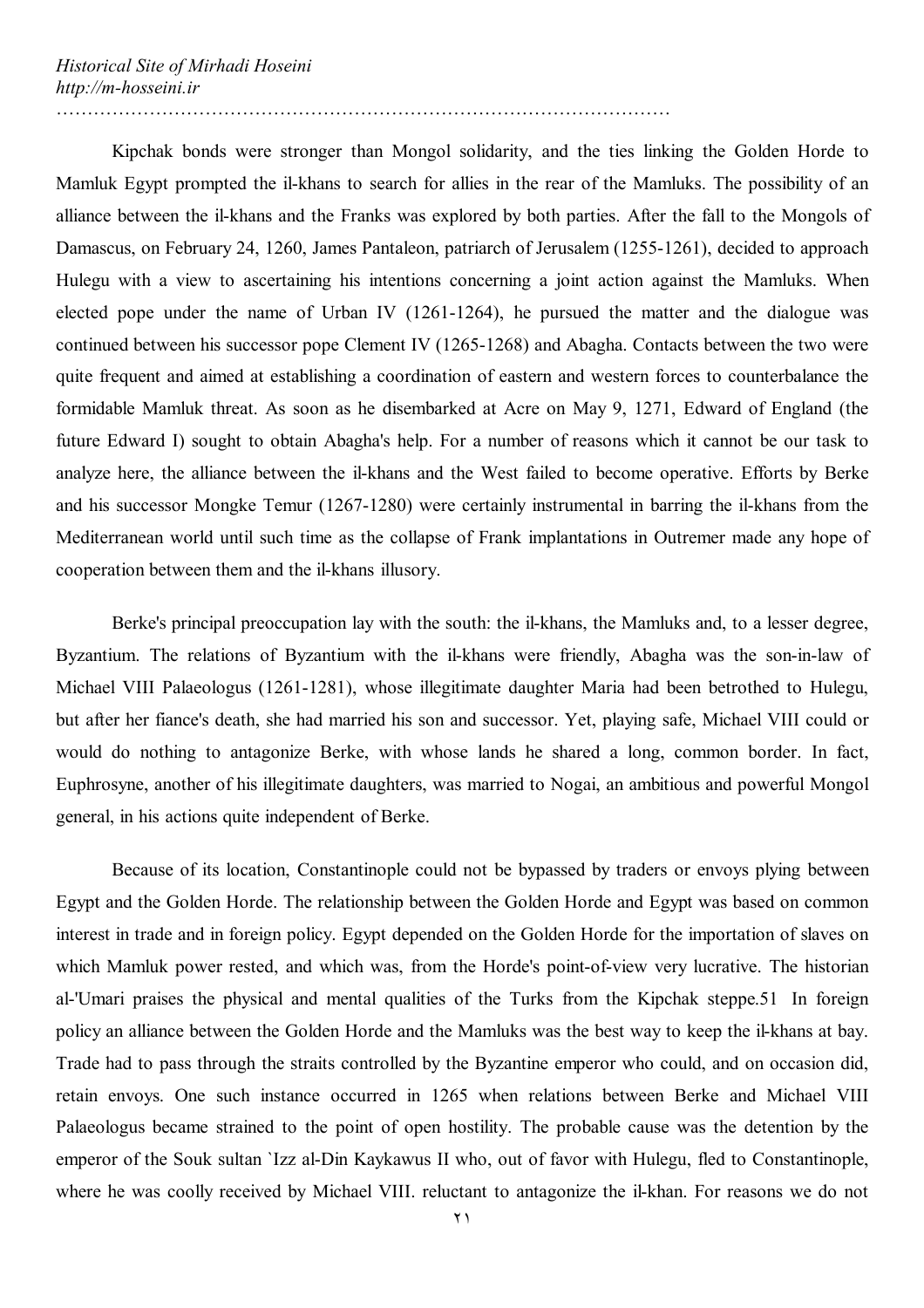have to examine here 'Izz al-Din was even imprisoned until, in the Spring of 1265, he was liberated by a coalition of the troops of Nogai and Constantine Tech, tsar of Bulgaria. The Mongol troops then ravaged much of Thrace and Bulgaria.52 `Izz al-Din, eventually settled in the Crimea, a territory controlled by the Golden Horde, where he died in 1279. The incident, insignificant in itself, illustrates the delicate situation of Byzantium, set at the crossroads between the two mutually hostile Mongol states.

It will be remembered that after the evacuation of Hungary the withdrawing Mongol armies converged on Bulgaria, then ruled by regents acting on behalf of the child king Koloman I. To avoid an invasion similar to that suffered by Hungary, they decided to recognize Mongol suzerainty. For the following years the sources are mute on Mongolo-Bulgar relations, but a letter of Bela IV to the pope written in 1254 indicates that at that time the Bulgarians were still paying tribute to the Mongols.53 Apparently the campaign of 1265 was the first occasion when Bulgarian obligations to the Mongols involved military action.

More than political alliances or trade, religion constituted the most important sphere for contacts between the Slavic population of the Golden Horde and Byzantium. The conquest in 1261 of Constantinople by Michael VIII Palaeologus restored there the predominance of the Orthodox Church and the patriarchate to which, since its foundation, the Russian Church was subordinated. The immense authority enjoyed by the Russian metropolitan, the bishops, and the clergy in general, constituted, together with the language, the strongest of bonds holding together a politically fragmented people and linking it, through eastern Christianity, to Byzantium. Though a convert to Islam, on the whole, Berke maintained the great Mongol tradition of religious tolerance, and Mongke Temur, who reverted to the undefined theism of the early Mongol rulers, granted the Church important privileges such as exemption from taxation.

Those who survived the initial massacres connected with a Mongol attack were usually left to their own devices and were allowed to continue in their accustomed mode of life, largely undisturbed by their culturally and physically distant overlords. For the Turkic populations of the steppe region the Mongols were congenial, through intermarriage the conquerors were slowly absorbed, turcicized. Further north, in the agricultural lands or in the forested regions, the daily life of the Slavic populations were barely affected by the Mongol control exercised over the Russian princes. These had to present themselves to the khan to obtain confirmation of their right to rule, but the choice of the prince was left to the Russians and the Mongols did not normally interfere in the process. Their principal preoccupation was with the collection of taxes which, at the beginning of their rule, was in the hands of their own officials (the *basqaq*) but, little by little in the 14th century, was entrusted to the Russian administrations. In the early periods of the Mongol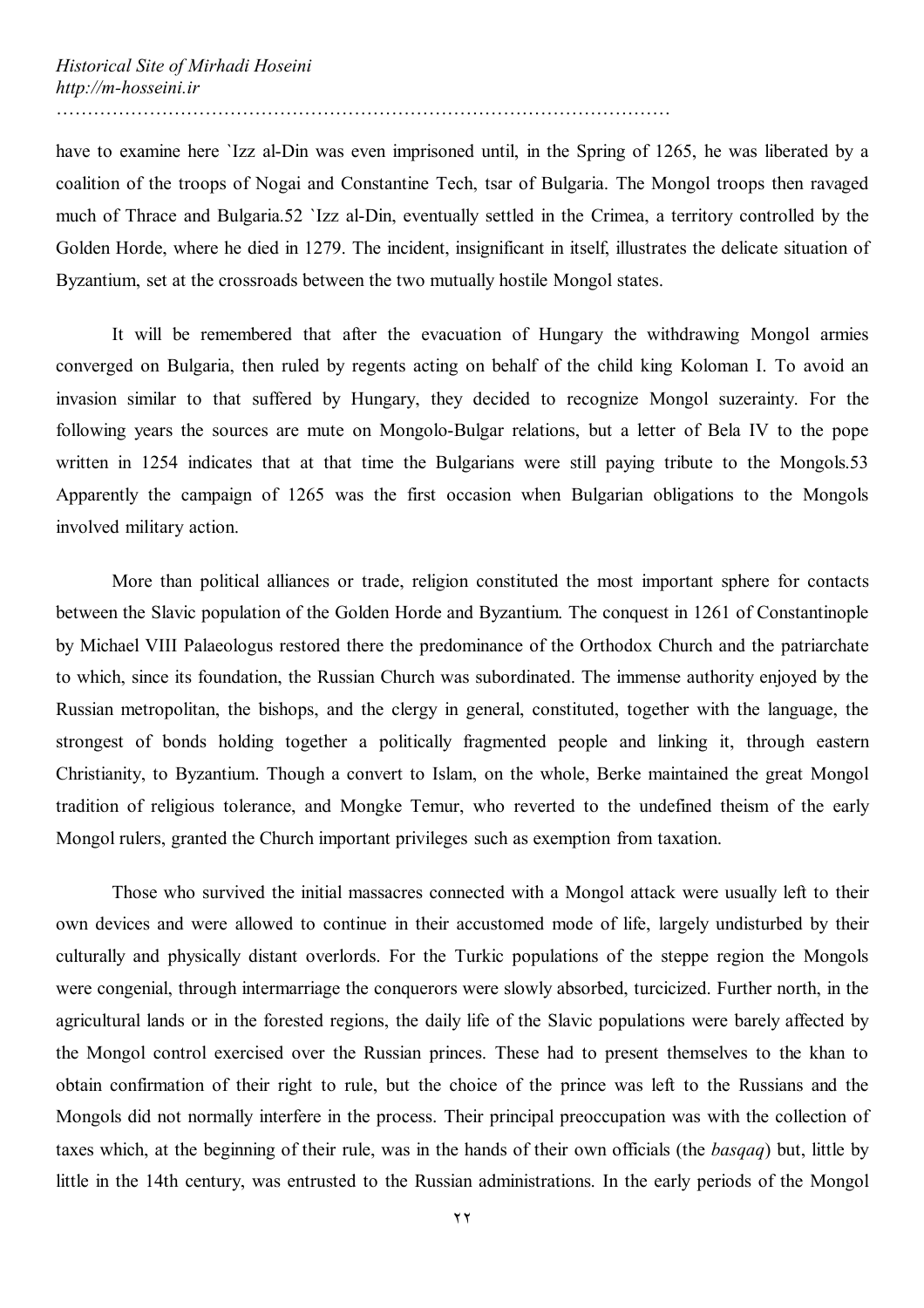occupation, taxation was rather occasional and had to be paid mainly in kind - men, animals, provisions to feed both of them, furs; but, as time went on, it was reorganized and a distinction was made between sedentary and nomadic populations. The former paid the *qalan* (Russian *poslina*), the latter the *qubcur*, which remained an occasional levy.54

………………………………………………………………………………………

The Mongol occupation, whatever its long range effects, did little to alter the political infrastructure of the Russian principalities and, as already mentioned, increased the cohesive force represented by the Church. Generally speaking, the Russian princes, engaged in a permanent, often armed, struggle with one another, took care not to offend the khan, whose retaliatory powers they feared, and whose help could decide the outcome of their internal conflicts. It was almost as if the histories of Russia and the Golden Horde were running parallel, as if they were neighboring states, sometimes friendly, at other times hostile, when the intervention by the rulers of the Golden Horde was virtually that of a foreign power. The effectiveness of Mongol rule was greatly diminished during what can barely be called the reigns of the two insignificant successors of Mongke Temur, who died in 1280. The first of these, Tode Mongke, more interested in Islam than in the affairs of state, abdicated in 1287, and his nephew and successor Tolebuka (1287-1291) did little except lead two unsuccessful campaigns against Arghun. At Nogai's instigation he was murdered by Toktai (Toqtogha), a son of Mongke Temur.

Since the end of the 1260's Nogai represented the most dynamic force within the Golden Horde and was often viewed by outsiders as its ruler, the "tsar", a title he never claimed. Nogai's life was spent in incessant wars. He intervened repeatedly in the internecine conflicts of the Russian principalities, invaded Transylvania (1285), and in the following year compelled the Serbian king Stephen Uros II Milutin to recognize his suzerainty. He also reasserted Mongol claims on Bulgaria, had the swineherd Ivajlo, leader of a mystical popular movement, murdered, made George Terter (1280-1302) his vassal and, after George's flight to Byzantium, set his own creature Smilec on the throne.

When he helped the young Toktai to assume power, Nogai no doubt hoped to find in him a puppet to be manipulated or ignored as the case might be. Things turned out differently, for Toktai (1291-1312),55 a man of exceptional ability, took in hands the reins of government with a marked will to rule. Clash between him and his old mentor became inevitable, and at the first trial of armed strength Toktai was defeated. About a year later, probably towards the end of 1299, Nogai, feigning illness - a usual ruse of his - and referring to himself as a feeble old man, tried to mount an unexpected attack on Toktai who, informed of the true state of affairs, prepared for the battle in which Nogai's forces were defeated and the fleeing Nogai slain. Many of Nogai's undertakings, particularly those in the Balkans, were futile, yet be certainly had a vision of Mongol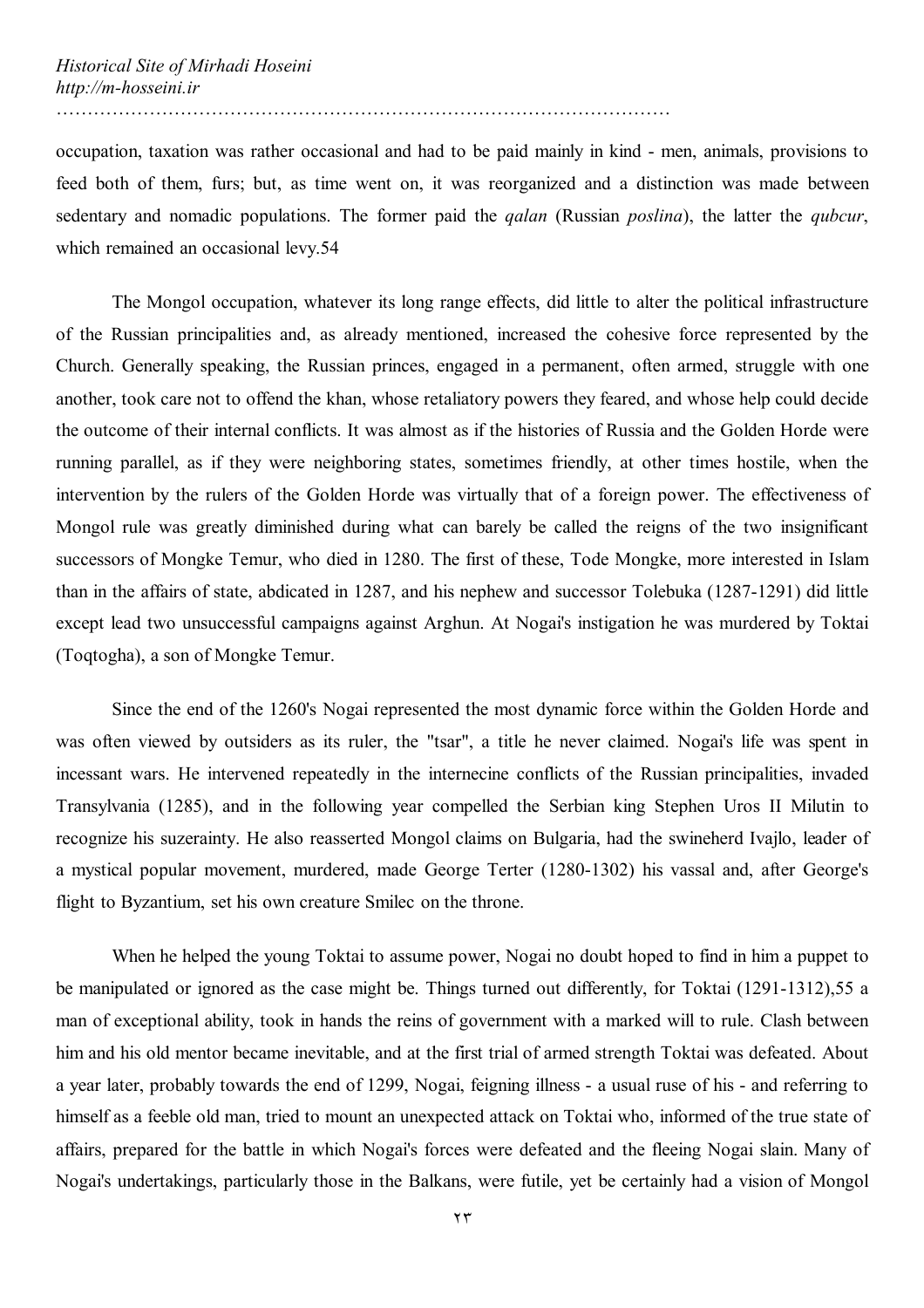grandeur which he endeavored to serve with uncommon talent. His wisest move was towards the il-khans of Persia, with whom he maintained friendly relations. With some ups and downs in the level of cordiality, peace with the il-khans was maintained also by Toktai.

In Iran, after Abagha's death, the short rule of Neguder - who converted to Islam and took the name of Ahmad (1282-1284) was a stormy interlude leading to the enthronement of the Buddhist Arghun (1284- 1291), whose reign was marked by grievous financial troubles. The country's general situation deteriorated further under his brother Gaikhatu (1201-1295), deposed by a revolution which brought to the throne his nephew, son of Arghun, Ghazan (1295-1304). Under his rule the perennial problem, to whose domain Caucasia belongs, emerged once again. In 1301, after a half-hearted attempt to annex the territory in dispute, Toktai, to no avail, tried to obtain the same result by diplomatic means. Ghazan died at the early age of thirty-one and Toktai - face-to-face with the third il-khan doggedly stuck to his territorial claims, now to be pressed upon the new il-khan Oljeitu (1304-1316). The lukewarm reception by the Mamluk sultan Al-Malik an-Nasir of a suggestion for joint action against the il-khan made Toktai change his mind. A covenant of peace entered upon by him and Oljeitu put an end to the long, fratricidal strife. In a letter written in Mongolian and addressed to Philip the Fair in the summer of 1305, Oljeitu informed the king of France of the happy event: 56

... (we) the descendants of Chinggis kaghan who through forty and five years, up to the present, have indulged in mutual recrimination now, protected by Heaven, all of us, elder and younger brothers, have reached a mutual agreement and from the country of the Chinese where the sun rises to the limits of the world we have joined our countries and have linked the postal stations.

Oljeitu's desire for peace with the Golden Horde and for alliance with the Franks was genuine, motivated though it was by his wish to strengthen his position vis-a-vis the Mamluks. In his correspondence with Pope Clement V he offered to put 200,000 horses and as many loads of corn at the disposal of the Christian armies were these to disembark in Cilician Armenia, where they would be joined by 100,000 horsemen to be led by the il-khan in an attack against the Mamluks. The Armenian prince Hetoum, known as the historian Hayton, had an accurate picture of the situation: 57

As for me, who know quite well the Tartars' intentions, I firmly believe that they would willingly ... hand over all the cities and the land conquered to the Christians, since because of the great heat obtaining there during the summer, the Tartars would not stay in those regions, and would readily agree that the Christians should receive and hold them. For the Tartars do not wage war against the sultan of Egypt for territorial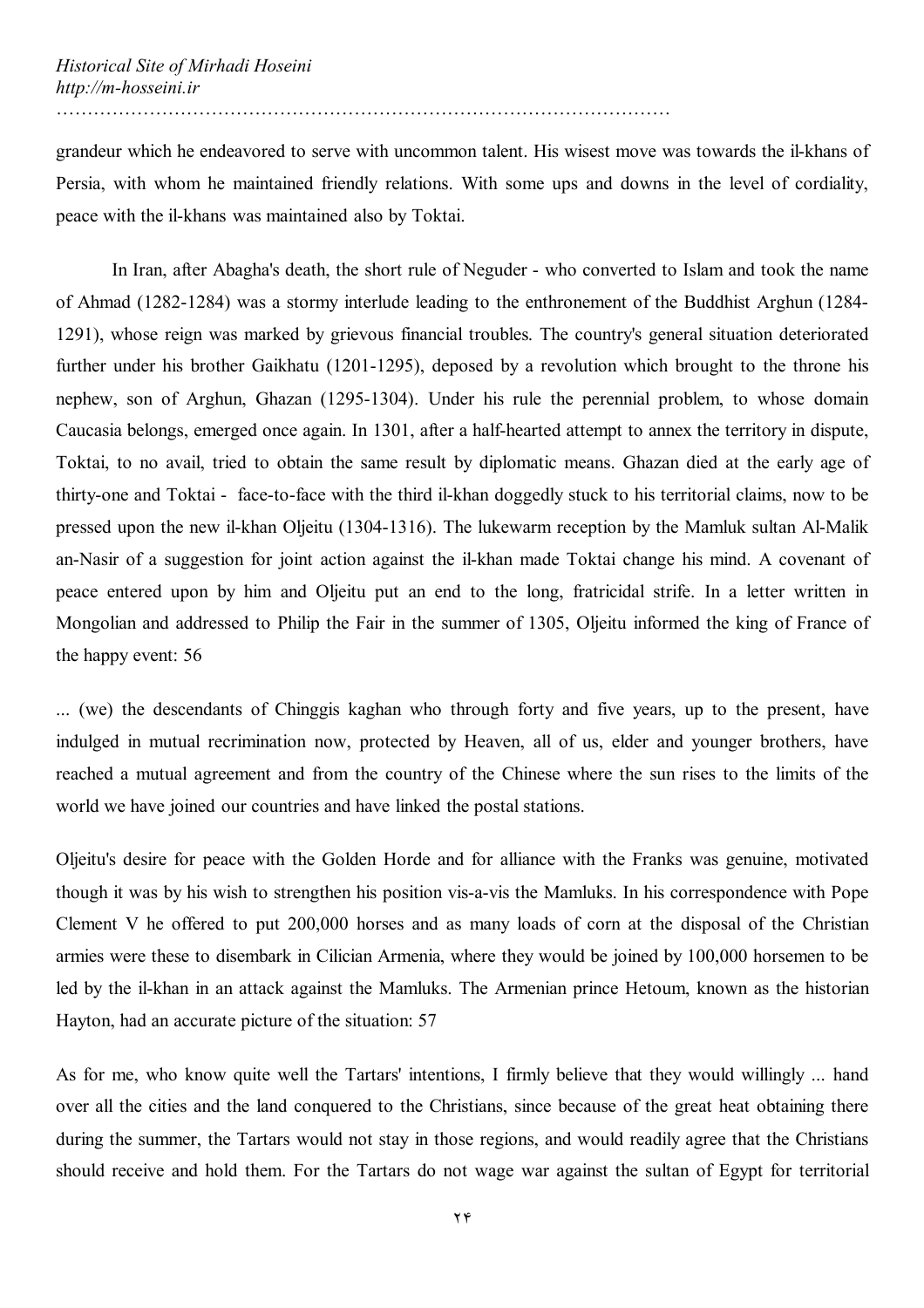gains - since the whole of Asia is already subject to them - but because the sultan is their principal enemy, who has done them more wrong than anyone else.

We have here another example of Mongol vindictiveness and the relentless pursuit of their enemies. Oljeitu's correspondence with the kings of France, of England, of Aragon, and with the pope, shows his lively interest in strengthening his ties with the West.58 To this end, as a gesture of goodwill, he was ready to make concessions in the religious field. Although he had switched his allegiance to the Shi'ah and had initiated a persecution of the Buddhists, he allowed Christian proselytism among his subjects. Franciscan and Dominican missionaries were unhampered in their work in il-khanid territories.

The peace between the rulers of the Golden Horde and the Il-khans was of short duration. Under Abu Said (1316-1335), the last effective il-khan, a reversal of alliances took place through a peace agreement (1323) which put an end to the long-lasting feud between il-khans and the Mamluks and, unavoidably brought about a renewal of the conflict between the two Mongol sister-states. The chaotic conditions into which Persia sank after the death of Abu Said need not detain us here; not surprisingly, conflict with the Golden Horde played its part yet again in the tangled story. In 1335 Toktai's successor Ozbeg launched an attack against Azerbaijan, and in 1357 his son and successor Jarubeg (1342-1357) even entered Tabriz; the disintegrating il-khanid state could not offer organized resistance against the invading forces of the Golden Horde.

Mongol dominion in Russian lands proved to be more abiding than that of the il-khans in Persia, as already indicated, partly because of cooperation with Russian princes. Mongol policies were not immutable, and, particularly during the long rule of Ozbeg (1313-1341) important changes came about in the Horde's relationship with Moscow. The favor Ozbeg showed the Muscovite prince Ivan I Kalita was in acknowledgment of not only his services as an efficient tax collector but also as a trusted ally. Thus, for instance in 1328, in cooperation with Mongol forces, Ivan occupied Tver, where a year earlier, an envoy of the khan had been killed in a local revolt. In 1331 Ozbeg granted Ivan the "grand principality over all the land of Rus'" and for the remainder of his life - he died in 1340 - relations between him and the khan remained harmonious. It has been argued that Ivan was but a willing tool in the hands of Ozbeg, a mere executor of his policies, which were formulated without regard to Russian interests. Yet, although Ozbeg's dominance cannot be denied, the collaboration in fact profited both. Ivan's pro-Tatar stance did not hamper him in dealing with internal affairs, while in matters of foreign policy the alliance was an effective bulwark against Lithuanian expansion, as unwelcome to the Russians as to the Tatars. The same policy served well also their respective successors, namely Janibeg and Simeon (1340-1353). Although during all this period no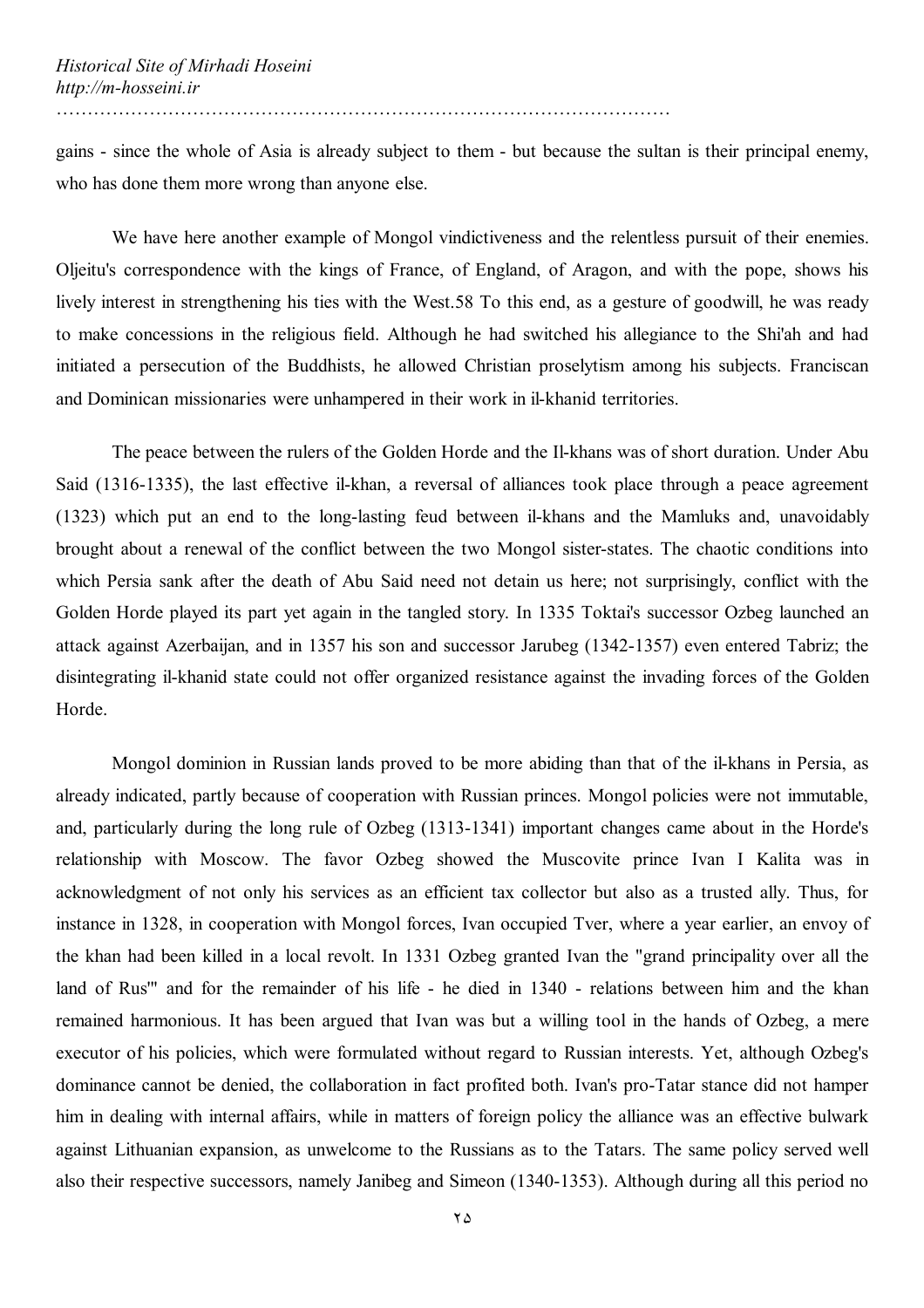major decision - whether about war or peace, alliance or succession could be made without the consent of the Horde, through this very involvement in the internecine squabbles of the Russian principalities the Mongols descended, as it were, to the level of their subjects. Their power was neither all-pervasive nor absolute in the north-eastern parts of Russia, where, most of the time, it operated through the intermediary of Russian clients. The fact is that in those regions, so distant from the steppe, the balance of military forces no longer tilted in favor of the former conquerors. A coalition of the princes could have ended Mongol domination; that this did not come about shows that the "Tatar yoke" did not weigh too heavily on their shoulders. Early in his reign Ivan II (1353-1359) trod a path leading away from the overlordship of the Golden Horde; but, partly under pressure from his own boyars, he had to mend his ways, and at the death of Jarubeg he set off to Sarai to ask the new khan Berdi Beg (1357-1359) for the edict (yarlzq) confirming this position.

………………………………………………………………………………………

The assassination of Berdi Beg heralded a protracted period of internal strife resulting in the loss of the Golden Horde's dominant position in Eastern Europe. Though it was not the first occasion on which the Mongols were worsted in combat, yet the Battle of Kulikovo, fought on December 8, 1380, in which the Tatar forces of general Mamai suffered a crushing defeat at the hands of Dmitry Ivanovich Donskoy, grand prince of Moscow and Vladimir, has always been considered a turning point in Russo-Tatar relations: it finally shattered belief in Tatar invincibility. Though in 1382 a campaign led by Toktamish, de facto ruler of the Golden Horde (1380-1395), resulted in the occupation of Moscow and the reassertion of the Horde's supremacy, the stigma of Kulikovo could not be erased.

Toktamish was the last major figure in the history of the Golden Horde, a man of considerable political vision who, however, made the fatal mistake of antagonizing his former protector and mentor Tamerlane (Timur). It was with the help of Timur that in 1377 Toktamish, himself of uncertain origin, became head of the White (sometimes called Blue) Horde,59 formerly the apanage of Batu's older brother Orda, which occupied the steppes east of the Ural, now part of Kazakhstan. Taking advantage of the situation created at Kulikovo, Toktamish united the forces of the White and Golden Hordes. Intoxicated by these successes, he felt ready to take on Timur himself, and in 1387, and again in 1388, he invaded territories over which Timur claimed sovereignty. A long campaign led by Timur 60 brought him victory in June 1391, but did not put an end to Toktamish' restless aggressiveness. In 1394 he made a renewed attempt to penetrate south of the Caucasus, provoking thereby a retaliatory campaign by Timur which led to the destruction first of the prosperous Genoese trade settlements of the Crimea, then, at the end of 1395, of Sarai. Here, as in the case of Kiev, the horror of the massacre and devastation has been brought to life by excavation of the remains of that once flourishing city. Mutilated skeletons testify to the desperate and vain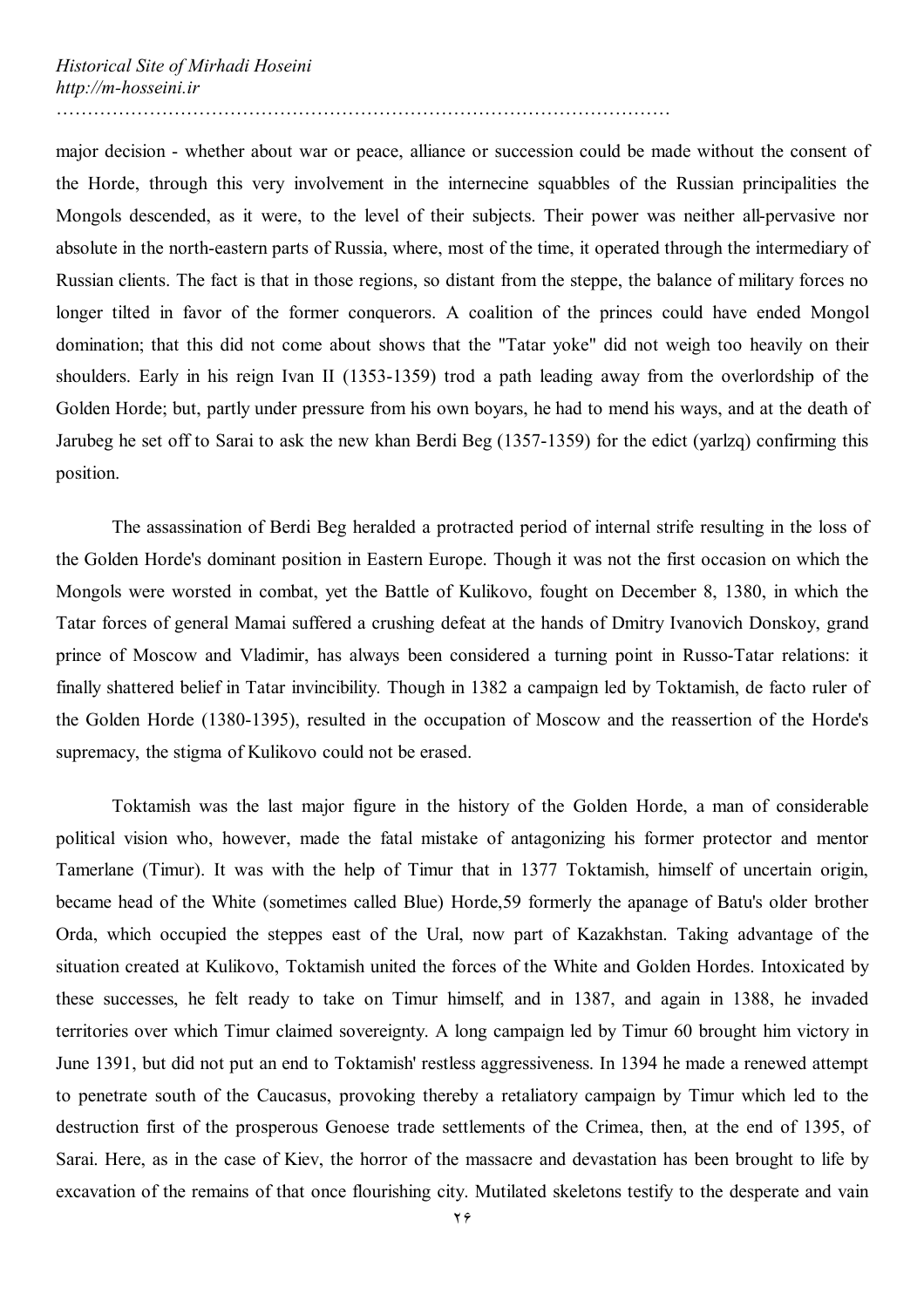attempts of the inhabitants, men, women, and children, to escape a fate willed by Timur, the annihilation of the city and all its inhabitants. No one was left to bury the dead.61

Even the hardened, by no means squeamish historian must pause here to ponder over the motives of Timur's expeditions to the north, which defy conventional explanation. What were they expected to achieve? According to the Arab historian al-`Umari, a contemporary of Ozbeg, the huge land of the Golden Horde was rich in steppes and poor in cities. Compared with that of the il-khans, so reports al-`Umari, the income of the khans of the Golden Horde was modest. Because of the lack of armaments and the poor quality of horses unsuitable for use on a mountainous terrain, the country was ill prepared for war." The campaigns against Toktamish involved strategic and logistic planning on a grand scale and months-long painful crossing of deserts and marshes which tested to their utmost even his hardened troops. What were the bonds of solidarity holding these men together? The sheer joy in fighting - so difficult to imagine by members of a society such as that of the U.S.A. where "counseling" is needed to those who witnessed an armed bankrobbery - cannot be experienced in the painful march towards a distant goal that promises no booty other than herds of poor quality that die for lack of adequate pasture or, at best, some gold or silver objects, difficult to distribute among the mass of warriors. But Sarai 63 was no Baghdad or Delhi with their accumulated treasures, and Timur's army could have found lands with booty more rewarding than that offered by the Kipchak steppe. There remained the women to be had but what they could offer was not particular to the place and could have been found at locations less distant.

 Thus, once again the historian is faced with the recurrent phenomenon of conquest for conquest's sake and must take cognizance of the impalpable but pervasive power of a charismatic leader to rally his men towards a march into never-never land. Of all the military undertakings of the so-called Mongol era none seems to be as pointless as Timur's campaigns against Toktamish who himself escaped from Timur's grasp to lose his life in Siberia in 1406.

In objective terms the destruction of its capital was not a fatal blow to the Golden Horde, for Sarai had never played a role as important as had Baghdad or Delhi. Nevertheless, the event is an important station in the gradual weakening of the Golden Horde, bereft of the cohesive forces which, for a century and a half, had held together its motley population. The insignificant khans who followed on Toktamish - we barely know their names - could not establish a central authority strong enough either to set a course of policy or to command an army capable of its execution. Until his death in 1419, only Edigu represented a force to be reckoned with by the Russians, Lithuanians, or Poles; and his actions were mostly in response to events and reveal no central concept. By that time Tatar units were quite often mere mercenary forces in the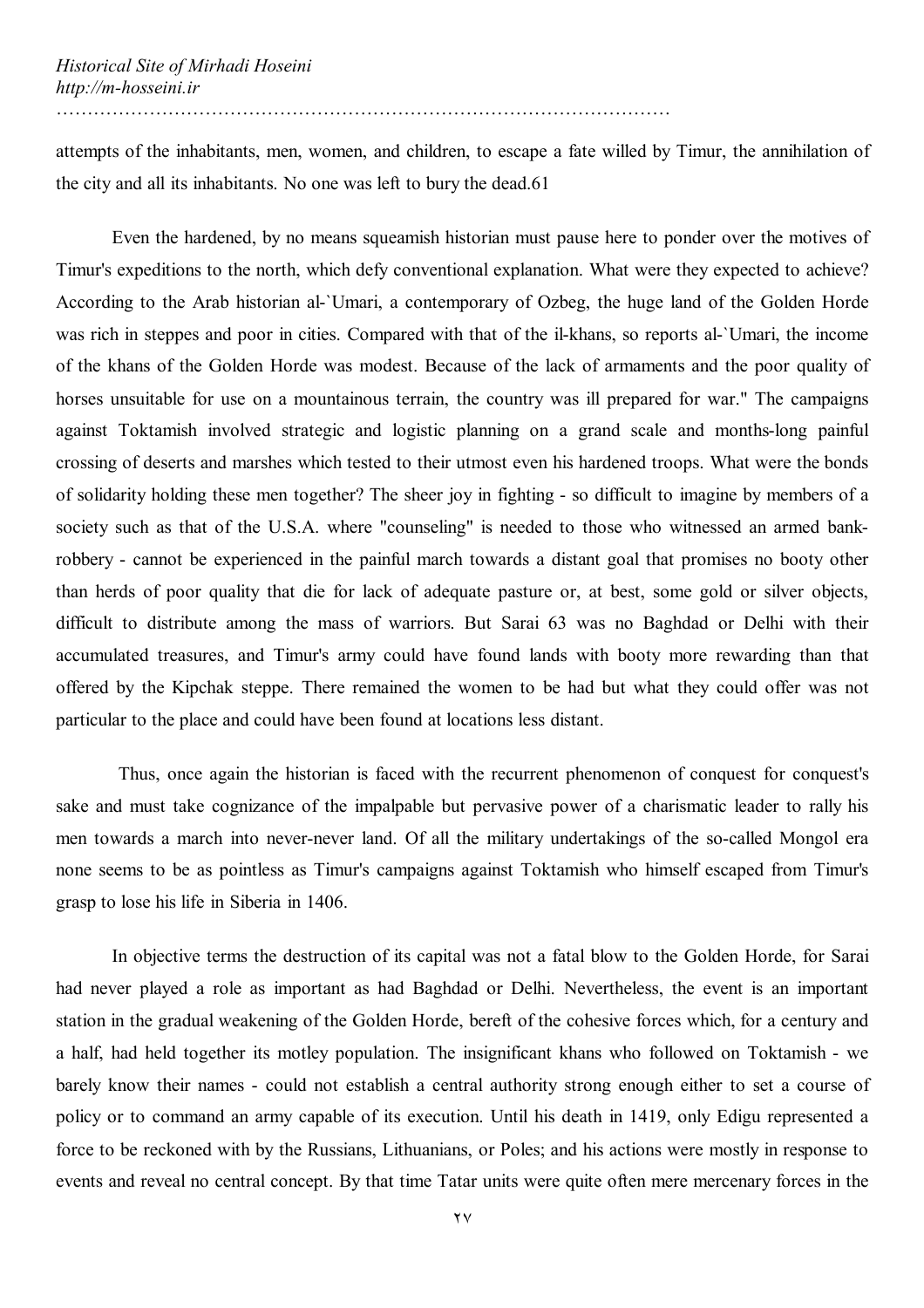service of alien rulers who knew, or pretended to know, the aims they were pursuing. The Golden Horde then disintegrated because it no longer had a raison d'etre, because it could no longer be cogently argued that it was in the best interest of the population to live in one state. The successor khanates of Kazan, Astrakhan and the Crimea seemed to respond better to local interests, or, at least, it was hoped that they would do so. Though they may have continued to exact tribute from the Russian principalities,64 in practical terms the khans no longer viewed them as parts of their own polities. Whatever their internal dissensions may have been, language and religion were powerful bonds between the Russian princes and set them, as well as their Slavic subjects, apart from their Tatar overlords whose power-base, in language as well as in religion, was more divided. Let us, briefly, examine these two factors.

………………………………………………………………………………………

While there can be no doubt that in the mid-13th century at the court of Batu the Mongol language was in general use, perhaps because of the prevalent general illiteracy, almost no Mongol texts written on the territory of the Golden Horde have survived.65 Most of the edicts issued by the Golden Horde are extant only in a Russian translation. According to Grigor'ev, their originals were written in Mongol, then translated into Cuman. The final Russian version is but a rough translation made of the Turkic text.66 Clearly, depending not only on the period but also on the occasion, the Horde's chancellery used either Turkic or Mongol.67 The original of a decree issued on March 20, 1314 by Ozbeg, known only through a contemporary Latin translation was certainly written in Mongol.68 The existence of Arabic-Mongol and Persian-Mongol dictionaries dating from the middle of the  $14<sup>th</sup>$  century and prepared for the use of the Mamluks in Egypt suggests that there was a practical need for such works in the chancelleries handling correspondence with the Golden Horde. It is thus reasonable to conclude that letters received by the Mamluks - if not also written by them - must have been in Mongol. There are no data available to show when the use of the Kipchak Turkic language, Cuman, came to be general in the administration. In 1393 Toktamish used Turkic to write to Ladislas II king of Poland. The language called "Persian" in the Venetian registers may have been Turkic as in the case of a treaty, now lost, concluded in 1333 between the Golden Horde and Venice.69

 It is certain that Cuman was the vernacular most used; its ubiquity is vouchsafed by many travelers, and the Italian trader Pegolotti in his commercial handbook, usually referred to as *La pratica della mercatura*, written in the middle of the 14th century, urged his fellow merchants to engage servants who knew the Cuman language well.70

The major document of the Cuman language as used on the territory of the Golden Horde is the socalled *Codex Cumanicus* 71 a compilation of various texts originally written in the first decade of the 14th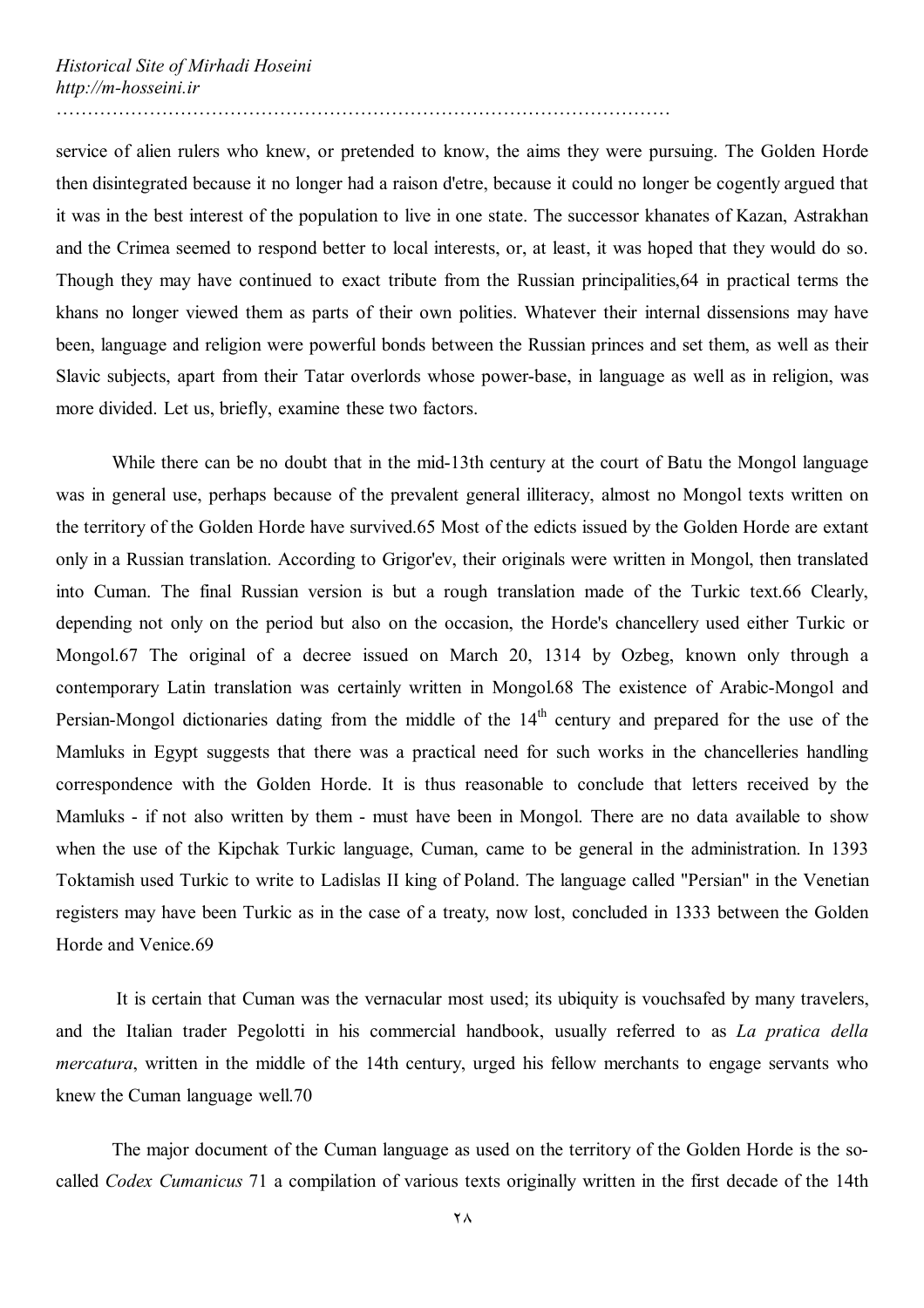century by Italians and Germans. Its texts, comprising a Latin-Persian-Cuman and a Cuman-German dictionary, translations into Cuman of Latin hymns and passages of the Bible, short sermons, and riddles, were compiled in one of the Italian colonies on the northern shores of the Black Sea for essentially practical aims. And this is the crucial point that needs to be made here for our present purpose: while the Cuman language as reflected by the texts contains a number of Mongol loan words, the compilers thought that in the given circumstances. Cuman and even Persian were more useful to the users of the work than would have been Mongol. Though under Mongol suzerainty, the language of the rulers held no dominion in the Crimea. Thus, in fact, in the immense territory of the Golden Horde, three languages vied for primacy: Mongol, Russian, and Turkic Cuman, each of with its own script. But the battle among them was fought with unequal means. The Slavic Russian and Turkic Cuman had the backing of an important literary corpus put down in the Cyrillic or Arabic scripts respectively. These, in their turn, constituted a link with one of the two great contending civilizations of Western Eurasia, namely the worlds of Christianity and Islam, both literate. The Mongol script, recently borrowed from the Turkic Uighurs, had no hinterland to sustain it. The thin Mongol stratum had no literary and, hence, historico-political tradition on which to rely.

The divide between the growing number of Turkic-speaking Mongols, whom for the sake of distinction we may call Tatars, and Slavs ran not only along a linguistic line; difference in religion was an equally potent factor of division. Here again there was a three-way, perhaps even four-way conflict. With the passing of time, Mongol religious beliefs which in the mid-13th century were certainly shared by the leading stratum, received no sustenance from an organized clergy and had no sacred books to which they could turn for guidance. There was no Mongol counterpart to the Bible or the Koran.

Under Ozbeg and Janibeg (1342-1357), Islam, which among the 'Irks had deep roots going back into pre-Mongol times, gained general acceptance, though its adherents remained tolerant of other beliefs. No one has summed up better their attitude than Fr. Iohanca according to whom the Tatars could not care less to what religion someone belongs as long as he performs the required services, pays tributes and taxes and satisfies his military obligations according to their laws.72

The Russian Orthodox church had a twofold advantage over the Roman Catholics. Generally speaking, she was more accommodating towards the secular powers than was Rome, but, more importantly, she was already securely implanted in a large part of the territories which came under Mongol rule. An Orthodox bishopric was established in Sarai as early as 1261. On the other hand Rome had to send "missions" into these distant lands. A decree, issued probably by Mongke Temur, allowing the Franciscans to proselytize, was renewed in 1314 by Ozbeg, a convert to Islam.73 Under him, as under his predecessors,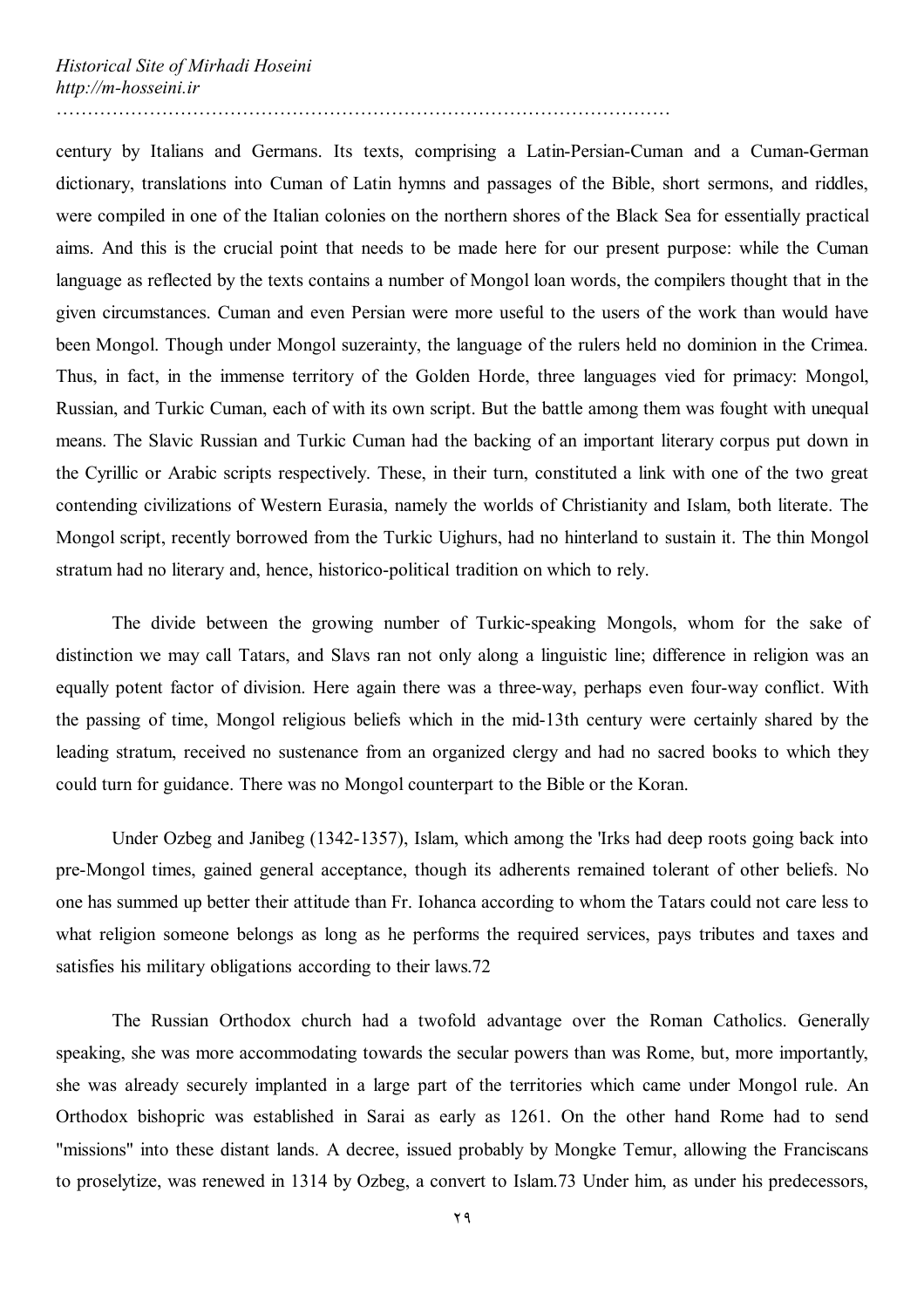Catholic missionaries could work, with some ups and downs, unhampered.74 Some of them, such as the aforementioned Hungarian friar Johanca, "following the camps of the Mongols,"75 preached the Gospel to the far-away Bashkirs. This western presence further north in the forest zone - *in partes infidelium aquilonares* as the Franciscans called it - is worth noting because it seems to have disappeared without a trace.76 Yet we know that a certain Estokis, ruler of Bashkiria, together with his whole family, was baptized by a German Franciscan called Henry.77 In 1320 Johanca asked his superiors to send there other missionaries, preferably Englishmen, Germans or Hungarians, who were more gifted than the French or the Italians seemed to be in learning foreign languages. Religious clashes did occur, mostly caused by Christian provocation, as was the case in 1334 with the Hungarian Franciscan Stephen, who had apostatized to Islam but changed his mind, and in the mosque of Sarai solemnly professed his Christian faith and, for it, suffered martyrdom. Yet Christianity, in whatever form, could not resist the advance of Islam, a process of immense historical consequences. In Berthold Spuler's perceptive judgment: "The triumph of Islam among the Kipchak Mongols had effects which were the reverse of those brought about by its triumph among the Mongols of Persia; for whereas the latter identified themselves religiously with their subjects, the former set up between their [Slavic] subjects and themselves a definite religious barrier . ... By choosing . . . to guide their own nation to Islam, they precluded any possibility of its russification."78

 The Mongols were the last Inner Asian people to deposit a new population layer on the fringes of Europe. Though they brought no lasting contribution to Western civilization, their historical role was considerable. History shows that the peoples of Central Eurasia were attracted by what they conceived to be the focus of whatever sedentary civilization lay within the purview of their interest. Hsi–ung-nu, Juan-juan and Turks thus looked towards China, Huns and Avars towards Byzantium. For the Mongols in the west, the Promised Land seems to have been Iran. To be sure, they campaigned in Poland or Hungary and sent haughty messages to the pope and to other western potentates; but their effort was directed, again and again, to reaching out south through the Caucasus into Anatolia and Iran. From Berke to Toktamish the rulers of the Golden Horde doggedly and vainly pursued the dream of bringing these southern lands under their domain. Their links with Mongolia, their own distant homeland, made them aware of the immensity of the territory which could be centrally controlled. The riches of Iran, Iraq, Mesopotamia and Asia Minor were more immediate and more tempting than those of little-known, fragmented Europe. Their eyes were turned towards the world of Islam which they joined at a time when it had entered a period of stagnation. They left their vision as a legacy to the rulers of Russia, who became more intent on expansion to the south and to the east than to the west. We cannot enter here into the ongoing debate about which, if any, contributions the Mongols made to later Russian civilization. Yet I venture to suggest that a balanced assessment of the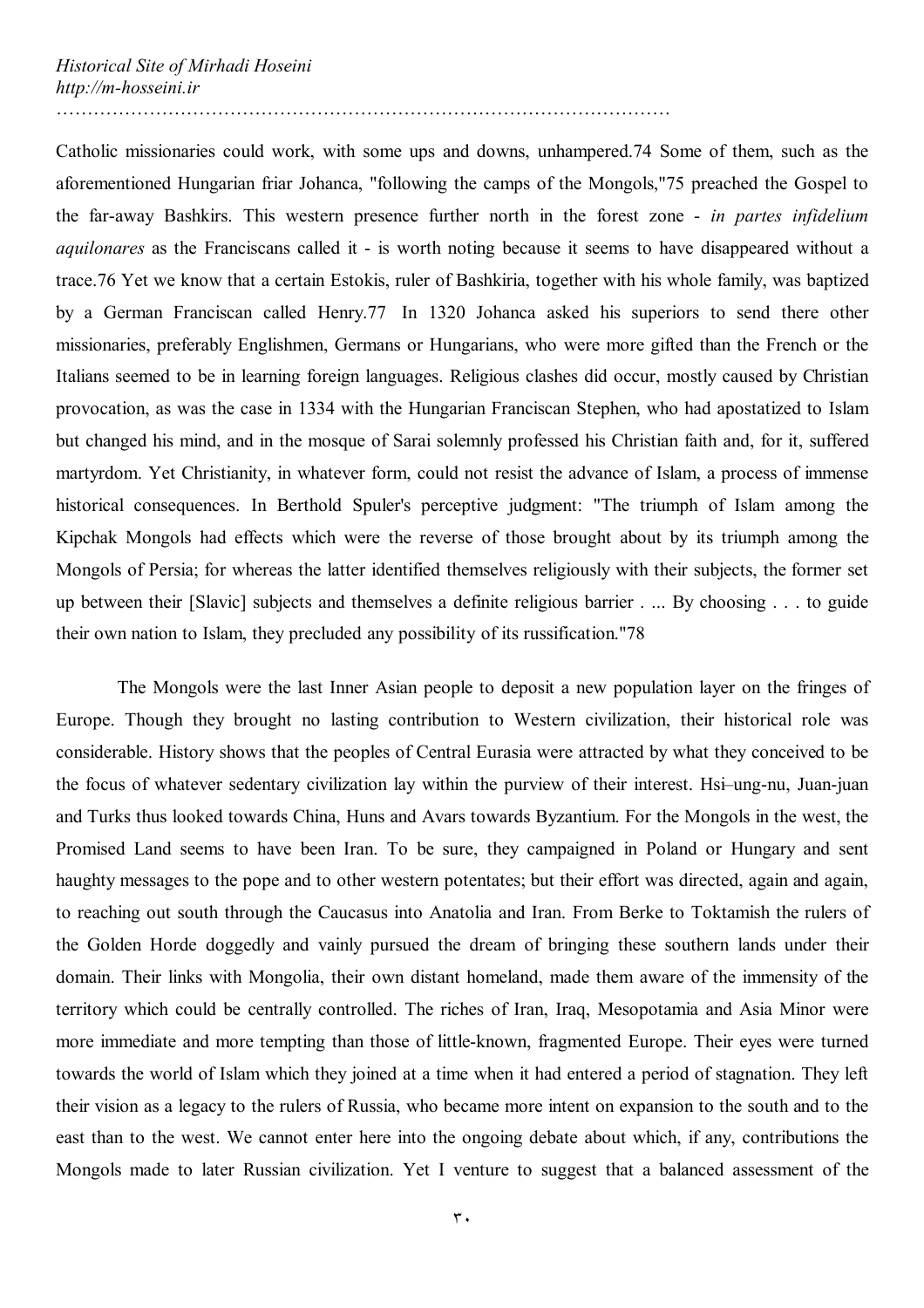relative importance of Europe and Asia, and, in conjunction with it, a racial tolerance greater than that of the Europeans, may qualify as traces of a Mongol world-view. To allow some raised eyebrows to be lowered to relax on reading this statement, let me cite a view expressed more than a century ago by George N. (later Lord) Curzon, the great antagonist of Russian imperialism in Central Asia, in a book dedicated "To the great army of Russophobes who mislead others, and Russophiles whom others mislead." It reads as follows:79

The Russian fraternizes in the true sense of the word. He is guiltless of that air of conscious superiority and gloomy hauteur which does more to inflame animosity than cruelty may have done to kindle it ... His own unconquerable carelessness renders it easy for him to adopt a *laissez*-*faire* attitude towards others, and the tolerance with which he has treated the religious practices, the social customs, and the local prejudices of his Asiatic fellow-subjects is less the outcome of diplomatic calculation than it is of ingrained *nonchalance.* 

Although language and religion were important for defining and maintaining a national identity, as is so often the case, it was the fertility rate which decided the outcome of the struggle for national survival. Within a few generations the conquering Mongols were absorbed by the conquered Turkic populations. The process of assimilation was so fast that Al-'Umari 80 could already state in his time that Mongols and Kipchaks seemed to belong to the same race. He thus echoed the view ascribed to the Mongols themselves by Ibn al-Athir a century earlier.81 The Mongols eliminated through natural process, there remained but two contenders, Slavs and Turks, for the heritage of the Golden Horde. The contest continues.

References

Abbreviations

*AEMAe. Archivum Eurasiae Medii Aevi* 

*AOH. Acta Orientalia Academiae Scientiarum Hungaricae* 

*BSOAS. Bulletin of the School of Oriental and African Studies* 

*CAJ. Central Asiatic Journal* 

*HJAS. Harvard Journal of Asiatic Studies*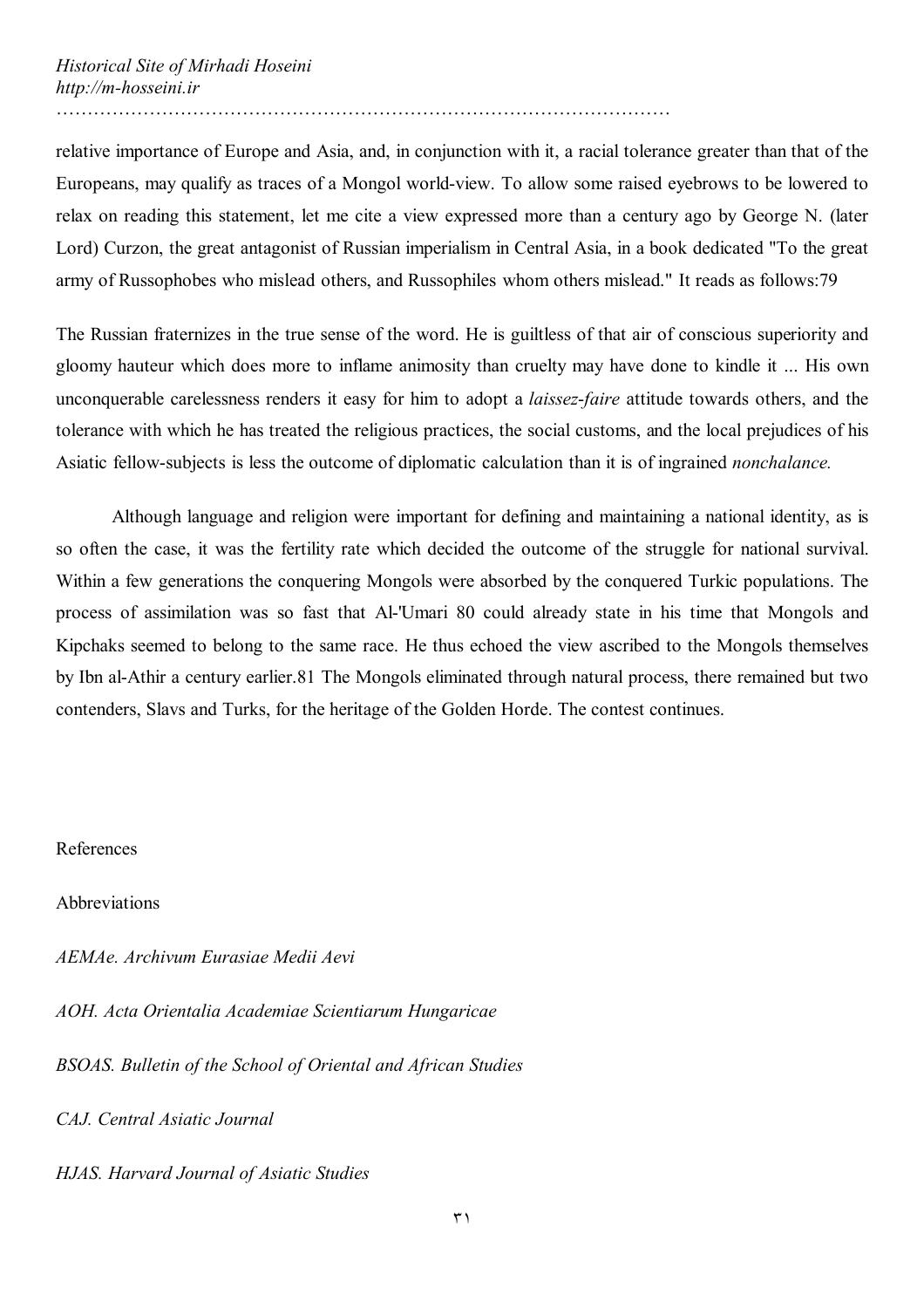*JRAS. Journal of the Royal Asiatic Society* 

*MGH. SS. Monumenta Germaniae Historica Scriptores* 

*Albericus Trzum Fontium, Chronica. MGH. SS. xxiiii, pp. 631-950.* 

Allsen, T., *1991,* "Mongols and Transcaucasia. " AEMAe *7, pp. 11-17.* 

Anitai-Preiss, Reuven, *1992,* "'Ayn Jalat Revisited." *Tarzh 2, pp. 119-150.* 

Blake, Robert O. Frye, Richard N., *1949,* "History of the Nation of the Archers (the Mongols) by Grigor of Akanc'." *HJAS. 12, pp. 269-399.* 

Bihl, Michael - Moule A. C., *1924,* "Tria nova documenta de missionibus Fr. Min. Tartariae Aquilonaris annorum *1314-1322." Archivum Franciscanum Historicum 17, pp. 55-71.* 

Curzon, George N., 1889, *Russia in Central Asia in 1889 and the Anglo-Russian Question.* (London). Reprint: 1967, New York.

Boyle, John Andrew, 1958, *`Ala-ad-Din `Ata-Malik Juvaini, The History of the World Conqueror.*  Translated by -, I-II, (Manchester).

Boyle, John Andrew, 1971, Rashid al-Din, *The Successors of Genghis Khan.* Translated by -, (New York-London).

Dawson, Christopher (editor), 1955, *The Mongol Mission. Narratives and Letters of the Franciscan Missionaries in Mongolia and China in the Thirteenth and Fourteenth Centuries.* (London and New York).

DeWeese, Devin, 1994, *Islamization and Native Religion in the Golden Horde. Baba Tukles and Conversion to Islam in Historical and Epic Tradition.* (The Pennsylvania State University Press).

Dorrie, Heinrich, 1956, *Drei Texte zur Geschichte der Ungarn and Mongolen: Die Missionsreisen des fr. Julianus O. P. ins Uralgebiet (1234/1235) and nach Russland (123?) and der Bericht des Erzbischofs. Peter uber die Tartaren.* Nachrichten der Ak. d. Wissenschaften in Gottingen, Phil.-hist. Klasse No. 6.

Egorov, V L., 1985, *Istoricheskaja geografija Zolotoj Ordy v xiii-xiv vv.* (Moskva).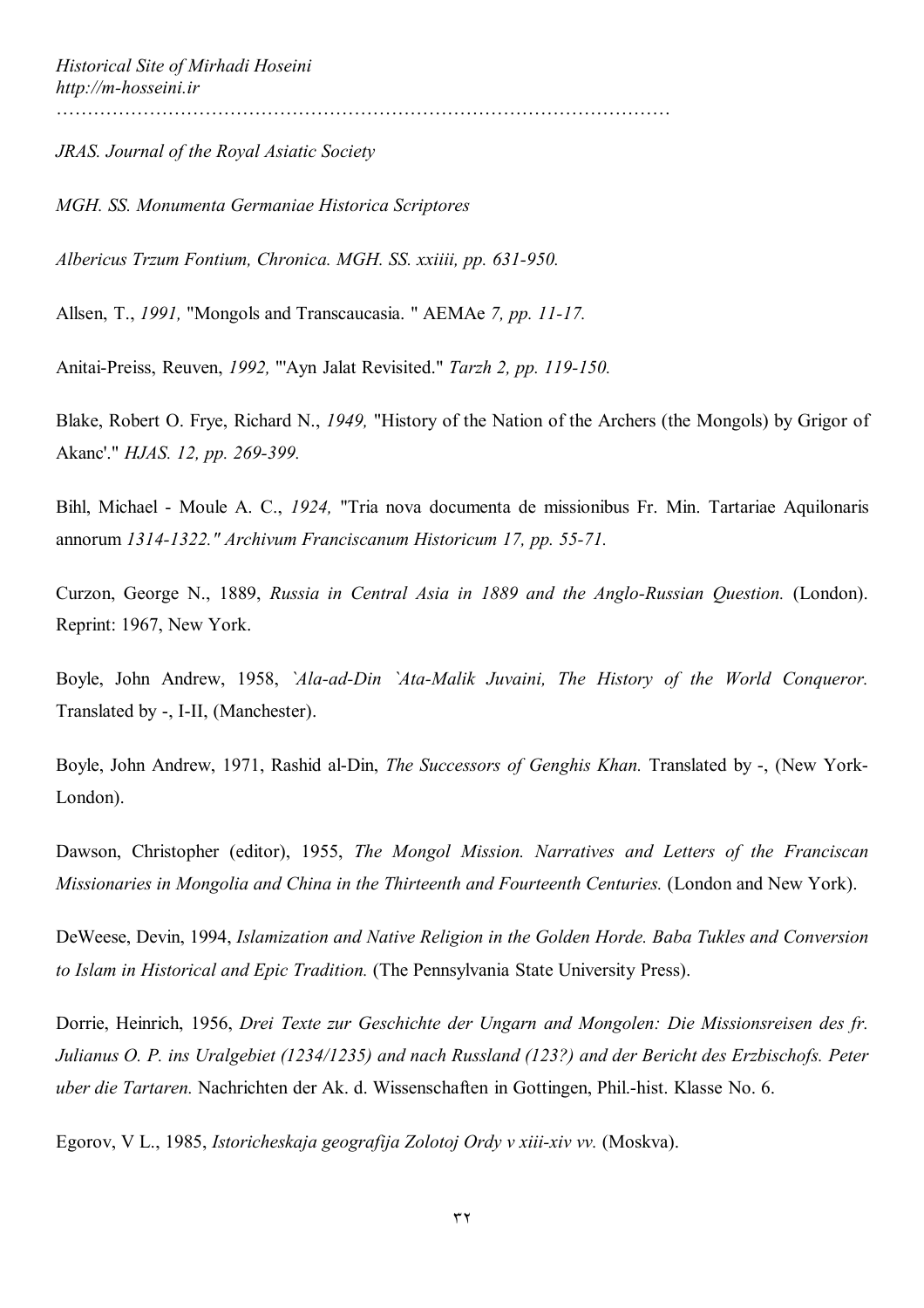Evans, Allan (editor), 1936, *Francesco Balducci Pegolotti, La Pratica della Mercatura.* Medieval Academy of America.

Fedorov-Davydov, G. A., 1968, *Kurgany, idoly, monety.* (Moskva). 1973, *Obshchestvennyj stroj Zolotoj Ordy.* (Moskva).

Fejer, Georgius, 1828-1829, *Codex Diplomaticus Hungariae. IV,* 1-2 (Buda).

Giefgauf, Johannes, 1995, *Die Mongolengeschichte des Johannes von Piano Carpine.* (Graz).

Golden, P B., 1997, "Cumanica IV The Tribes of the Cuman-Qipcaqs." *AEMAe* 9, pp. 99-107.

Golubovich, Girolamo, 1906-1927, *Biblioteca bio-bibliografica della Terra Santa a dell'Oriente Francescano, I-V* (Quarachi-Firenze).

Gockenjan, Hansgerd - James R. Sweeney, 1985, (Ubersetzt, eingeleitet and erlautert von -) *Der Mongolensturm. Berichte von Augenzeugen and Zeitgenossen (1235-1250).* Ungarns Geschichtsschreiber 3 (Graz-Wien).

Grigor'ev, A. P, 1981, "Official'nyj jazyk Zolotoj Ordy XIII-XIV vv" *Tjurkologicheskij Sbornik 1977, pp.*  81-89.

Grigor'ev, A. P, 1987, "Grants of Privileges in the Edicts of Toqtamis and Timur Qutlug." In Kara 1987, pp. 85-104.

Halperin, Charles J., 1983, "The Defeat and Death of Batu." *Russian History/Histoire russe 10, pp.* 50-65.

Hayton, *La Flor des estoires d'Orient.* In *Recueil des Historiens des Croisades, Documents Armeniens II,*  (Paris 1906).

Hildinger, Erik, 1996, *The Story of the Mongols Whom We Call Tartars. Historia Mongalorum quos nos Tartaros apellamus.* (Boston).

Huillard-Breholles, de J. L. A., 1852-1861, *Historia diplomatica Frederici secundi.* (Paris).

Kara, Gyorgy (ed.), 1987, *Between the Danube and the Caucasus.* (Budapest).

Karger, M. K., 1958, *Drevnij Kiev,* I, (Moskva-Leningrad).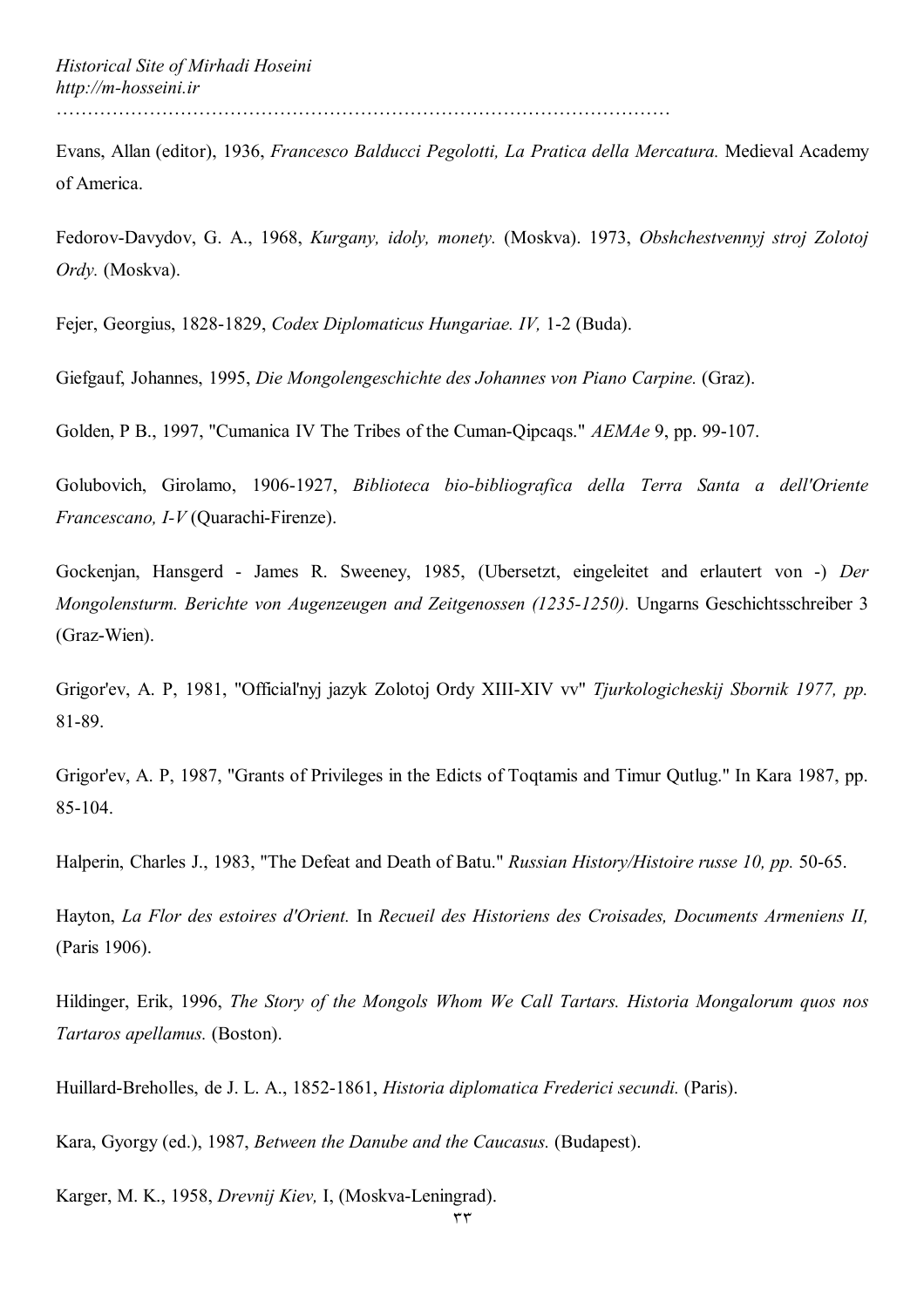Kloprogge, Axel, 1993, *Ursprung and Ausprdgung des abendldndischen Mongolenbildes im 13. Jahrhundert,* Asiatische Forschungen 122, (Wiesbaden).

Lech, Klaus, 1968, *Das Mongolische Weltreich. Al-`Umari's Darstellung der mongolischen Reiche in seinem Werk Masalik al-absar fi mamdlik al amsdr,* Asiatische Forschungen 22, (Wiesbaden).

Ligeti, Louis, 1971, *Histoire Secrete des Mongols,* Monumenta Linguae Mongolicae Collecta I, (Budapest). - Edition of the Mongol text.

Ligeti, Louis, 1981, "Prolegomena to the Codex Cumanicus." *AOH*. 35, pp. 1-54.

Lindner, Rudi Paul, 1981, "Nomadism, horses, and Huns." *Past and Present* 92, pp. 3-19.

Lupprian, Karl-Ernst, 1981, *Die Beziehungen der Pdpste zu islamischen and mongolischen Herrschern im 13. Jahrhundert anhand ihres Briefwechsels, Studi a testi* 291, (Citta del Vaticano).

Marquart, J., 1914, "Uber das Volkstum der Komanen." *Abhandlungen der Koniglichen Gesellschaft der Wissenschaften zu Gottingen, Phil.-Kist.* KL. N. F XII, pp. 25-238.

Matthew Paris, *Chronica Majora,* ed. H. R. Luard, Rolls Series.

Mostaert, Antoine - Cleaves, Francis Woodman, 1962, *Les Lettres de 1289 et 1305 des ilkhan Aryun et bljeitii* a *Philippe le Bel.* Harvard Yenching Institute, *Scripta Mongolica Monograph Series 1.* 

Nagel, Tilman, 1993, *Timur der Eroberer and die islamische Welt des spdten Mittelalters.* (Miinchen).

Nazarov, Bakhtiyar A. and Denis Sinor (eds.), 1993, *Essays on Uzbek History, Culture, and Language.*  Indiana University Uralic and Altaic Series 156, (Bloomington, Indiana).

Olbricht, Peter - Elizabeth Pinks, 1980, *Meng-Ta pei-lu and Hei-Ta shih-lueh. Chinesische Gesandtenberichte iiber die friihen Mongolen.* Asiatische Forschungen Bd. 56 (Wiesbaden).

Pashuto, V T, 1970, "Mongol'skij pokhod v glub' Evropy" In Tikhvinskij 1970, pp. 204-211.

Pegolotti, see Evans.

Pelliot, Paul et Louis Hambis, 1951, *Histoire des campagnes de Gengis khan. Cheng-wou ts'in-tcheng lou.*  (Leiden).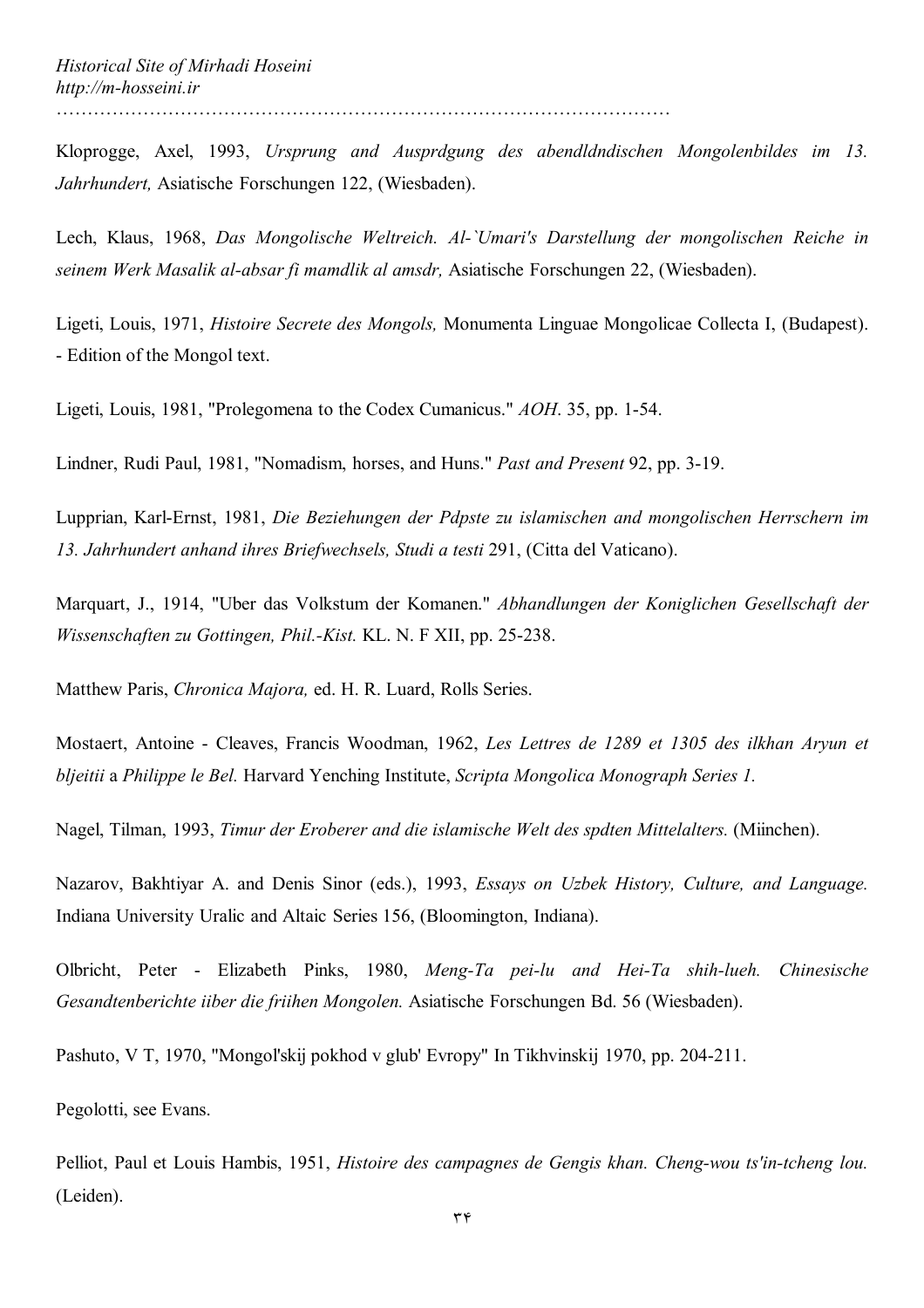(Pian di Carpini, Giovanni), 1989, Giovanni di Pian di Carpine: *Storia dei Mongoli,* a cura di P Daffma, C. Leonardi, M. C. Lungarotti, E. D. Menesto, L. Petech (Spoleto).

Plano Carpini, see: Pian di Carpini.

Poppe, N. N., 1941, "Zolotoordinskaja rukopis' na bereste." *Sovietskoe vostokovedenie* 7, pp. 81-136.

*Rerum Italicarum Scriptores* 7/2 ed. C. A. Garufi (1936-1938), (Roma).

Richard, Jean, 1965, *Simon de Saint-Quentin. Histoire des Tartares.* Documents relatifs a l'histoire des croisades publies par 1'Academie des Inscriptions et Belles-Lettres VIII (Paris).

Richard, Jean, 1977, *La Papaute et les Missions d'Orient au Moyen Age (xiiie-xive siecles),* Collection de l'Ecole Francaise de Rome 22 (Rome-Paris).

Rogers, Greg. S., 1996, "An Examination of Historians' Explanations for the Mongol Withdrawal from East Central Europe." *East European Quarterly* 30, pp. 3-26.

Schmieder, Fehcitas, 1997, *Johannes von Plano Carpini. Kunde von den MongoLen 1245-1247.*  (Sigmaringen).

Schiztz, Edmond, 1973, "Tatarensturme in Gebirgsgelande. (Transkaukasien, 1220, 1236)." CAJ. 17, pp. 253-273.

Schultz, Edmond, 1991, "The Decisive Motives of Tatar Failure in the Ilkhanid-Mamluk Fights in the Holy Land." *AOH.* 45, pp. 3-22.

*Scriptores Rerum Hungaricarum, II,* ed. E. Szentpetery, (1938), (Budapest).

Sinor, Denis, 1941-1942, "La mort de Batu et les trompettes mues par le vent," *Journal asiatique, pp.* 201- 208. Reprinted in Sinor 1977.

Sinor, Denis, 1952, "Un voyageur du treizieme siecle: le Dominicain Julien de Hongrie." BSOAS 14, pp. 589-602. Reprinted in Sinor 1977.

Sinor, Denis, 1957, "John of Plano Carpini's Return from the Mongols. New Light from a Luxemburg Manuscript." JRAS. pp. 193-206. Reprinted in Sinor 1977.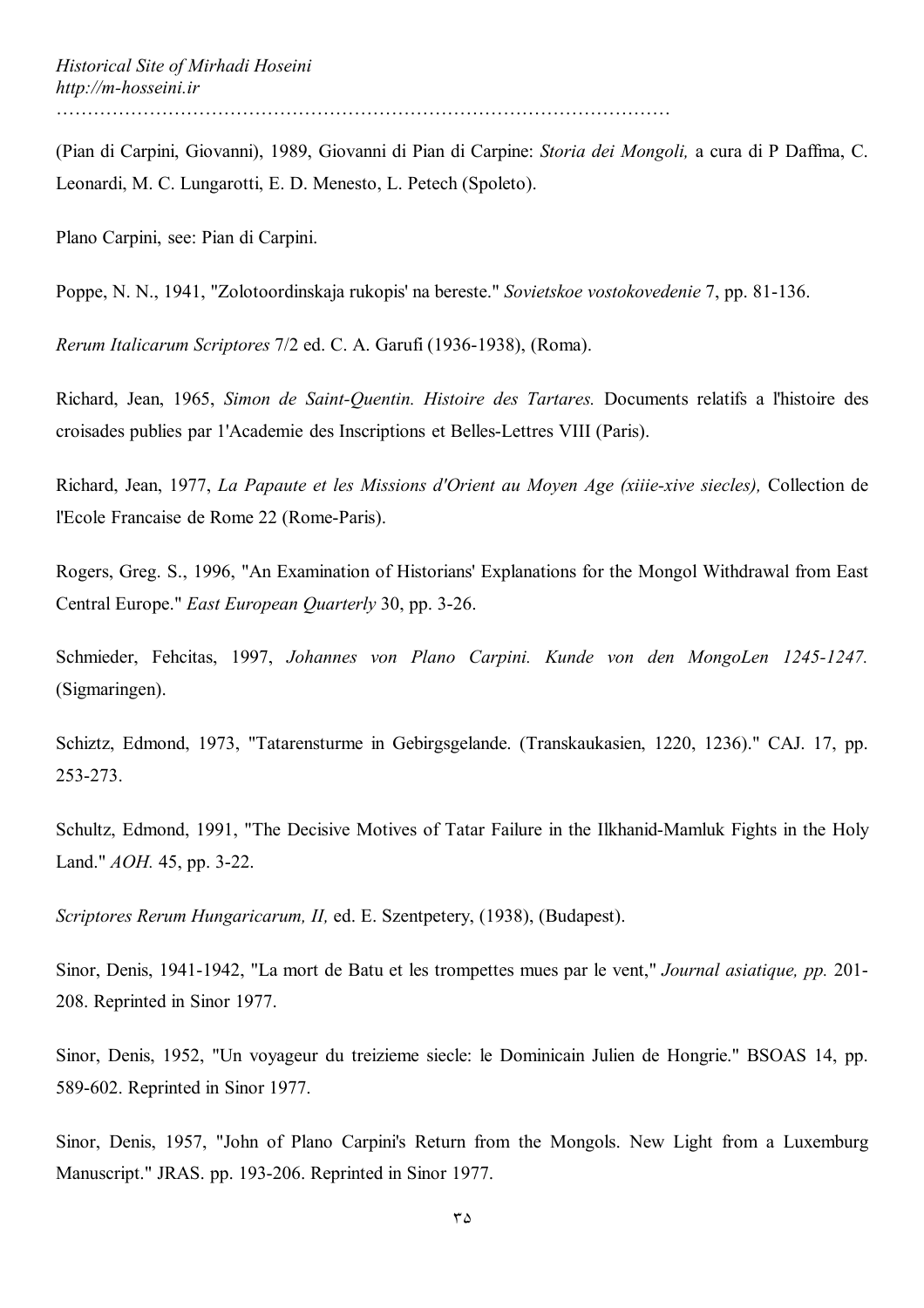Sinor, Denis, 1972, "Horse and Pasture in Inner Asian History." *Oriens Extremus* 19, pp. 133-144. Reprinted in Sinor 1977.

Sinor, Denis, 1975 a, "On Mongol Strategy." *Proceedings of the Fourth East Asian Altaistic Conference,*  edited by Ch'en Chieh-hsie, pp. 238-249, (Tainan). Reprinted in Sinor 1977.

Sinor, Denis, 1975 b, "The Mongols and Western Europe." In Kenneth M. Setton, General Editor, *A History of the Crusades III,* (Madison Wisconsin), pp. 513-544.

Sinor, Denis, 1977, *Inner Asia and its Contacts with Medieval Europe.* (London: Variorum).

Sinor, Denis, 1993, "Some Latin Sources on the Khanate of Uzbek." In Nazarov 1993, pp. 110-119.

Sinor, Denis, 1995, "Western Information on the Kitans and Some Related Questions." JAOS. 115, pp. 55- 72. Reprinted in Sinor 1997, No. VII.

Sinor, Denis, 1997, *Studies in Medieval Inner Asia.* (London: Variorum).

Smith, John Masson, 1970, "Mongol and Nomadic Taxation." HJAS 30, pp. 307-345.

Spuler, Bertold, 1960, *The Muslim World. An Historical Survey,* Part II, *The Mongol Period,* translated from the German by F R. C. Bagley, (Leiden).

Spuler, Bertold, 1965, *Die Goldene Horde. Die Mongolen in Russland 1223-1502,* 2nd edition, (Wiesbaden).

Strakosch-Grassman, G., 1893, *Der Einfall der Mongolen in Mitteleuropa in den Jahren 1241 und 1242.*  (Innsbruck).

Tikhvinsk~, S. L., 1970 (ed.), *Tataro-mongoly v Azii i Evrope.* (Moskva).

Wyngaert, Anastasius van den, 1929, *Sinica Franciscana I. Itinera et retationes Fratrum Minorum Saeculi XIII et XIV.* (Quaracchi-Firenze).

Zarncke, Friedrich, 1876, *Der Priester Johannes, Il. Abhandlungen der Konigl. sachsischen Gesellschaft der Wissenschaften, Phil.-hist. KL. VIII.* 

Zlatarski, V N., 1940, *Istorija na Bulgarskata durzava prezh srednite vekove.* III, (Sofia).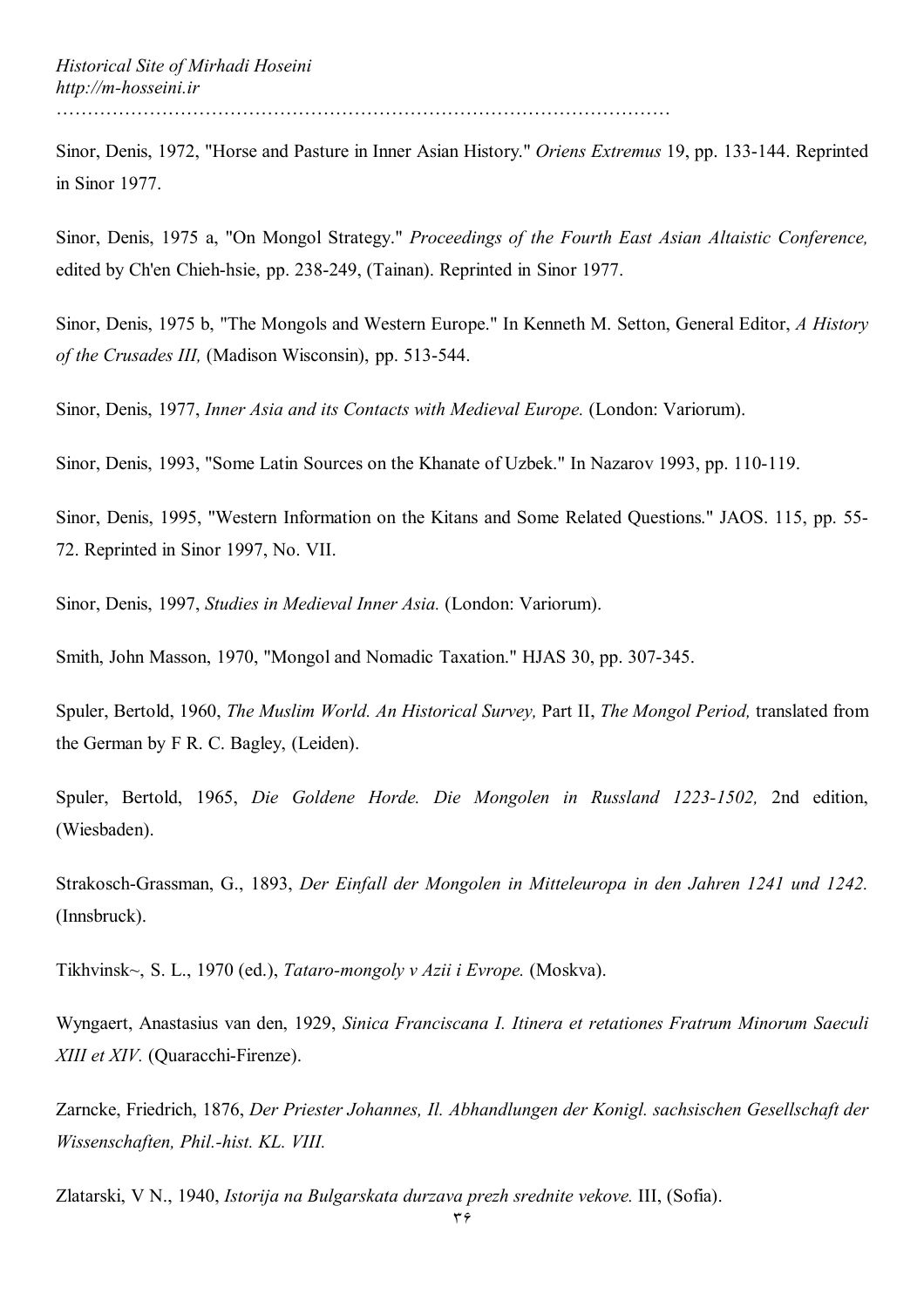*Historical Site of Mirhadi Hoseini http://m-hosseini.ir*

………………………………………………………………………………………

## End Notes

1 On a new interpretation of the end of the Karakitay state see Sinor 1995, p. 263.

2 For further information see Allsen 1991.

3 Blake-Frye 1949.

4 For further information on the Kipchaks or Cumans see Golden 1997.

5 See Marquart 1914, p. 142.

6 As cited by Marquart 1914, p. 148.

7 As cited by Marquart 1914, p. 150.

8 This is the Bulghar kingdom located near the Volga. I am using the spelling with *gh* for easy distinction from the Bulgars of the Balkans.

9 On the coordination of Mongol military movements see Sinor 1975 a.

10 A good, though selective, bibliography on the Prester John question would need several pages. Klopprogge 1993, pp. 105-152 gives an excellent analysis of the question. The essential point which cannot be overemphasized is that the legend of Prester John is just that, a piece of fiction with no connection to reality.

11 The Latin text is given on p. 9 of Zarncke 1876.

12 Rerum Itaticarum Scrip tores 7/2, pp. 110-111.

13 Albericus Trium Fontium, ed. Pertz, p. 912.

14 An excellent, succinct essay on this first Mongol campaign against Europe is given in Pashuto 1970.

15 Boyle 1958, p. 269.

16 See Pelliot-Hambis 1951, p. 97.

17 Boyle 1971, p. 60.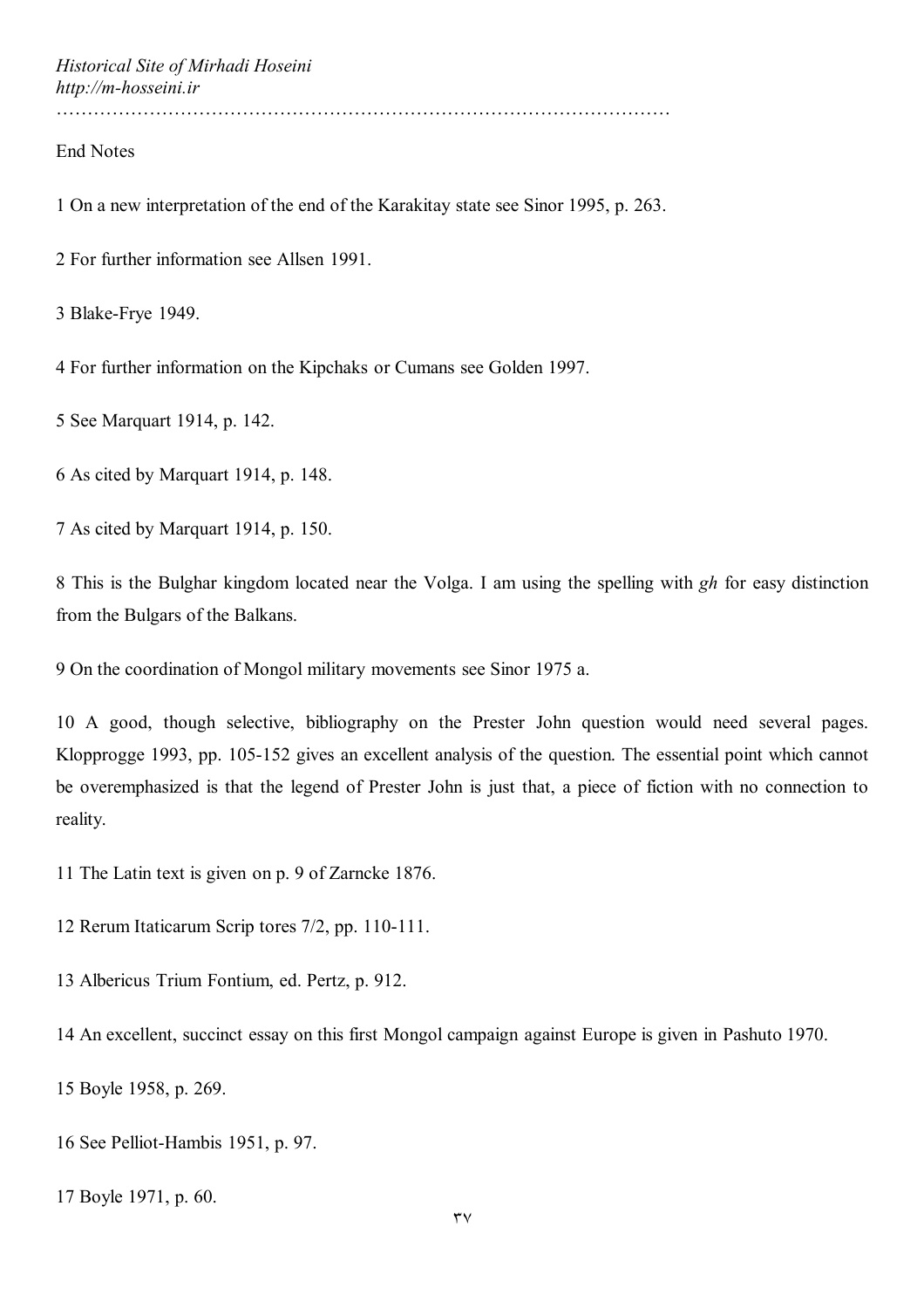18 Now translated into German by Gockenjan 1985, pp. 67-91.

19 Latin text in Dorrie 1956, p. 158.

20 §275, ed. Ligeti 1971, p. 130. The translations are my own.

21 Chronica Majora, ed. H. R. Luard, Rolls Series, vol. VI (1882), p. 76.

22 Edition by Dorrie 1956, pp. 177-178. I do not accept the dates given by Dorrie. Cf. Sinor 1952. German translation in Gockenjan 1985, pp. 93-125.

23 *Chayn* must be a distortion of the title *qan* in Latin texts often spelt *cam*. Sinor 1952, pp. 594-595. I suggested that the author of the ultimatum was Batu. I think that this is the most likely hypothesis and it was followed by Dorrie. The general tenor of the text leaves no doubt as to its genuineness.

24 The figure seems to be exaggerated; it could be a scribal error.

25 Cf. Karger 1958, pp. 496-508.

26 "*regnum Hungariae quod 350 annos duravit a Tataris destruitur*", cited in Strakosch-Grassman 1893, p. 159.

27 Carpini III,14: *Aliud est in quo sepulti sent illi qui in Hungaria interfecti fuerunt; enim ibidem fuerunt occisi*. This is a most astonishing statement, usually eschewed by commentators of the text. Carpini locates these cemeteries in far-away Mongolia! Yet the fact is that according to the usually reliable Hei-Ta shih-lueh the Mongols of the period made serious efforts to take home the bodies of their fallen comrades. Cf. Olbricht-Pinks p. 223.

28 *rex deses et nimis securus*, in a letter addressed to King Henry III of England, dated July 3, 1241. Cf. Matthew Paris, ed. Luard, vol. VI, p. 113.

29 "A pitiful tale on the destruction of the Hungarian Kingdom by the Tatars." For a German translation of the Carmen accompanied by copious commentaries see Gockercan pp. 127-223.

30 Text in *Scriptores Rerum Hungaricarum* II, p. 575.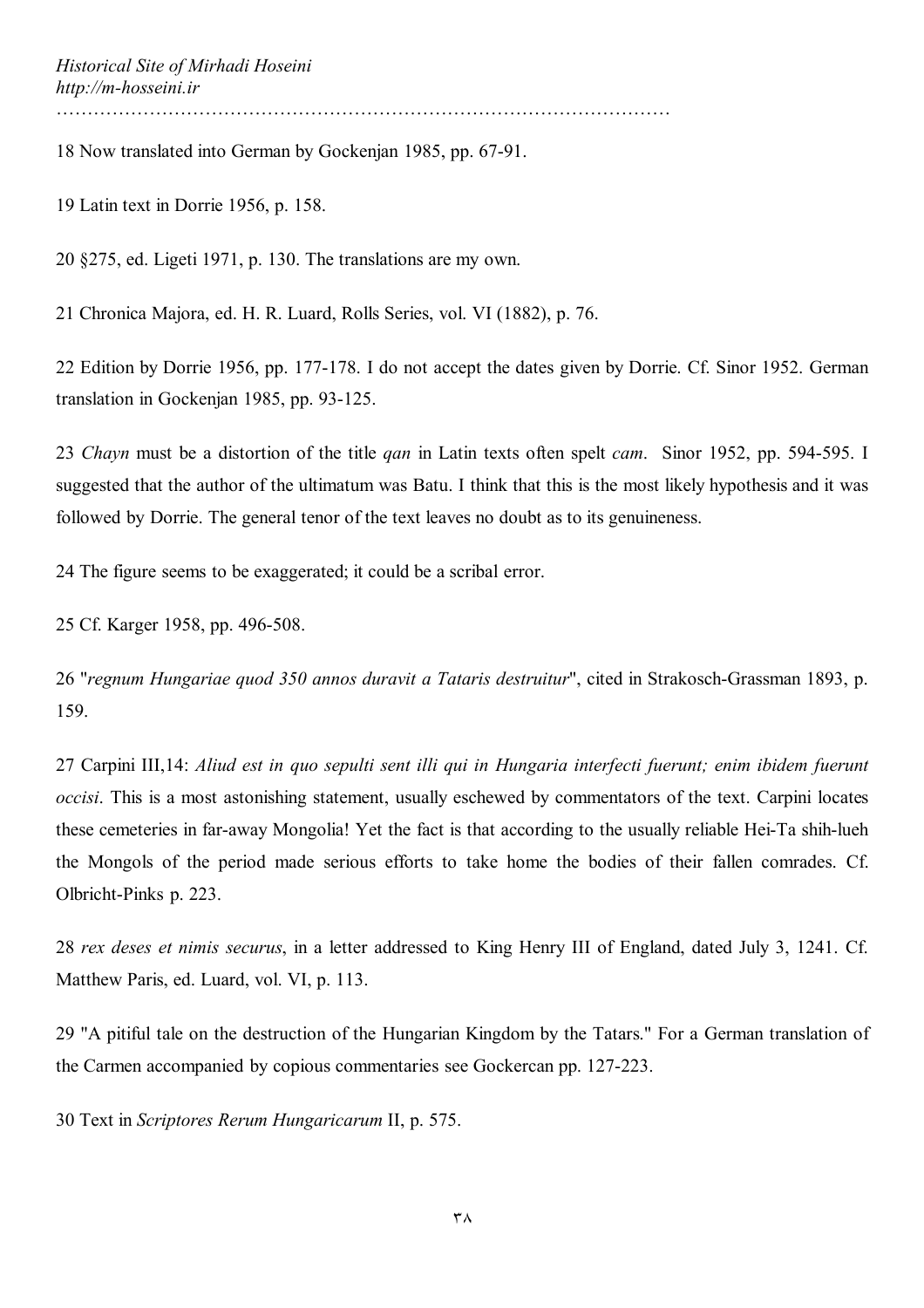31 See Sinor 1941-1942. As I have discovered since, the drowning of Batu is mentioned also by Hayton, p. 162. For a thorough study of other imaginary versions concerning Batu's death, see Halperin 1983.

32 Huillard-Breholles VI, 2, pp. 903-904.

33 According to Thomas of Spalato. According to the *Carmen miserabile* this happened on Christmas Day 1241. I opt for Thomas' date because, as we have seen, on February 12 Bela was still unaware of the Mongol move. Had it happened at the previous Christmas, the king would have known it.

34 Text in *Scriptores Rerum Hungaricarum* II, pp. 583-584.

35 Ed. Richard, p. 93.

36 Dawson, p. 8.

37 On all this see Sinor 1972, particularly pp. 181-182. Here I have taken into account some of the remarks made by Lindner 1981. A very thorough overview of various scholarly approaches concerning the Mongols' withdrawal is given by Rogers 1996.

38 Boyle 1971, p. 176.

39 An English translation of these letters is given in Dawson, pp. 73-76. These events have been studied extensively. Though, to complete the picture, I have to mention them, there seems to be no need for bibliographical references.

40 The edition of Wyngaert 1929 has now been superseded by a splendid Italian edition, complete with translation and commentaries prepared by a group of Italian scholars. See Pian di Carpini in the bibliography. Mention should also be made of a new English translation (Hildinger 1996) and two new German translations (Giefsauf 1995, Schmieder 1997).

41 See Sinor 1957.

42 Dawson, p. 57.

43 Dawson, p. 68.

44 The text is given by Matthew Paris, ed. Luard, vol. VI, p. 115.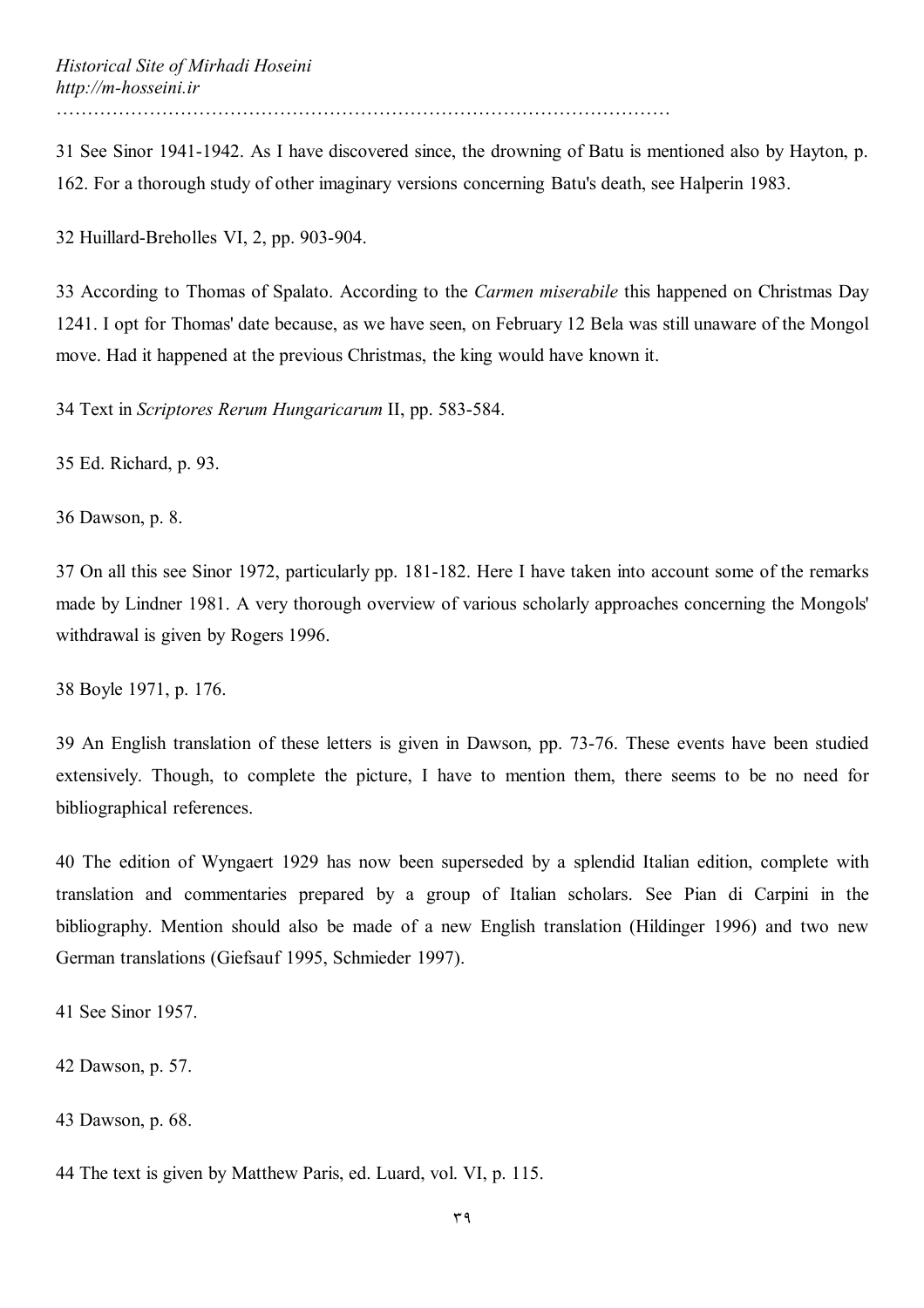*Historical Site of Mirhadi Hoseini http://m-hosseini.ir*

………………………………………………………………………………………

45 Boyle 1971, p. 199.

46 Dawson, p. 203.

47 See Jackson, pp. 236-239.

48 On the origin of this term see Egorov 1985, p. 154.

49 Cf. Fedorov-Davydov 1968, p. 95.

50 On a recent assessment of this battle see Amitai-Preiss 1992 with ample reference to previous studies, to be completed by Schutz 1991, an article which Amitai-Preiss could not have known.

51 Lech, p. 138.

52 See Zlatarski, pp. 514-516.

53 Fejer 1829, v. 2 p. 219.

54 Cf. Smith 1970.

55 Toktai might have been a Christian. On this question see Sinor 1993, p. 112 and the references there given.

56 Text in Mostaert-Cleaves 1962, p. 55.

57 Hayton, pp. 245 and 357. A complete English translation by Emmanuel J. Mickel with commentaries by Edmond Schutz and Denis Sinor is now under preparation.

58 Much has been written on this subject. For an overview, see Sinor 1975 b. Lupprian 1981 contains a splendid collection of relevant documents.

59 See Fedorov-Davydov 1973, pp. 118-122, with some remarks on the administrative term "Horde".

60 Described in Nagel 1993, pp. 193-201.

61 See Fedorov-Davydov 1968, pp. 145-148.

62 Lech, p. 136.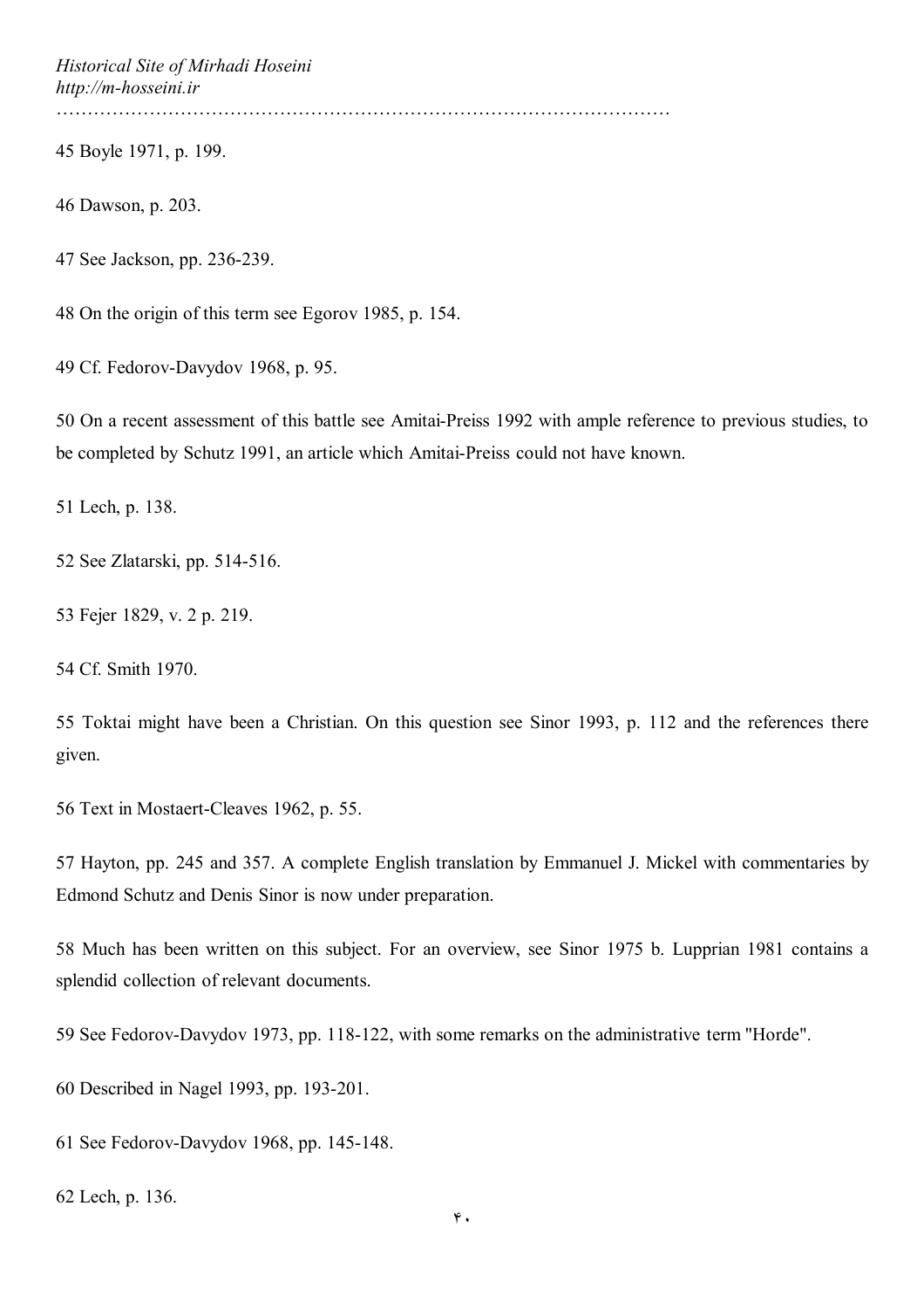63 The city in question, located at the present site of Carev is usually referred to as New Sarai, probably founded by Berke. Old Sarai, located in the region of Astrakhan, probably owed its existence to Batu. On the two Sarai cities see Egorov 1985, pp. 112-117.

64 It should be recalled that it was only in 1700 that the Russians ceased the payment of tribute to the khans of Crimea.

65 Notable examples are the Mongol songs written on birch-bark, and dating from the 14th century. See Poppe 1941.

66 Grigor'ev 1987, p. 85.

67 On the question of the official language used in the Golden Horde, see Grigor'ev 1981. For a general overview of the language situation within the Golden Horde, see Spuler 1965, pp. 285-293, somewhat outof-date now but still useful.

68 Sinor 1993, pp. 111-112.

69 See Spuler 1965, p. 291.

70 Evans, p. 22.

71 Even an abbreviated bibliography of works dealing with the Codex would transcend the scope of this article. Luckily we have now the magisterial study of Ligeti 1981 which must serve as the basis of all further study of the Codex.

72 *Nam diuersas naciones sibi potencia prelii de populis xristianis Tartari subiecerunt, quos permanere sinunt in sue legis & fidei obseruanciis, non curantes vel modicum quisquam sectam tenuerit: sic ut in temporalibus seruiciis, tributis & vectigalibus ac sequelis bellicis suis faciant dominis, ad que obligantur secundum edictam legis*. Bihl-Moule 1924, p. 66.

73 On the conversion to Islam of Ozbeg see DeWeese 1994, pp. 93-158. See also Sinor 1993, pp. 111-112.

74 For a general overview of Catholic missionary activities in the territories of the Golden Horde see Richard 1977, pp. 87-98.

75 Bihl-Moule 1924, p. 66: *castra Tartarorum sequendo*.